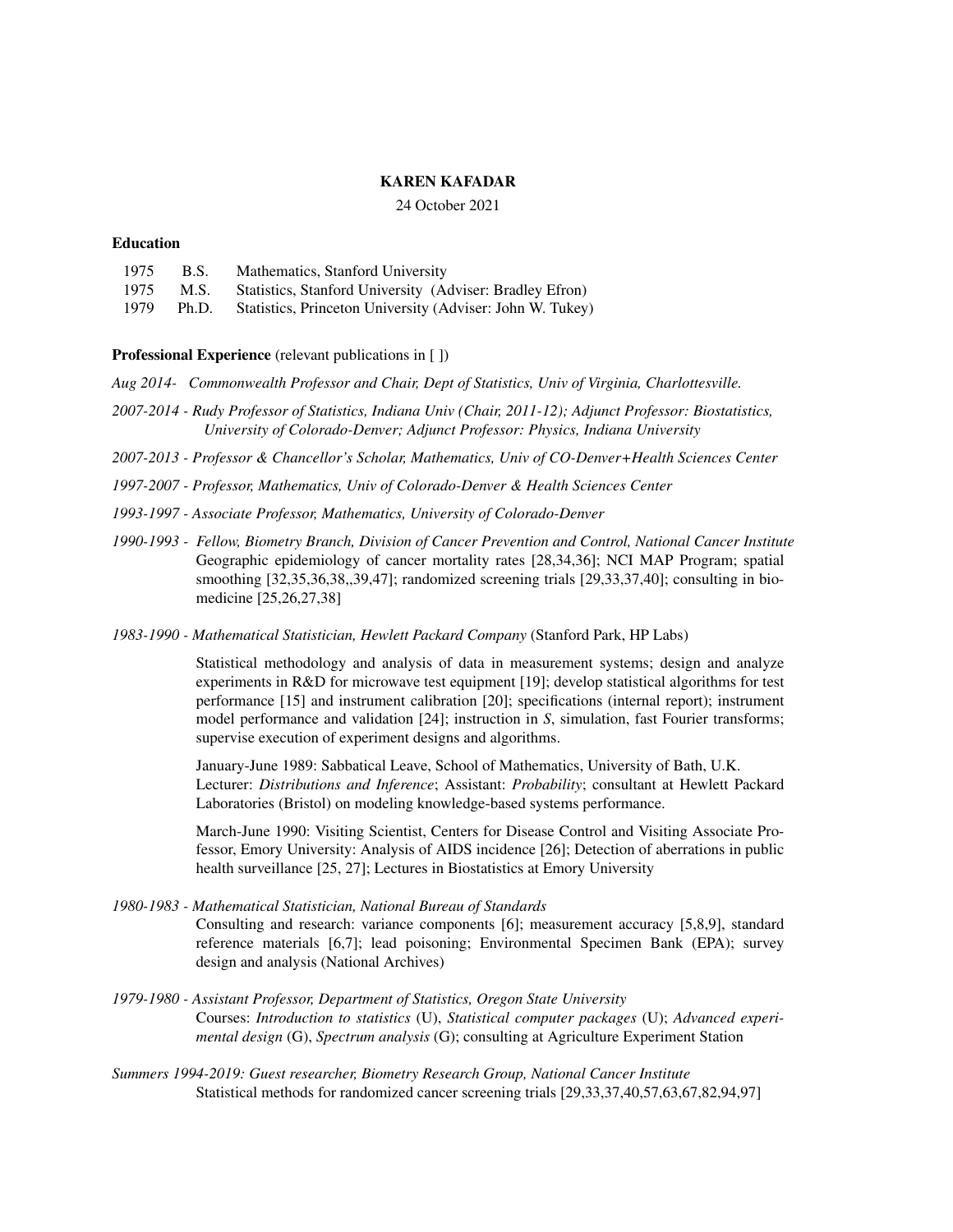### **Honors and Awards**

U.S. Patent 5,321,726, Calibration of the HP 8981 Vector Modulation Analyzer, 1994

1988: Award for Excellence in R&D at Hewlett Packard Stanford Park Division

1993: Statistics Award Finalist (with D.F. Stroup), Centers for Disease Control and Agency for Toxic Substances and Disease Registry [23]

1994: Fellow, American Statistical Association

1995: ASA Award for Outstanding Applications Paper [29]

1995: ASQC Wilcoxon Prize for Outstanding Applications Paper in *Technometrics* [29]

1997: Research and Creativity Award, College of Liberal Arts and Sciences, University of Colorado-Denver

2001: William G. Hunter Award, Statistics Division, American Society for Quality, ''for excellence in statistics as a communicator, a consultant, an educator, an innovator, an integrator, of statistics with other disciplines, and an implementer who obtains meaningful results''

2003-2013: Chancellor's Scholar, University of Colorado-Denver.

2007: Elected Fellow, International Statistics Institute

2011: National Associate, National Research Council, ''In recognition of extraordinary service to the National Research Council as adviser to the Nation in matters of science, engineering, and health''

2012: Elected Fellow, American Association for the Advancement of Science (AAAS), "For important applications of statistics to cancer research, forensic science, microarrays, high-energy physics and other areas for extensive editorial service, and for extraordinary service on scientific panels."

2018: Statistical Partnerships Among Academe, Industry and Government (SPAIG), American Statistical Association (Center for Statistical Applications in Forensic Evidence and National Institute of Standards and Technology), "for outstanding partnerships between academe, industry and government organizations, resulting in significant contributions to the statistical field with applications to real-world problems"

2018-2020: President-Elect, President, Past-President, American Statistical Association (President's address at ww2.amstat.org/meetings/jsm/2019/webcasts/index.cfm)

2020 Cozarelli Prize Finalist (Social Science category), *Proceedings of the National Academy of Sciences*,for ''Cross-level sociodemographic homogeneity alters individual risk for completed suicide,â by Bernice A. Pescosolido, Byungkyu Lee, and **Karen Kafadar**, for "exceptional quality and importance"

### **Research and Academic Interests**

Robust methods and exploratory data analysis with applications to physical, chemical, engineering, and biological sciences

Statistical graphics and visual displays of quantitative information

Statistical methodology for: genomics, forensic science, randomized cancer screening trials, spatial data, particle physics experiments, instrument performance, measurement processes, calibration

Spatial data (geographical epidemiology, signal extraction, nonlinear smoothers, data reduction)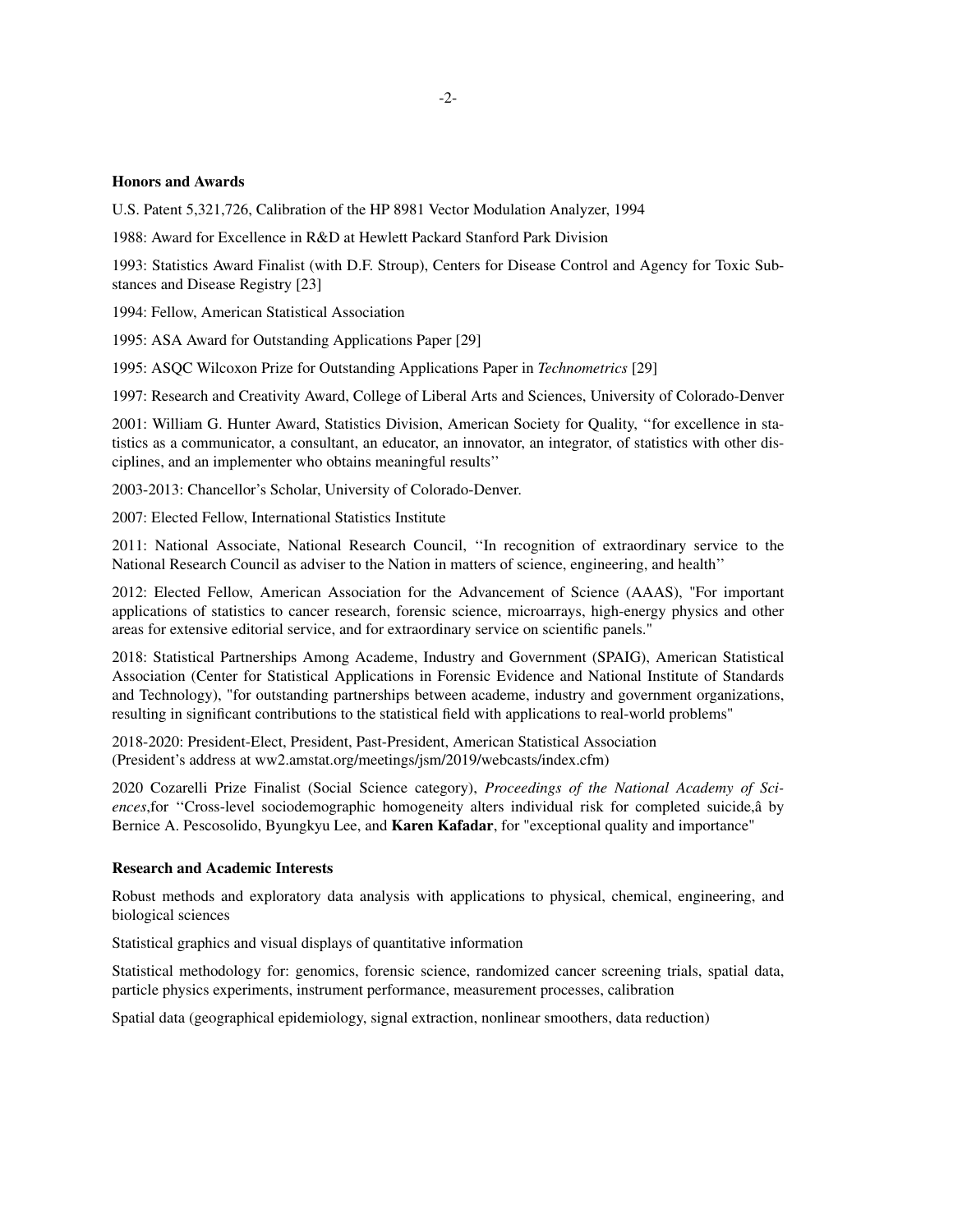#### **Grants, Fellowships, and Contracts**

1995: Grant Award, National Science Foundation: *Methods of Smoothing Bivariate, Irregularly Spaced Data*, \$30,000.

1995: Contract, National Cancer Institute: *Statistical methodology for cancer screening trials*, \$18,344.

1996-2005, 2010: Summer contracts, National Cancer Institute, \$8,000-10,000

2000: Contract, Lockheed Martin: *Simulating survival probabilities of Viking Lander on Mars,* \$15,000

2001-2004: Grant Award, National Institutes of Health, *Minimizing Antibiotic Resistance in Colorado* (PI: R. Gonzales; Co-PIs: K. Corbett, K. Kafadar), \$823,457

2002-2005: Grant Award, National Oceanic and Atmospheric Association, *The Potential for the Emergence of Dengue Fever in the Southwestern United States along the U.S./Mexico Border,* (PI: C. Janes; Co-PIs: K. Kafadar, M. Hayden), \$438,317

2004: Contract, Colorado Department of Public Health and Environment: *Statistical and GIS Methods for Detecting Aberrations of Disease* Incidence in Space and Time (PI: A. James Ruttenber; Co-PIs: K. Kafadar, R. Mareno, D. Thomas), \$365,000.

2005: Contract, Colorado Department of Public Health and Environment: *Mathematical Statistics Research Assistant for Automated Surveillance and Outbreak Detection Systems Project* (PI: K. Kafadar), \$5,165.

2005: Contract, Colorado Department of Public Health and Environment: *Automated Surveillance and Outbreak Detection Systems Project* (PI: K. Kafadar), \$8,775.

2006: Grant Award, American Statistical Association Strategic Funding Initiative, *Expert Panel on Detection of Aberrations in Surveillance Data,* (PI: K. Kafadar; Co-PI: Ronald Fricker, Naval Postgraduate School), \$10,000.

2006-2009: Grant Award W911NF-05-1-0490, Army Research Office: *Data-Based Detection of Potential Terrorist Attacks: Statistical and Graphical Methods* (PI: K. Kafadar), \$260,000.

2007-2008: Grant Award, National Science Foundation, DMS 05-27090, *Advances in Experimental Particle Physics through Statistical Methodology and Data Analysis* (PI: K. Kafadar), \$99,998.

National Science Foundation, *New Approaches to Data Analysis for Identifying Gene Conditional Expression with Applications to Evolution and Developmental Biology* (PI: K. Kafadar; co-PIs G.V. Rocha; A. Moczak; J. Andrews), \$840,376 (Direct: \$548,636; Indirect: \$291,730). To be resubmitted.

National Institutes of Health, *Icelandic Complex Diseases Study* (PI: Bernice Pescosolido; multiple co-PIs), \$18,105,196 (Direct: \$16,072,776; Indirect: \$2,032,420). Resubmitted.l

Grant Award 1R01MH099436, National Institutes of Health, *Transformative and Transdisciplinary Research on Completed Suicide and Interventions* (PI: Bernice Pescosolido; multiple co-PIs), \$6,368,153 (Direct: \$4,362,347; Indirect: \$2,005,826). Awarded (9/1/12-8/31/15).

NIJ, *Novel Statistical Methods for Forensic Science: Experimental Designs to Estimate Error Rates and Quality Metrics to Reduce Uncertainty and Subjectivity in Analyses of Pattern Evidence* (not funded)

National Institute of Standards and Technology, *Center of Excellence in Forensic Science* (with A. Carriquiry (PI), Iowa State; S.E. Fienberg, Carnegie Mellon; H.S. Stern, UC-Irvine), \$19,999,999.00; UVA \$3,535,070.00 (Direct: \$2,275,558; Indirect: \$1,259,512). Cooperative Agreement #70NANB15H176, Aw arded (6/1/15-5/31/20)

Laura and John Arnold Foundation, *Understanding and Improving Effectiveness of Eyewitness Identification Procedures* (PI: Karen Kafadar; co-PIs; Brandon Garrett, UVA; Chad Dodson, UVA; Joanne Yaffe, Univ of Utah), \$1,369,931 (UVA direct: \$1,154,508; UU direct: \$245,417). Awarded (1/1/17 - 12/31/19).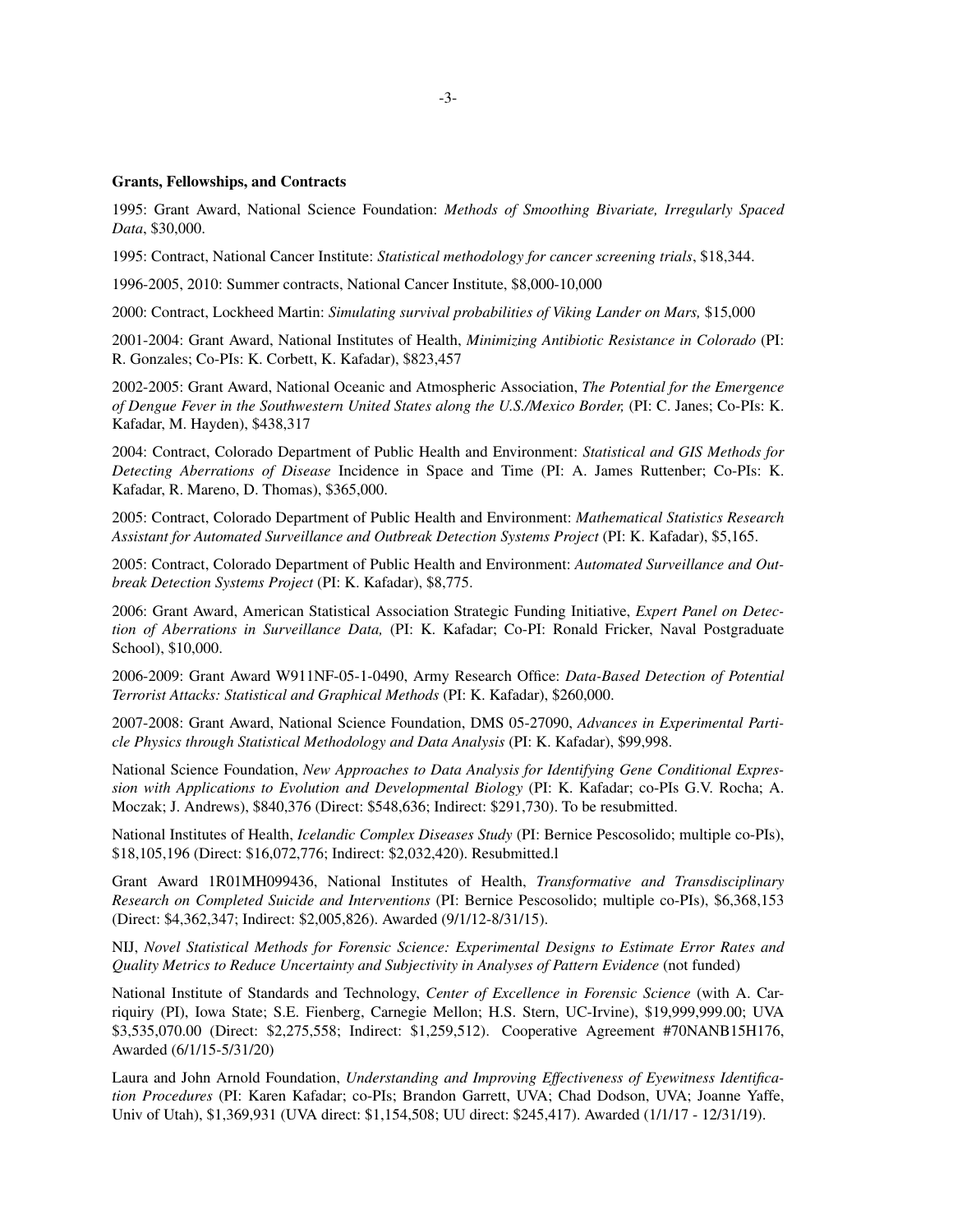National Institute of Justice, *Enhancing foundational validity of forensic findings in medico-legal strangulation examinations* (PI: Kathryn S. Laughon, UVA; Co-PI: Karen Kafadar, UVA), National Institute of Justice, \$726,344. Awarded (05/01/2019-04/30/2021).

National Institute of Standards and Technology, *Center of Excellence in Forensic Science* (with A. Carriquiry (PI), Iowa State; R. Mejia, Carnegie Mellon; H.S. Stern, UC-Irvine; B.L. Garrett, Duke; Keith Morris, West Virginia Univ), \$20,000,000.00; UVA \$2,256,420.00 (Direct: \$1,474,715; Indirect: \$781,704).

National Institute of Justice, *A Quantitative Approach to Forensic Hair Analysis* (PI: Candice Bridge, University of Central Florida), Requested Amount: \$450,000 (UVA: \$115,255), pending

#### **Other Indicators of Scholarship** (no compensation)

Invited participant, *1991: Strategic Planning Workshop for Statistical and Epidemiological Methods in Public Health,* Atlanta

1995: Invited participant, *NSF Collaboration Project between Industry and University*, California State Polytechnic University, San Luis Obispo

1998-1999: Invited participant, *Guidelines for Reporting Meta Analyses in Randomized Clinical Trials and in Epidemiological Studies*, Atlanta

NSF DMS Grants Review Panel, 1994, 1995, 1998, 2000, 2001, 2004, 2010, 2012, 2013, 2014.

NSF Complex Systems Grants Review Panel, May 2010.

Guest faculty affiliate, Los Alamos National Laboratory, TSA-1 Statistics Group, Summer 2000-2003.

Guest researcher, National Cancer Institute, Biometry Research Group, Summer 1994-2014.

Guest researcher, National Institute of Standards and Technology, 2003-2006.

External Review Committee, Statistics Program, University of Utah, 2000.

External Review Committee, Dept of Applied Statistics, Bowling Green State University, 2005.

External Review Committee, Dept of Mathematics & Statistics, Williams College, 2008.

External Review Committee, Dept of Mathematics & Statistics, Air Force Institute of Technology, 2011.

External Ad-Hoc Review Committee, Dept of Biostatistics, Harvard School of Public Health, Dec 2012.

Independent reviewer (MATADOR), Pacific Northwest National Laboratory,5Feb 2013.

External Review Committee, Dept of Statistics & Actuarial Sciences, University of Iowa, 21-22 Nov 2013.

External Review Committee, Information Technology Laboratory, National Institute of Standards & Technology, 9-11 June 2015.

External Review Committee, Graduate Interdisciplinary Program in Statistics, Univ of AZ, 9-10 Nov 2015.

Workshop on Statistics in Forensic Sciences, Chicago Public Defenders Office, Chicago, 4 Apr 2016.

External Review Committee, Dept of Mathematics & Statistics, Arizona State University, 16-17 Feb 2017.

Tw o-day short course, *Statistics in Forensic Sciences*, Denver Crime Laboratory, 21-22 Sep 2017.

External Review Committee, Dept of Mathematics, Statistics, and Computer Science (MSCS), University of Illinois-Chicago, 17-19 Nov 2017.

External Review Committee, Dept of Mathematics, College of William Mary, 26-27 Feb 2018.

Site Visit, Statistics Living-Learning Community, Purdue University, April 15-16, 2019.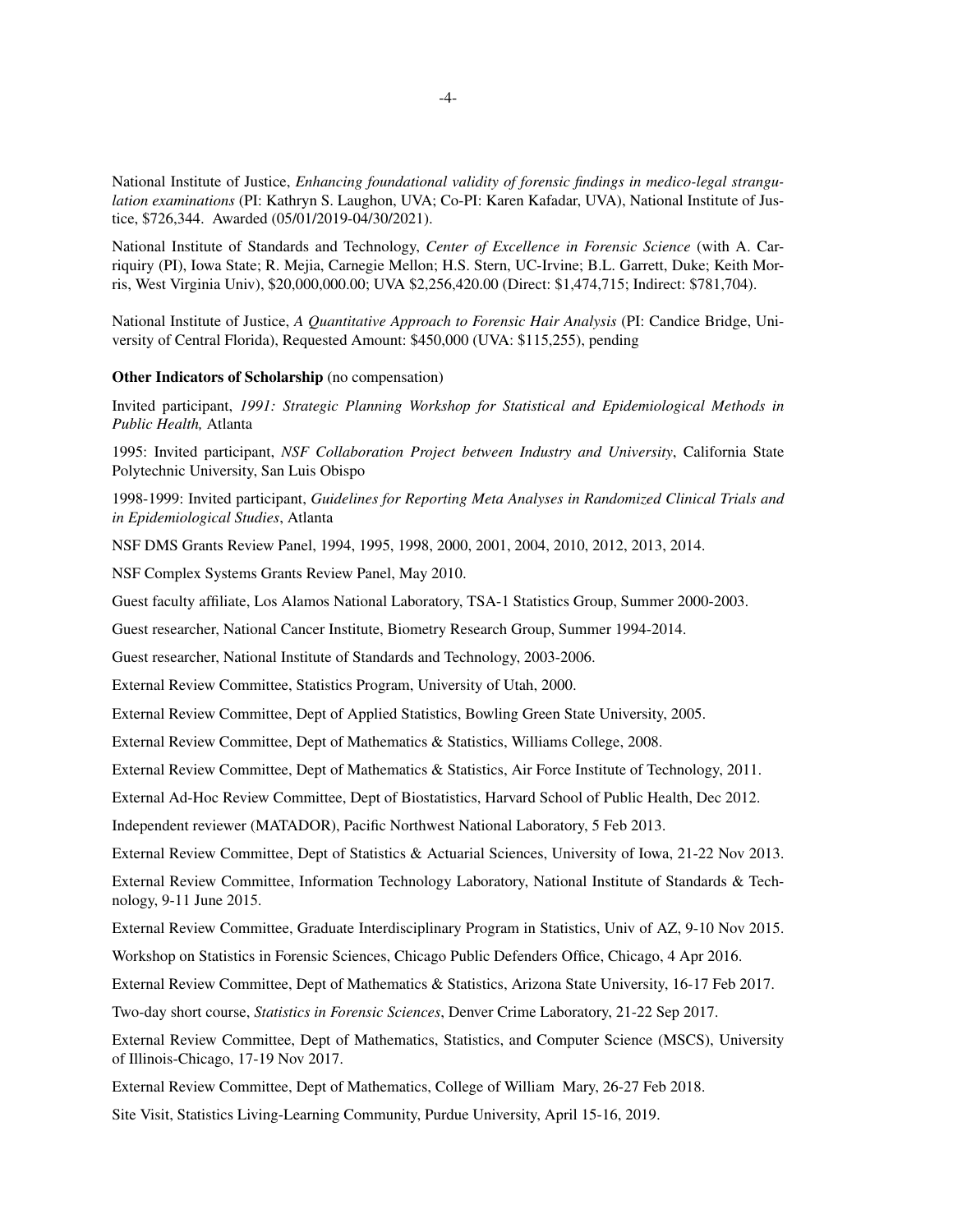Invited House Testimony, Committee on Science, Space, and Technology, *Raising the Bar: Progress and Future Needs in Forensic Science,* 10 Sep 2019. https://republicans-science.house.gov/legislation/hearings/ full-committee-hearing-raising-bar-progress-and-future-needs-forensic-science

Grants Review Panel, Natural Sciences and Engineering Research Council of Canada (NSERC), Mathematics and Statistics Institutes, July-Dec, 2021.

External Review Committee, Dept of Math & Statistics, Bowling Green State University, Sep 24-25, 2021.

### **Professional Organizations**

| 1977-present    | Member, American Statistical Association (Fellow, 1994)     |
|-----------------|-------------------------------------------------------------|
| 1978-present    | Member, Institute of Mathematical Statistics                |
| 1993-present    | Member, Colorado-Wyoming Chapter of the ASA                 |
| 1997-2003       | Member, American Society for Quality                        |
| $2007$ -present | Elected Member, International Statistics Institute          |
| $2012$ -present | Fellow, American Association for the Advancement of Science |

### **Professional Service**

| 1982-1983 | Methodology Chairman, Washington Statistical Society                                      |
|-----------|-------------------------------------------------------------------------------------------|
| 1983-1985 | Executive Board, ASA Section on Physical Engineering & Sciences                           |
| 1986-1988 | Secretary, ASA Section on Statistical Graphics (Elected)                                  |
| 1992-1993 | Member, ASA Committee on Certification of Statisticians                                   |
| 1994-1996 | Publication Liaison Officer, ASA Section on Statistical Computing (Elected)               |
| 1995-1996 | Continuing Education Representative for ASA Statistical Graphics Section                  |
| 1996,2001 | Technical Program Committee, Symposium on the Interface: Computer Science and Statistics  |
| 1996-1997 | Technical Program Chair, ASA Section on Physical Engineering & Sciences (Elected)         |
| 1995-2001 | Colorado-Wyoming Chapter Representative to ASA                                            |
| 1997-1999 | Chair-Elect, Chair, Past-Chair, ASA Section on Statistical Computing                      |
| 1998-2001 | Executive Board, ASA Section on Physical Engineering & Sciences                           |
| 2000-2001 | Mary G. Natrella Scholarship Award Committee                                              |
| 2000-2001 | Member, ASA Electronic Publications Task Force Committee                                  |
| 2000-2001 | Technical Program Committee, SIAM Meeting on Applied Mathematics                          |
| Oct 2001  | Organizer, EDA in the 21st Century, CU-Denver, 27 Oct 2001                                |
| 2003-2005 | Chair, Technometrics Management Committee                                                 |
| 2003-2004 | National Academy of Sciences Committee on Scientific Assessment                           |
|           | of Bullet Lead Elemental Composition Comparison                                           |
| 2003-2008 | National Academy of Sciences Committee on Applied and Theoretical Statistics              |
| 2003-2005 | Publications Representative, American Statistical Association Board of Directors          |
| 2003-2004 | Chair, ASA Electronic Publications Task Force                                             |
| 2003-2004 | Technical Program Chair, ASA-IMS Spring Research Conference, May 19-21, 2004              |
| 2004-2005 | Chair, ASA Biopharmaceutical Journal Task Force                                           |
| 2005-2007 | Chair, ASA Outstanding Applications Award Committee                                       |
| 2006-2007 | Chair, ASA Advisory Committee for Statistics in Biopharmaceutical Research                |
| 2006-2007 | Chair, COPSS Award Committee (member, 2004)                                               |
| 2006-2008 | Member, ASA Gertrude Cox Award Committee                                                  |
| 2005-2006 | Technical Program Committee, 38th Interface Symposium, Pasadena                           |
| 2006-2011 | National Academy of Sciences Committee on National Statistics (CNSTAT)                    |
| 2006-2008 | Member, Executive Council, Institute of Mathematical Statistics                           |
| 2006-2008 | National Academy of Sciences Committee on Identifying Needs of Forensic Science Community |
|           |                                                                                           |

2007-2009 Publications Chair, International Statistics Institute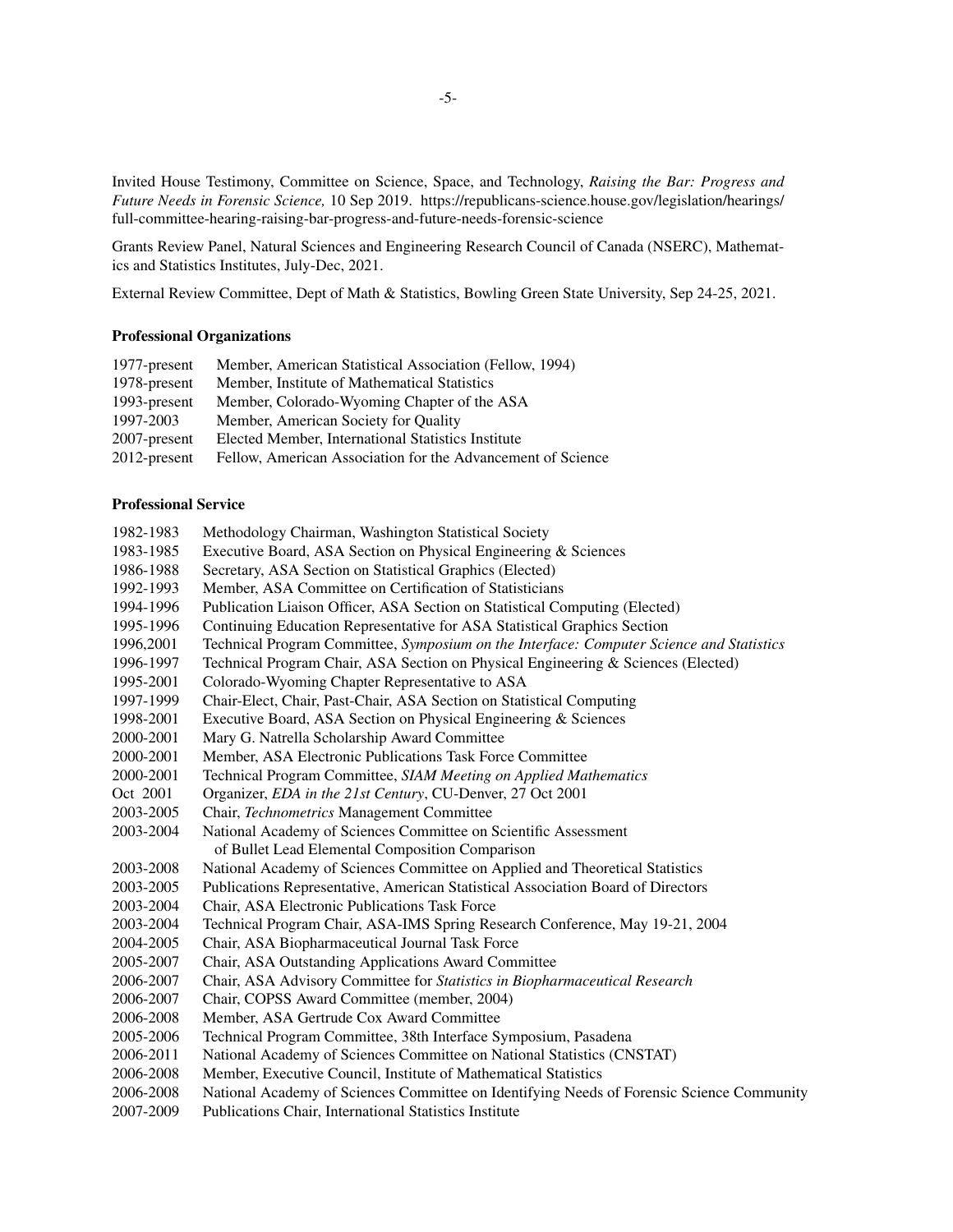- 2008-2010 Chair, National Academy of Sciences Committee on Applied and Theoretical Statistics
- 2008-2009 National Academy of Sciences, NASA's National Aviation Operational Monitoring Service Project
- 2008-2009 National Academy of Sciences, Committee on Certification of Advanced Spectroscopic Portals
- 2009-2011 Publications Representative, ASA Board of Directors
- 2009-2010 National Academy of Sciences, Review of Scientific Approaches in Investigation of 2001 *Bacillus Anthracis* Mailings (Committee)
- 2010-2016 Board of Trustees, National Institute of Statistical Sciences (NISS)
- 2011-2013 President, International Association of Statistical Computing (ISI-IASC)
- 2011-2013 Chair (Elect/Present/Past), ASA Section on Statistical Computing
- 2012-2013 Chair, Sacks Award Committee (NISS)
- 2012-2014 Member, ASA Caucus of Academic Representatives
- 2012-2012 Chair, National Academy of Sciences, Steering Committee for Workshop: *National Patterns in R&D*
- 2012-2012 Program Committee, Workshop on Strengthening Forensic Science through Analytical Sciences (NSF)
- 2013-2013 JCGS Editorial Search Committee, ASA
- 2013-2018 Chair, ASA Advisory Committee on Statistics in Forensic Sciences
- 2013-2014 National Academy of Sciences, Committee on Scientific Approaches to Understanding and Maximizing the Validity and Reliability of Eyewitness Identification in Law Enforcement and the Courts, Phase I: Social Sciences
- 2013-2015 Executive Committee, International Association of Statistical Computing (ISI)
- 2014-2016 Program Committee, *SAMSI Program on Statistics and Forensic Science*
- 2015-2015 Member, Review of NIST's Information Technology Laboratory, Statistical Engineering Division National Academy of Sciences, June 11-13, 2015.
- 2016-2016 Member, Gaps in Capabilities for Attributing the Source of a Biological Attack, National Academy of Sciences, Apr 20-21, 2016.
- 2017-2018 Member, ASA Deming Award Committee
- 2018-2020 President-elect, President, Past-President, American Statistical Association
- 2020-2021 Member, Committee on Emerging Areas of Science, Engineering, and Medicine for the Courts: Identifying Chapters for Fourth Edition of *The Reference Manual on Scientific Evidence*: A Workshop

# **Editorial Service**

- 1986-1997 Associate Editor, *Technometrics*
- 1993-1995 Associate Review Editor, *Journal of the American Statistical Association*
- 1994-2005 Associate Editor, *Statistics in Medicine*
- 1998-2007 Associate Editor, *Computational Statistics and Data Analysis*
- 1996-1998 Review Editor, *Journal of the American Statistical Association*
- 1998-2001 Editor (Editor-Elect, 1998), *Technometrics*
- 2005-2010 Associate Editor, *JASA-Theory & Methods*
- 2007-2009 Associate Editor, *The Annals of Applied Statistics*
- 2010-2013 Associate Editor, *Environmetrics*
- 2012-2014 Associate Editor, *Journal of Uncertainty Quantification*
- 2012-2014 Advisory Board, *Computational Statistics & Data Analysis*
- 2010-2015 Editor, Biology & Genetics, *The Annals of Applied Statistics*
- 2015-2018 Editor, Health & Life Sciences, *The Annals of Applied Statistics*
- 2019- Editor-in-Chief, *The Annals of Applied Statistics*

# **University Service (CU: 1993-2007; IU: 2009-2014; UVA 2014-present)**

- 1993-2005 Health Sciences Liaison
- 1993-2006 Statistics Colloquium Organizer, UC-Denver
- 1998-2007 Co-Director, Statistics Consulting Service (with J. Koehler)
- 1993-1995 Undergraduate Committee, UC-Denver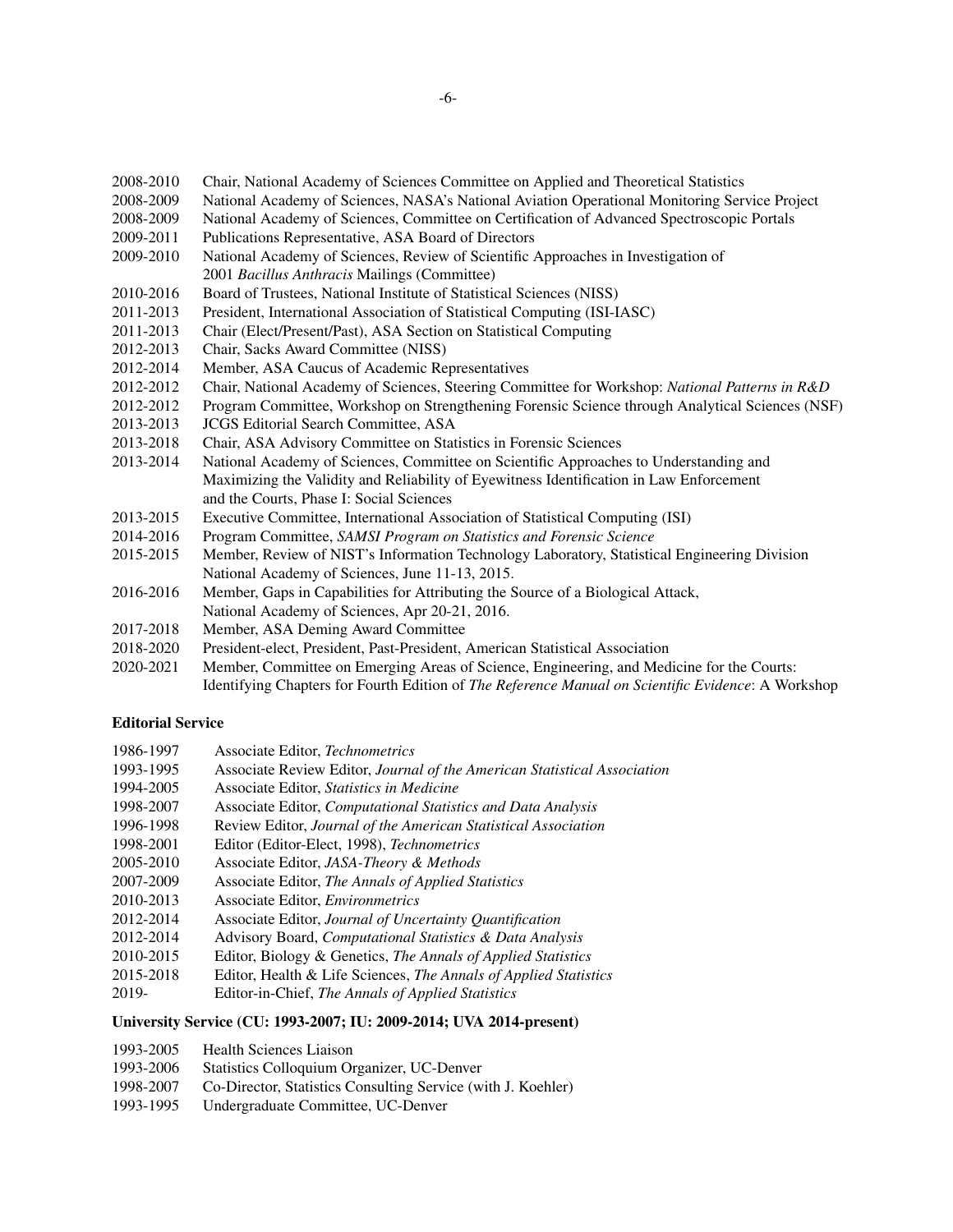- 1994-1995 Comprehensive Review Committee, UC-Denver
- 1996-1997 Department Colloquium Organizer, UC-Denver
- 1994-2001 Search Committee (Chairman, 1999-2001), UC-Denver
- 1995-1999 Graduate Committee, UC-Denver
- 1998-2000 Merit Committee, UC-Denver
- 2005-2007 Search Committee (Co-chair, 2006-2007), UC-Denver
- 2008-2011 Member, Computer committee, IU Dept of Statistics
- 2008-2011 Member, Colloquium committee, IU Dept of Statistics
- 2008-2010 Member, IU CLAS Committee on Appointments and Promotions
- 2010-2011 Chair, Executive Committee, IU Department of Statistics
- 2011-2012 Member, IU CLAS Committee on Salary Equity
- 2012-2013 Chair, IU Department of Statistics
- 2013-2014 Chair, IU Statistics Search Committee (CLAS)
- 2013-2014 Chair, IU Statistics Department Executive Committee
- 2014-2018 Member, NIJ-NIST Forensic Science Standards Board (FSSB)
- 2014-2018 Chair, Statistics Task Group, OSAC (NIST)
- 2014-2018 Member, Scientific Research Inquiry Subcommittee, NCFS
- 2014-2022 Chair, University of Virginia Statistics Department
- 2015-2016 Member, Senior Associate Dean Search Committee, UVA
- 2015-2016 Member, Data Science Institute Director Search Committee, UVA
- 2015-2016 Member, Data Science Institute Advisory Board, UVA
- 2016-2017 Chair, CLAS Curriculum Reform Assessement Committee, UVA<br>2017-2019 Member, CLAS General Education Assessement Committee, UV.
- Member, CLAS General Education Assessement Committee, UVA

### **Related Experience**

Summer 1975: IBM Research, San Jose: Analysis of discrete time events

Summer 1976: Center at Oregon for Behavioral Education, University of Oregon: Statistical analysis of psychology experiments

Summer 1977: World Bank, Washington D.C.: Validation of software systems; creation of detailed documentation; econometric modeling

December 1989: Visiting Research Scientist, Department of Statistics, Princeton University

1988--2000: Consultant, *OEA, Inc., Denver:* Manufacturer of automotive safety products and cartridgeactuated devices used in aircraft escape systems, Denver

1996: *United States Geological Survey, Lakewood:* Lectures on Statistical Quality Control; Sampling inspection plans for map digitization process.

1996--1998: Consultant, *Thomas Y. Pickett & Co., Denver:* Residential property assessments in Denver.

1999--2000: Consultant, *Environmental Research Associates, Denver:* Chemical measurement analysis.

1999: Consultant, *Denver Investment Advisors, Inc.:* Analysis of investment strategies.

2000: Consultant, *U.S. National Labor Relations Board:* Sample survey of employee records

Adviser, *Defense Forensic Science Center* (http://www.cid.army.mil/dfsc-usacil.html), Digital Fingerprint Image Quality Index (DFIQI), May 3-4, 2016.

Participant, *Roundtable on Forensic Science Discipline Review,* Department of Justice, July 21-22, 2016.

Member, Senior Advisory Board, *Forensic Science in Criminal Courts: Ensuring Scientific Validity of Feature-Comparison Methods,* Report to the President from the President's Council of Advisers in Science and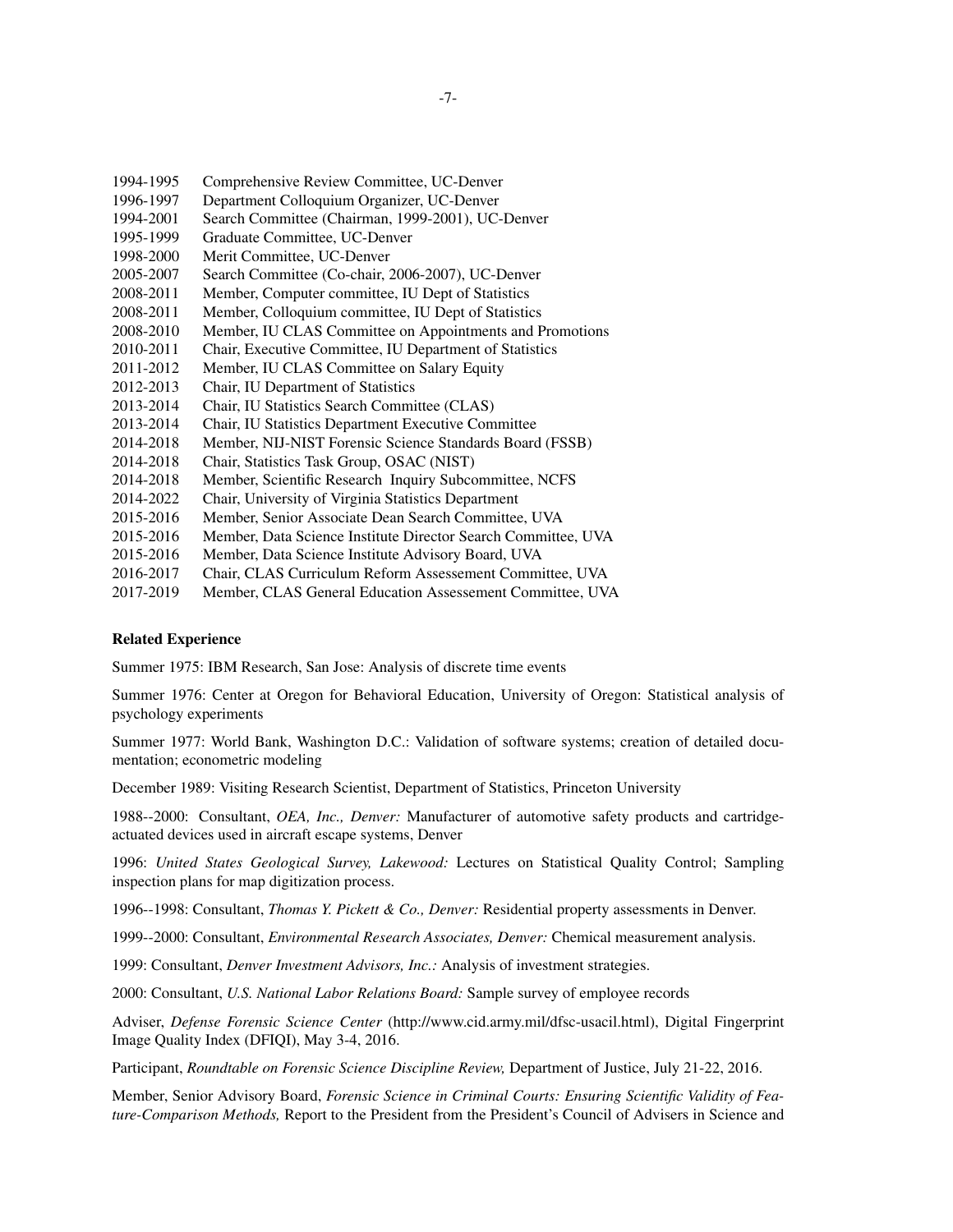Technology (PCAST), Released Sep 2016 (Eric S.Lander, chair) https://obamawhitehouse. archives.gov/sites/default/files/microsites/ostp/PCAST/pcast\_forensic\_science\_report\_final.pdf

#### **Professional Activities** (since 1989):

Seminar, *Statistical calibration of a vector demodulator,* Statistics Dept, Univ of Edinburgh, April 1989.

Invited discussant, *Measurement quality case studies,* Joint Statistical Meetings, Washington, D.C., 1989.

Invited seminar, *An analysis of cancer death rates using an adjustment for urbanization,* San Diego State University, September 1989; Centers for Disease Control, November 1989.

Invited lectures, *Using the bootstrap in biostatistics,* Department of Epidemiology and Biostatistics, Emory University, May 1990.

Contributed poster, *Analysis of aberrations in public health surveillance data* (with D.F. Stroup), American Statistical Association, August 1990.

Contributed paper, *Analysis of AIDS incidence data by clustering trends* (with J.M. Karon), Symposium on Surveillance and Intervention Strategies, Atlanta, December 1990.

Seminar, *An adjustment to U.S. lung cancer mortality: A simple adjustment for urbanization* (with J.W. Tukey), Univ of CO Health Sciences Center, Denver, Mar 1991; Arizona Cancer Center, Tucson, Apr 1991.

Contributed paper, *An evaluation of two-dimensional smoothers via simulation,* Symposium on the Interface: Computer Science & Statistics, Seattle, April 1991; Washington Statistical Society, June 1991.

Invited discussant, *Multivariate exploratory data analysis* (C. Weihs), Gordon Research Conference on Statistics in Chemistry and Chemical Engineering, New Hampton, July 1991.

Invited discussant, *Statistical graphics in computing environments,* Joint Stat Mtgs, Atlanta, Aug 1991.

Invited paper, *Identifying high-risk environments: Geographical analysis of U.S. lung cancer mortality* (with J.W. Tukey), Joint Statistical Meetings, Atlanta, Aug 1991.

Invited paper, *Clustering AIDS incidence trends in metropolitan statistical areas,* Department of Biostatistics, University of California, San Francisco, April 1991, and American Public Health Association Annual Meeting, Atlanta, November 1991.

Invited speaker, *The use of statistics in R&D: past, present, and future,* Statistics and Probability Workshop, Delaware Chapter of the American Statistical Association, May 1992.

Moderator, *Multivariate process quality control* (J. MacGregor), Gordon Research Conference on Statistics in Chemistry and Chemical Engineering, New Hampton, July 1992.

Invited discussant, *Some success stories in statistical graphics,* Joint Statistical Mtgs, Boston, Aug 1992.

Invited participant, *Workshop on dynamic displays of disease data,* Carnegie Mellon, Oct 1-3, 1992.

Invited speaker, *Identifying high-risk environments: Geographical analysis of U.S. lung cancer mortality (with J.W. Tukey),* Statistics Department, Carnegie Mellon University, Oct 1992.

Invited seminar, *Trends in prostate cancer mortality: An application of spatial smoothers on mortality rates,* Washington Statistical Society; Division of Cancer Prevention & Control (NCI), November 1992.

Invited seminar, *Choosing among spatial smoothers in practice,* University of Colorado at Denver and Colorado State University, January 1993.

Contributed paper, *A data-analytic approach for estimating lead time and screening benefit based on survival curves in randomized clinical trials* (with P.C. Prorok), NIH Biostatisticians Conference, National Institutes of Health, January 1993.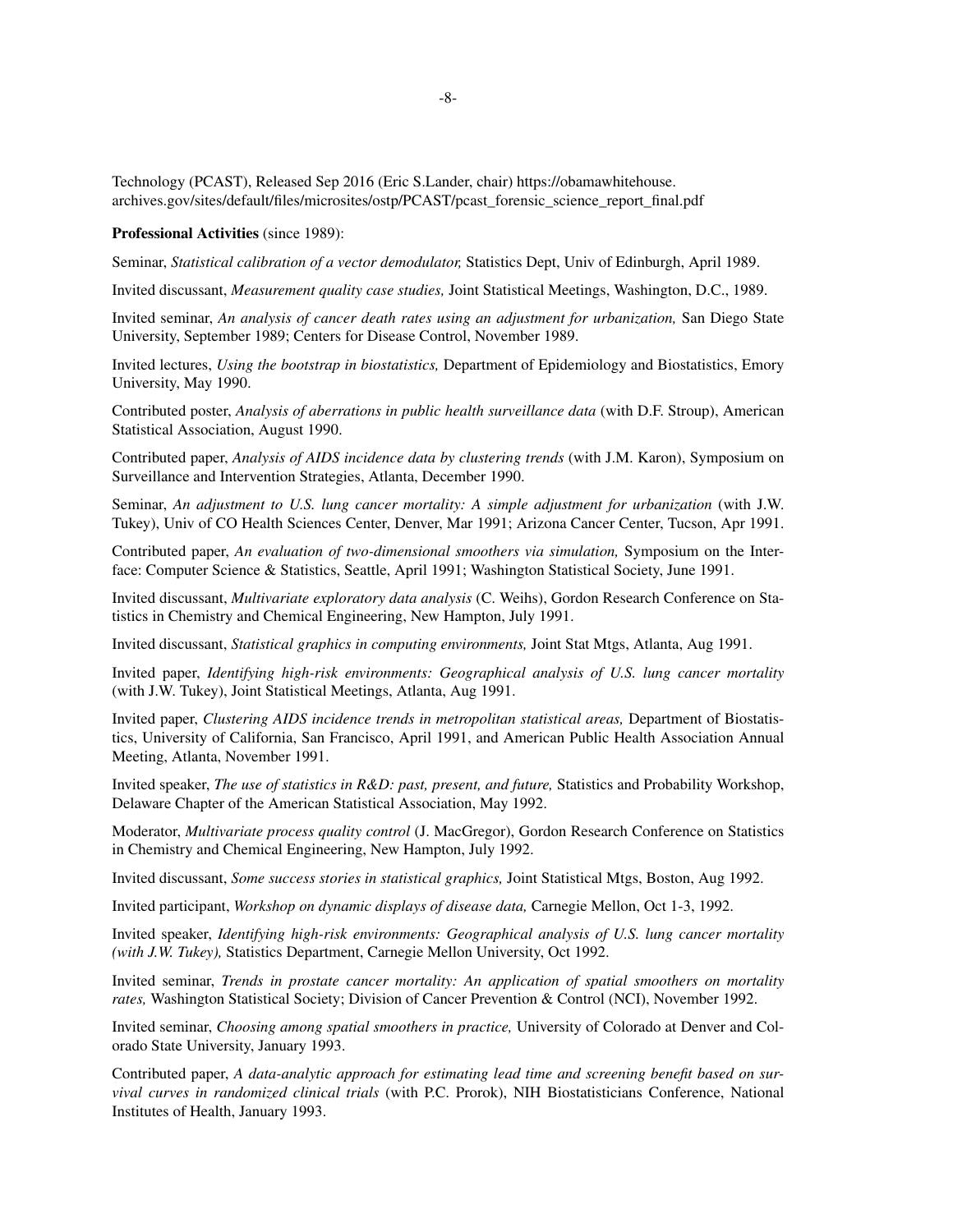Contributed paper, *Computer simulation experiments for randomized screening trials* (with P.C. Prorok), Symposium on the Interface: Computer Science and Statistics, San Diego, April 1993.

Session organizer, *Smoothing in data analysis: A tutorial of methods and applications,* Joint Statistical Meetings, San Francisco, August 1993.

Invited discussion leader, *Meaningful graphical displays in manufacturing,* Joint Statistical Meetings, San Francisco, August 1993.

Statistics seminar, *Randomized screening trials: Lead time, benefit time, and variance estimation* (with P.C. Prorok), Department of Mathematics, University of Colorado-Denver, November 1993.

Invited seminar, *Two-dimensional smoothing, with an application to U.S. prostate cancer mortality rates,* Dept. of Statistics, George Mason University, Fairfax VA, December 1993.

DCPC Colloquium, *A data-analytic approach for estimating lead time and screening benefit based on survival curves in randomized clinical trials* (with P.C. Prorok), Division of Cancer Prevention and Control, National Cancer Institute, Bethesda, Maryland, January 1994.

Invited seminar, *Geographic displays of prostate cancer mortality: Smoothing for public health data,* Geographic Cartography Seminar Series, National Center for Health Statistics, January 1994.

Invited speaker, *Estimating the difference in location parameters of two survival curves, with applications to screening* (with P.C. Prorok), Symposium on Future Directions in Robust Methods and Data Analysis, Princeton, June 1994.

Invited paper, *Estimating lead time and benefit time in randomized cancer screening trials* (with P.C. Prorok), Joint Statistical Meetings, Toronto, August 1994.

Invited session organizer, *Hidden Markov Models,* Joint Statistical Meetings, Toronto, August 1994.

Invited paper, *An application of nonlinear regression in R&D: A case study from the electronics industry,* Fall Technical Conference, Birmingham, October 1994.

Invited seminar, *Estimating lead time and benefit time in randomized cancer screening trials* (with P.C. Prorok), RAND Corporation, Santa Monica, December 1994.

Invited paper, *Geographical trends in cancer mortality: Using spatial smoothers and methods for adjustment,* Medical Mapping Conference, Tampa, February 1995.

Invited seminar, *Statistical methodology for randomized cancer screening trials,* Applied Mathematics, University of Colorado, Boulder, April 1995.

Invited paper, *Geographical Trends in Cancer Mortality: Using Spatial Smoothers and Methods for Adjustment,* Symposium in honor of John W. Tukey, Princeton, June 1995.

Session chair, *Nonparametric regression*, Joint Statistical Meetings, Orlando, August 1995.

Invited seminar, *An application of nonlinear regression in R&D: A case study from the electronics industry,* Department of Mathematics, Colorado School of Mines, September 1995.

Invited seminar, *Smoothing geographical data, particularly rates of disease,* Department of Statistics, Iowa State University, March 1996.

Invited paper, *Modeling printed circuit board yields* (with L. Denby), ASA Colorado-Wyoming Chapter Meeting, April 1996.

Invited paper, *Statistical modeling in cancer screening,* WNAR meeting, Pullman WA, Jun 1996.

Organizer and Moderator, *New directions for Markov Chain Monte Carlo,* Sydney International Statistical Congress, Sydney, July 1996.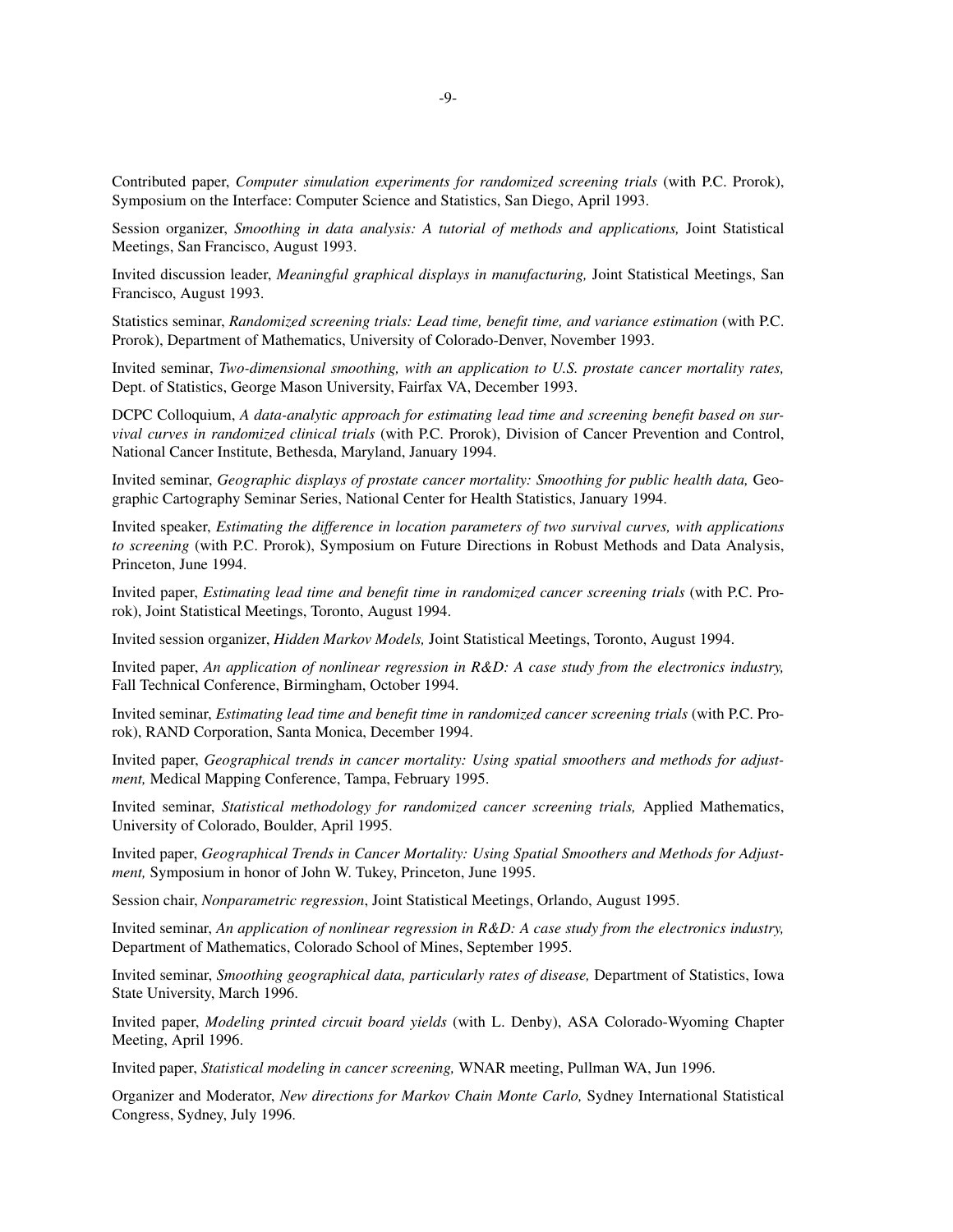Roundtable discussion leader, *Collaboration between academic and industrial statisticians,* Joint Statistical Meetings, Chicago, August 1996.

Special poster, *Case studies in industry* (with L. Denby), Joint Statistical Meetings, Chicago, Aug 1996.

Invited paper, *Homology and clustering of regulatory cancer genes and non-regulatory genes based on intronic regions* (with D.L. Hall and A.L. Malkinson), Statistics in the Sciences, Halifax, August 1996.

Invited seminar, *Geographic trends in cancer mortality: Using spatial smoothers and methods for adjustment,* Department of Statistics, Kansas State University, December 1996.

Course instructor, *Exploratory Data Analysis* (with Sallie Keller-McNulty), CDC-ATSDR Symposium on Statistical Methods in Public Health, Atlanta, January 28, 1997.

Invited paper (plenary), *Simultaneous smoothing and adjusting mortality rates in U.S. counties: Melanoma in White Females and White Males,* CDC-ATSDR Symposium on Statistical Methods in Public Health, Atlanta, January 29, 1997.

Invited symposium, *Lead Time and Benefit in Randomized Screening Trials,* ASA Cincinnati Chapter and University of Cincinnati, March 1997.

Invited presenter, *Nonlinear Smoothing and Adjustment of Cancer Rates,* Workshop on Spatial Epidemiology, Vancouver, B.C., May 1997.

Invited lecture, *A Whirlwind View of Exploratory Data Analysis,* CDC-ATSDR EIS Officers Training, Atlanta, July 17, 1997.

Invited talk, *Statistical Issues in Screening Methodology,* Institute for Mathematical Applications, University of Minnesota, July 24, 1997.

Discussant, *Statistical Methods for Standards* (with V.N. Nair), ISI Meeting, Istanbul, Aug 1997.

Seminar, *A new paradigm for hypothesis testing and confidence intervals,* CU-Denver, 1 April 1998.

Seminar, *Some simple tools in Exploratory Data Analysis,* CU-Denver, 17 Sep 1998.

*Geographical Trends in Cancer Mortality: Using Spatial Smoothers and Methods for Adjustment.* Duke University, October 17, 1998; ASA Cleveland Chapter, Case Western Reserve University, October 29, 1998; Southern Methodist University, November 20, 1998.

Moderator, Workshop on Large Data Sets, University of Waterloo, May 6-8, 1999.

Moderator, Gordon Research Conference, Statistics in Chemistry & Chemical Engineering, July 1999.

Organizer & Moderator, *Technometrics* Invited Paper Sessions, Spring Research Conference, June 3, 1999 (Minneapolis); Joint Statistical Mtgs, Aug 10, 1999 (Baltimore); Fall Technical Conference, Oct 23, 1999 (Houston).

Seminar, *Length biased sampling in reliability applications*, TSA-1 Statistics Group, Los Alamos National Laboratory, March 21, 2000.

Seminar, *Estimating lead time and benefit time in randomized cancer screening trials*, Virginia Polytechnic Institute, March 30, 2000.

Invited presenter, *Trends in research and science in Technometrics*, ASA-IMS-SIAM Summer Research Conference, Williamsburg, June 5, 2000.

Invited presenter, *Simulating survival probabilities of a Mars lander,* Symposium in honor of John Tukey, Princeton, New Jersey, June 16, 2000.

Organizer & Moderator, *Technometrics* Invited Paper Sessions, Spring Research Conference, Jun 29, 2000 (Seattle); JSM, Aug 15, 2000 (Indianapolis); Fall Technical Conference, Oct 13, 2000 (Minneapolis).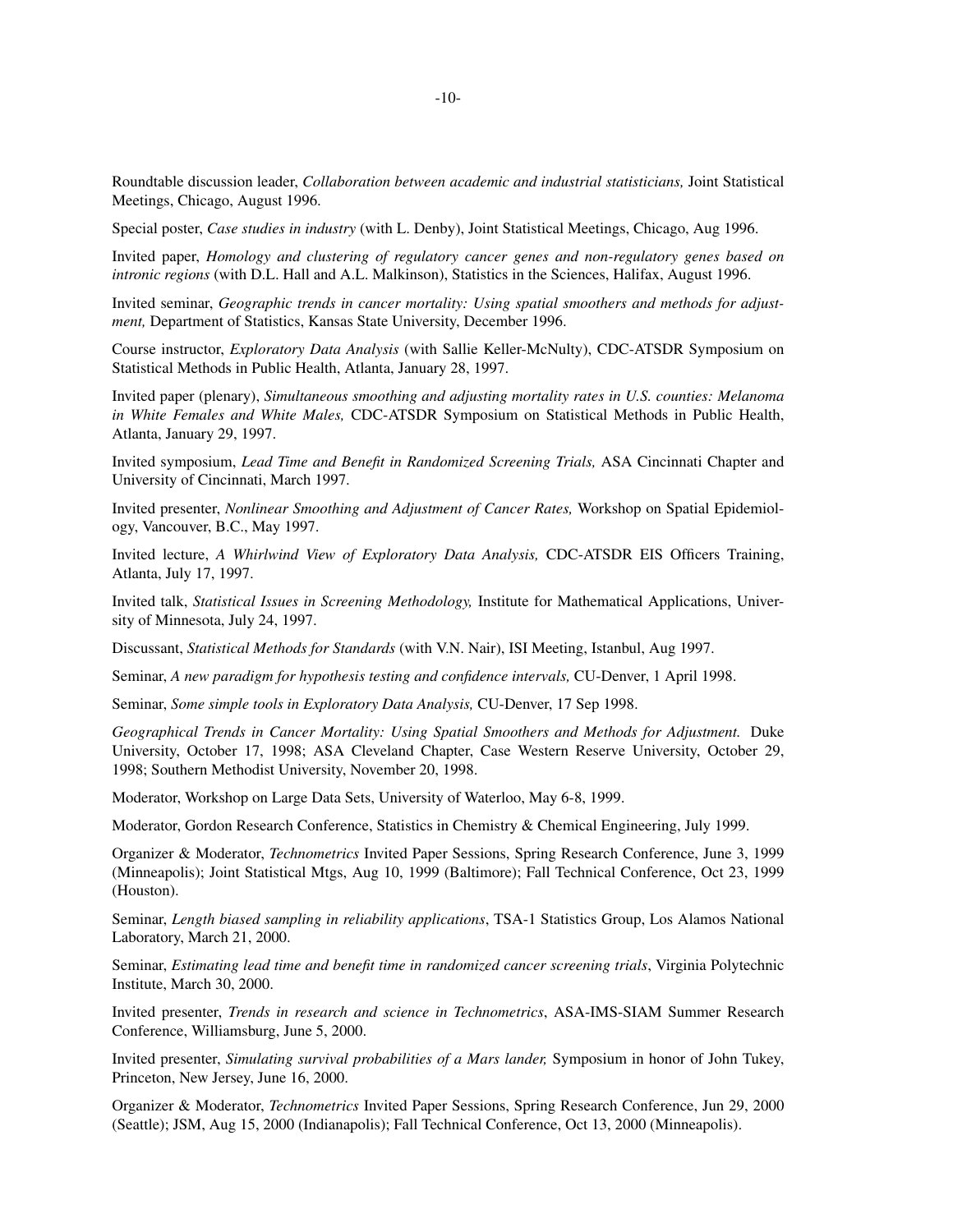Invited speaker, *Statistical issues in randomized screening trials: comparable case groups*, Division of Cancer Prevention and Control, National Cancer Institute, 6 September 2000.

Invited presenter, *A two-dimensional robust nonlinear smoother, with applications to environmental data*, Fourth International Conference on Environmetrics & Chemometrics, Las Vegas, 19 Sep 2000.

Seminar, *The effect of length biased sampled sojourn times in evaluating randomized cancer screening trials*, Department of Statistics, Southern Methodist University,6Oct 2000.

Seminar, *A two-dimensional robust nonlinear smoother, with applications to environmental data*, Geophysical Statistics Project Group, National Center for Atmospheric Research, 3 Nov 2000.

Seminar, *A two-dimensional robust nonlinear smoother*, Dept of Math, Univ of Cincinnati, 15 Nov 2000.

Seminar, *The effect of Length biased sampled sojourn times in evaluating randomized cancer screening trials*, Department of Statistics, Rice University, 20 Nov 2000.

Seminar, *The impact of John Tukey on statistics and data analysis*, Univ of Colorado-Denver, 16 Feb 2001.

Organizer/Chair, *Technometrics Invited Session*, Spring Research Conference, Roanoke, 19 June 2001.

Invited discussant, *The false discovery rate for statistical problems in chemistry* (Y. Benjamini), Gordon Research Conference in Statistics in Chemistry and Chemical Engineering, 22 July 2001.

Invited speaker, *John Tukey and Robustness*, Joint Statistical Meetings, Atlanta, Georgia, 12 Aug 2001.

Organizer/Chair, *Technometrics Invited Session*, Joint Statistical Meetings, Atlanta, 13 Aug 2001.

Invited speaker, *In memoriam: John Tukey*, International Statistics Institute, Seoul, Korea, 18 Aug 2001.

Organizer/Chair, *Technometrics Invited Session*, Fall Technical Conference, Toronto, Ontario, 15 Oct 2001.

Contributed paper, *Simulating survival probabilities of a lander mission on Mars,* Army Conference on Applied Statistics, Santa Fe, 24-26 Oct 2001.

Organizer/Chair, *Memorial Symposium in honor of John W. Tukey*, Denver, Colorado, 27 Oct 2001.

Invited seminar, *Measuring the effect of length biased sampling when the variable being sampled is unobserved*, Dept of Statistics, Iowa State Univ, 6 April 2002.

Invited participant, *The role of the mathematical sciences in counterterrorism*, Workshop at the National Academy of Sciences, 26-27 April 2002.

Invited participant, *Future directions for statistics*, National Science Foundation Workshop, 6-8 May 2002.

Invited speaker, *Problems in the analysis of microarray data*, ICORS Robustness Conference, Vancouver, B.C., 15 May 2002.

Roundtable discussion leader, *Methods for estimating the effect of length biased sampling*, Joint Statistical Meetings, New York City, 6 Aug 2002.

Contributed paper, *Statistical classification based on contours*, Army Conference on Applied Statistics, Raleigh, 30 Oct - 1 Nov 2002.

Contributed paper, *Temporal trends in gene expression in the murine mammary gland in late pregnancy and early lactation* (with Kathe Bjork, Margaret C. Neville, Tzulip Phang), Butcher Symposium, Broomfield, Colorado, 2-3 Nov 2002.

Plenary address, *Computational Methods in Medical Decision Making: To Screen or Not to Screen?* CDC-ASTDR Symposium on Statistical methods in Public Health, Atlanta, 21-23 January 2003.

Invited seminar, *Analysis of cDNA microarray data*, Mathematics, College of William & Mary, Feb 2003.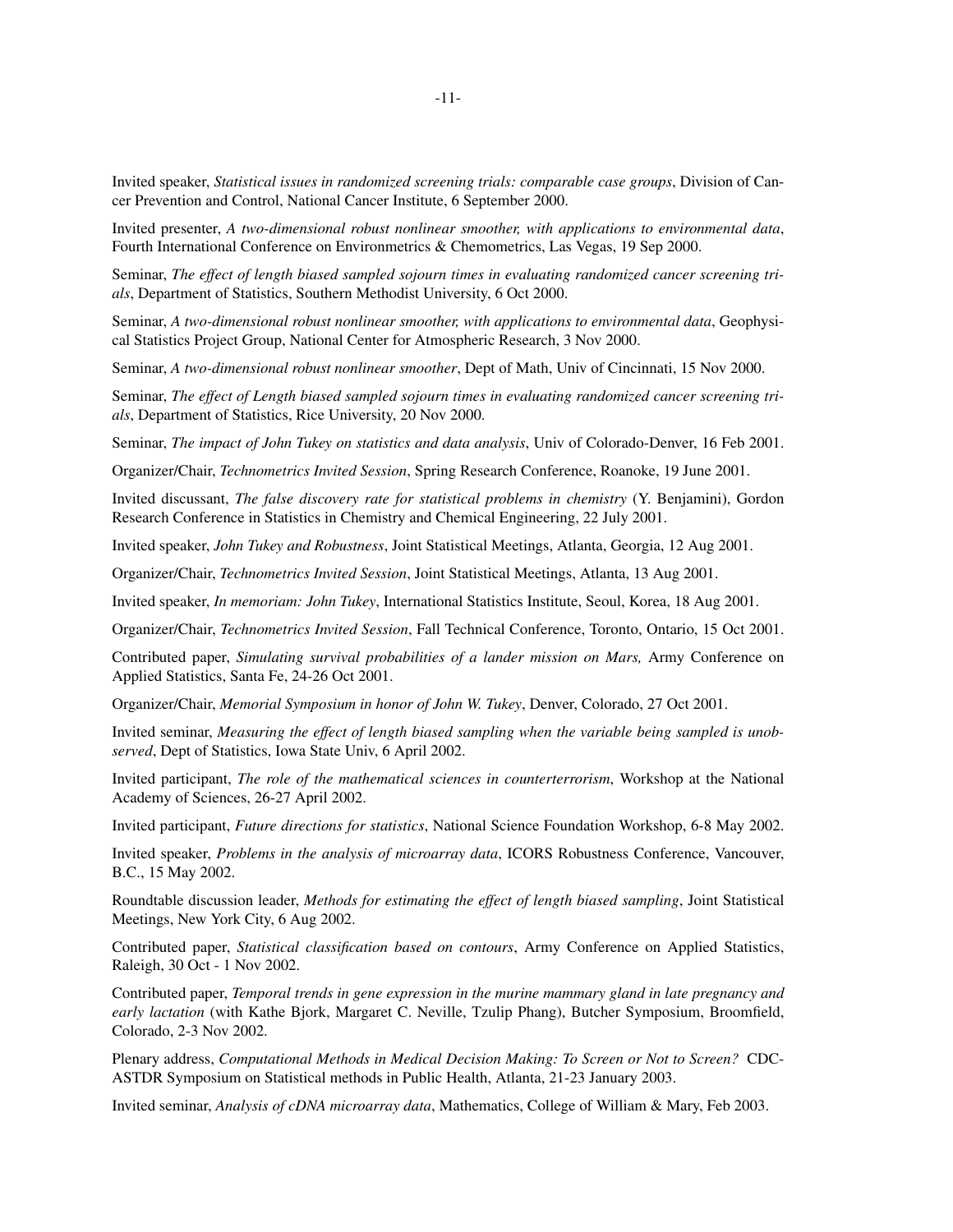Invited seminars, *Simulating survival probabilities of a lander mission on Mars* and *Analysis of cDNA microarray data*, Arizona State University, 22-23 March 2003.

Invited Seminar, *Transformations, background estimation, and process effects in the statistical analysis of microarrays*, Biometry Research Group, National Cancer Institute, 30 March 2003.

Invited Seminar, *Transformations, background estimation, and process effects in the statistical analysis of microarrays*, Department of Statistics, Virginia Tech, 29 April 2003.

Invited speaker, *Two-dimensional smoothers: Headbanging and the Triangle Smoother,* ICORS Conference on Robust Methods, Antwerp, Belgium, July 2003.

Invited speaker, *Model Extrapolation: Three Applications from the Physical Sciences,* Joint Statistical Meetings, San Francisco, California, August 2003.

Invited Seminar, *Transformations, background estimation, and process effects in the statistical analysis of microarrays*, Department of Mathematics, Colorado School of Mines, 5 Sept 2003.

Special Session on Microarrays, *Transformations and background estimation in the statistical analysis of microarrays*, Applied Statistics Conference, Napa, California, 30 Oct 2003.

Contributed paper, *Multivariate equivalence tests with lognormal distributions*, Applied Statistics Conference, Napa, California, 31 Oct 2003.

Invited speaker, *Statistical Process Control in Disease Surveillance,* DIMACS Working Group on Adverse Event/Disease Reporting, Surveillance, and Analysis II, Rutgers University, New Jersey, 19-20 Feb 2004 (http://dimacs.rutgers.edu/Workshops/AdverseEvent2/index.html)

Invited seminar, *Length-biased sampling in randomized screening trials,* Univ of Florida, March 2004.

Invited speaker, *Statistical Analysis of Bullet Lead,* ASA Colorado-Wyoming Chapter, April 2004.

Invited speaker, *Visualizing ''Exotic'' and ''Typical'' Internet Traffic Data,* Joint Statistical Meetings, Toronto, August 2004.

Invited speaker, *Late Breaking Session: Forensic Analysis and Statistics,* Joint Statistical Meetings, Toronto, August 2004.

Invited speaker, *Graphical Displays of Internet Traffic Data,* CompStat'04, Prague, August 2004.

Invited speaker, *Visualizing ''Exotic'' and ''Typical'' Internet Traffic Data,* George Mason Univ, Nov 2004.

Invited speaker, *Using Graphical Displays to Monitor Internet Traffic Data for Potential Cyberattacks,* Workshop on Statistics for Counterterrorism, New York University, 20 Nov 2004.

Invited speaker, *Statistical methods for analyzing microarray experiments,* Dept of Statistics, Iowa State University, Ames, Iowa, December 2004.

Invited speaker, *Statistical Tests for Bullet Lead Comparisons,* Rice Univ and Texas A&M, April 2005.

Plenary Address, *Statistical Tests for Bullet Lead Comparisons,* 12th Annual Spring Research Conference, Salt Lake City, June 2005.

Topics contributed paper, *Summarizing Internet Traffic Data for Detecting Cyberattacks* (with D.G. Marchette), Joint Statistics Meetings, Minneapolis, August 2005.

Invited seminar, *Summarizing Internet Traffic Data for Detecting Cyberattacks* (with D.G. Marchette and E.J. Wegman), Department of Statistics, Iowa State University, October 2005.

Contributed paper, *Summarizing Internet Traffic Data for Detecting Cyberattacks* (with D.G. Marchette and E.J. Wegman), 11th Army Conference on Applied Statistics, Monterey, California, October 2005.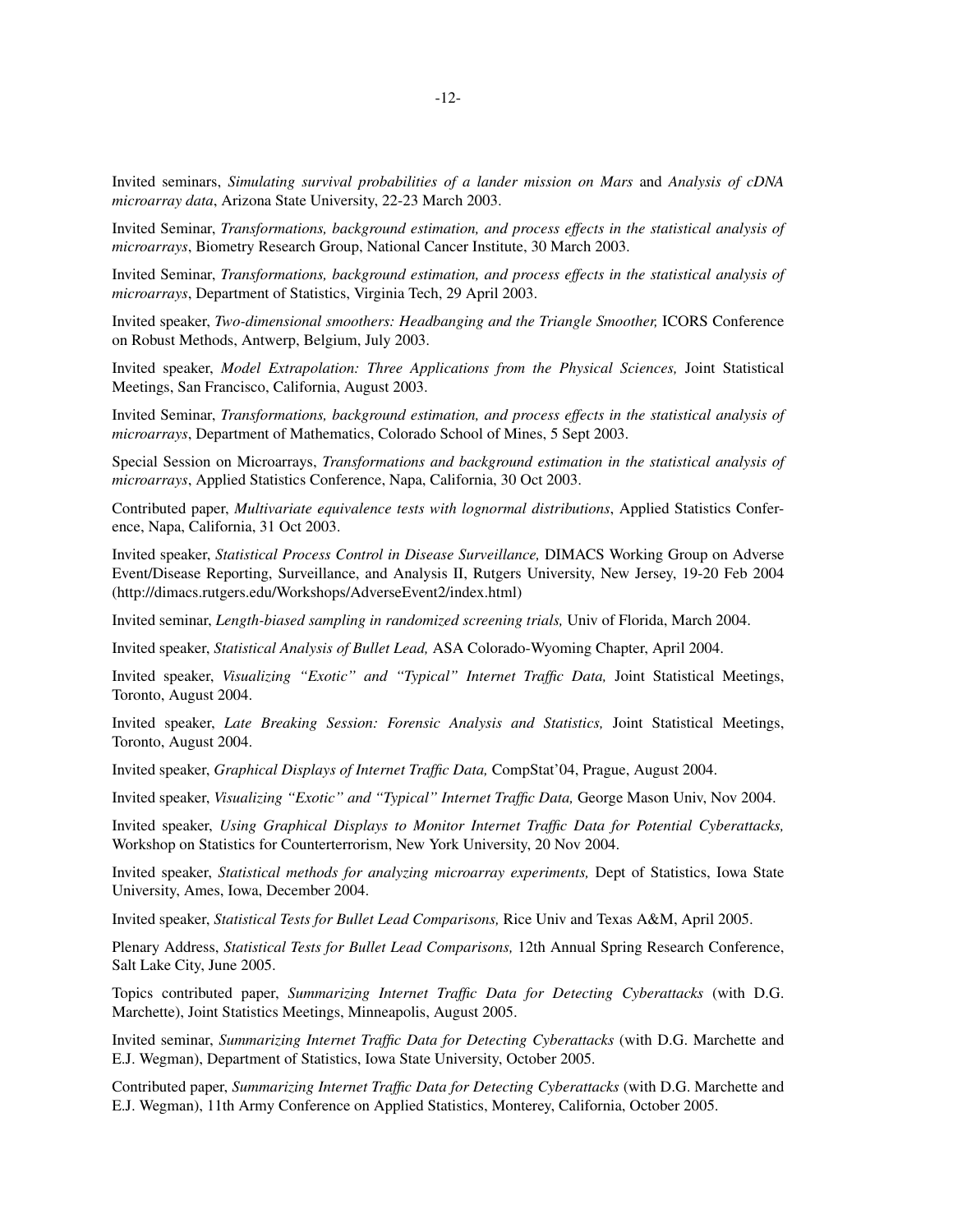Invited seminar, *Statistical Tests for Bullet Lead Comparisons,* Department of Statistics, North Carolina State University, 21 March 2006.

Topics contributed paper, *Letter value plots,* Interface Symposium, Pasadena, May 2006; Joint Statistics Meetings, Seattle, August 2006.

Seminar, *Length biased sampling in randomized screening trials,* Statistics Colloquium, CU-Denver, September 2006.

Seminar, *Measuring the effect of Length biased sampling,* Mathematical Sciences Section, National Security Agency, 19 September 2006.

Contributed paper, *Letter value plots,* Army Conference on Applied Statistics, Raleigh, October 2006.

Invited talk, *Statistical Tests for Bullet Lead Comparisons,* Dept of Statistics, Florida State Univ, 12/7/06.

Invited seminar, *Length biased sampling in randomized screening trials,* Department of Statistics, Texas A&M University, 22 January 2007.

Presentation, *Statistical issues for NRC's Bullet Lead Committee,* Committee on National Statistics, 9 February 2007.

Invited seminar, *Statistical Tests for Bullet Lead Comparisons,* Department of Mathematics, Butler University, 7 March 2007.

Bernard Flury Lecture, *Statistical Tests for Bullet Lead Comparisons,* Department of Statistics, Indiana University,8March 2007.

Plenary lecture, *Statistics in Forensic Sciences* Army Conference on Applied Statistics, Oct 2007.

Neyman seminar, *Statistical Tests for Bullet Lead Comparisons,* UC-Berkeley, October 2007.

Invited seminar, *Statistical Tests for Bullet Lead Comparisons,* ASA San Francisco Bay Chapter, Jan 2008.

Invited seminar, *Statistical Tests for Bullet Lead Comparisons,* Washington Statistical Society, Feb 2008.

Invited seminar, *Massive Data Sets in High-Energy Physics,* Univ of California-San Francisco, Apr 2008.

Invited speaker, *Massive Data Sets in Scientific Applications,* Statistics Conference, West Point Academy, 17 Apr 2008.

Contributed paper, *Statistical Considerations in Large-Scale Screening Programs: Impacts on the Public,* Joint Statistics Meetings, Denver, Aug 2008.

Contributed paper, *Massive Data Sets in High-Energy Physics,* Joint Statistics Mtgs, Denver, Aug 2008.

Keynote paper, *Statistical methods for massive data in physics and genomics*, International Conference on Robust Statistics, Antalya, Turkey, September 2008.

Contributed paper, *Massive Data Sets in High-Energy Physics,* Army Conference on Applied Statistics, Lexington, VA, 23 Oct 2008.

Moderator, *Workshop on Uncertainty Management in Remote Sensing of Climate Data,* National Academy of Sciences, 5 Dec 2008.

Invited seminar, *Statistics & Forensic Science,* Dept of Statistics, Univ of Illinois-UC, 22 Jan 2009.

Invited seminar, *Statistical methodology for massive data sets,* Dept of Statistics, Stern School of Business, New York University, 27 Feb 2009.

Invited seminar, *Statistical methodology for randomized cancer screening trials,* Dept of Statistics and Actuarial Sciences, University of Iowa, 9 Apr 2009.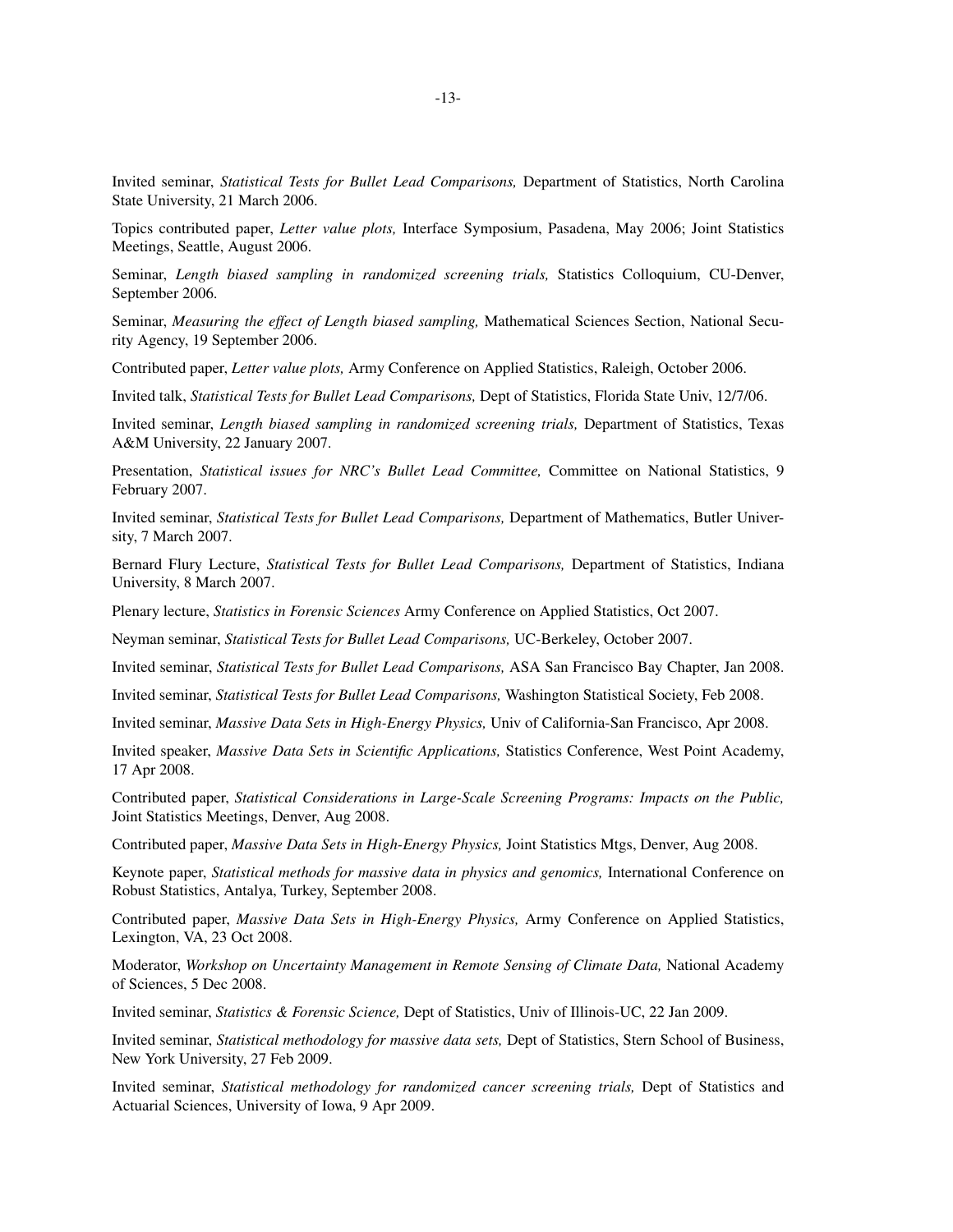Invited presentation, *Statistical issues in the evaluation of fingerprint evidence,* Scientific Working Group on Friction Ridge Analysis, Study and Technology (with A. Mazza), St. Paul MN, May 2009.

Invited seminar, *Statistical methods for high-energy physics data,* Jet Propulsion Laboratory, 19 May 2009.

Invited seminar, *Challenges in the statistical analysis of massive data sets,* Dept of Computer Science, Indiana University,7Oct 2009.

Invited seminar, *Length biased sampling in randomized screening trials,* Statistics, Purdue, 8 Oct 2009

Contributed paper (with A.M. Santos, presenter): *Robust estimation of mixtures of long-tailed distributions.* Army Conference on Applied Statistics, Phoenix, 22 Oct 2009.

Contributed paper, *Statistical issues in the comparison of multi-dimensional profiles,* Army Conference on Applied Statistics, Phoenix, 23 Oct 2009.

Invited seminar, *Statistical issues in the analysis of massive data sets,* Dept of Statistics, Kansas State University, 11 Mar 2010.

Invited seminar, *Statistical analysis of randomized cancer screening trials,* ASA Kansas Chapter, Mar 2010

Invited presentation, *The NAS Report on Forensic Science,* The 2010 Forensic Science Training, Los Angeles County Public Defender's Office, Los Angeles, 20 Mar 2010.

Invited presentation, *The NAS Report on Forensic Science,* Chesapeake Bay Regional Meeting of the International Association for Identification, Norfolk VA, 25 Mar 2010.

Invited presentation, *Statistical considerations in evaluating forensic science methods,* National Association of Criminal Defense Lawyers, Atlanta, 15 Apr 2010.

Invited speaker, *Statistical Methods in Bullet Lead Analysis,* ASA Toledo Chapter, Bowling Green, Ohio, 29 April 2010.

Invited seminar, *Statistical analysis of Massive Data Sets,* Dept of Mathematics and Statistics, Bowling Green State University, 30 April 2010.

Invited presentation, *Statistical considerations in evaluating forensic science methods,* District Court Federal Judges Workshop, Washington, D.C., 6 May 2010.

Invited presentation, *Effect of influential observations on penalized regression estimators* (with G.V. Rocha), International Conference on Robust Statistics, Prague, 29 Jun 2010.

Invited presentation, *Statistical issues in comparing multidimensional profiles,* International Symposium on Business and Industrial Statistics, Portoroz Slovenia, 8 Jul 2010.

Invited presentation, *Cancer screening and public policy* (with P.C. Prorok), Joint Statistical Meetings, Vancouver,4Aug 2010.

Contributed paper (with A.M. Santos), *Robust estimation of heavy-tailed mixtures,* Joint Statistical Meetings, Vancouver B.C., 5 Aug 2010.

Invited seminar, *Exploratory Data Analysis,* Workshop in Methods Series, Indiana University,8Sep 2010.

Invited presentation, *Statistical concepts and design in the evaluation of forensic evidence,* Pennsylvania Federal Judges Annual Retreat, Bedford Springs, PA, 20 October 2010.

Invited speaker, *The National Academy of Sciences Report on Review of Scientific Approaches used during the investigation of the 2001 Anthrax Letters,* Pittsburgh Chapter of the ASA, 31 March 2011.

Invited seminar, *Effect of influential observations on penalized regression estimators* (with G.V. Rocha), Carnegie Mellon University,1April 2011.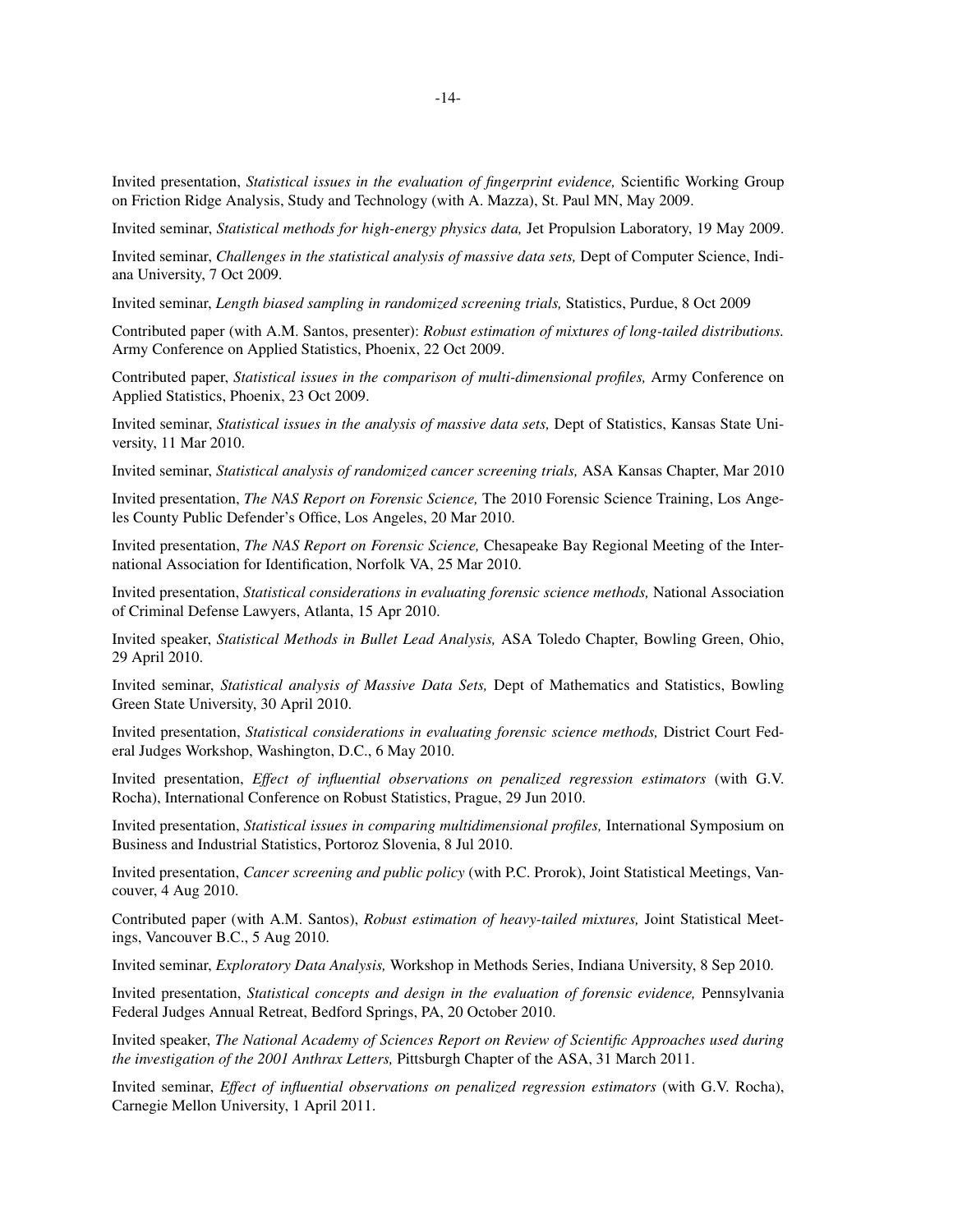Invited seminar, *Length biased sampling in randomized cancer screening trials* (with P.C. Prorok), University of Cincinnati, 14 April 2011.

Invited seminars, (1) *Length biased sampling in randomized cancer screening trials*; (2) *Statistical analysis of bullet lead*: Northern Illinois University, 21-22 April 2011.

Invited presentation, *The National Academy of Sciences Report on Review of Scientific Approaches used during the investigation of the 2001 Anthrax Letters,* 8th International Conference on Forensic Inference and Statistics (ICFIS'2011), University of Washington, Seattle, 18-21 July 2011.

Invited paper, *Effect of influential observations on penalized regression estimators* (with G.V. Rocha), Joint Statistical Meetings, Miami, 31 July 2011.

Invited paper, *Design of genomic studies for understanding adaptability of organisms to water environments* (with G.V. Rocha, A. Moczak, J.S. Andrews, E. Snell-Rood, T. Kijimoto), 58th World Statistics Congress of the International Statistical Institute, Dublin, 25 August 2011.

Invited tutorial, *Exploratory Data Analysis of Massive Data,* Workshop on Massive Data Sets, Air Force Insitute of Technology, Dayton, Ohio, 6 September 2011.

Invited seminar, *Length biased sampling in randomized cancer screening trials* (with P.C. Prorok), University of Maryland School of Medicine, Baltimore, 18 October 2011.

Contributed paper, *Design of microarray experiments: The square combining table,* Army Conference on Applied Statistics, Annapolis, 19 October 2011.

Contributed paper, *Design and Analysis of Microarray Studies Based on the Square Combining Table,* Bernouilli Society, Istanbul, July 2012.

Chair and Co-Organizer, Invited Session, *The Best of The Annals of Applied Statistics,* Joint Statistical Meetings, San Diego, 2 Aug 2012.

Topic contributed paper, *Estimating Mixture Components from QQ plots: Gene Expression Vectors in Beetles,* Joint Statistical Meetings, San Diego, 1 Aug 2012.

Invited paper, *Design of microarray experiments: The square combining table,* International Conference on Robust Statistics, Burlington VT,9Aug 2012.

Invited paper, *Effect of outliers on penalized regression estimators,* COMPSTAT'2012, Cyprus, Aug 2012.

Organizer, *Statistics and High-Energy Physics,* SAMSI Massive Data Sets Opening Workshop, Research Triangle Park, 11 Sep 2012.

Contributed paper, *Geographical adjustment for spatial data,* Army Conference on Applied Statistics, Monterey, CA, 25 Oct 2012.

Panel Chair and Organizer, *Data, Statistics & Pattern Recognition in Forensic Sciences,* NSF Workshop on Strengthening Forensic Science Through Connections with Analytical Sciences, 3-4 Dec 2012, Arlington.

Invited speaker, *Massive Data Sets: Challenges for Statistics,* Draper Laboratories, Cambridge, Massachusetts, 24 Jan 2013.

Invited session speaker, *The Critical Role of Statistics in Development and Validation of Forensic Methods,* American Association for Advancement of Science (AAAS) Annual Meeting, Boston, 20 Feb 2013.

Invited class speaker, *Statistical Methods and Displays for Large Data Sets,* Utah State Univ, 4 Apr 2013.

Invited seminar speaker, *The Critical Role of Statistics in Forensic Science,* Utah State Univ, 5 Apr 2013.

Invited session speaker, *Future directions for Statistics in High-Energy Physics,* SAMSI Program in Massive Data Sets, Durham, North Carolina, 21 May 2013.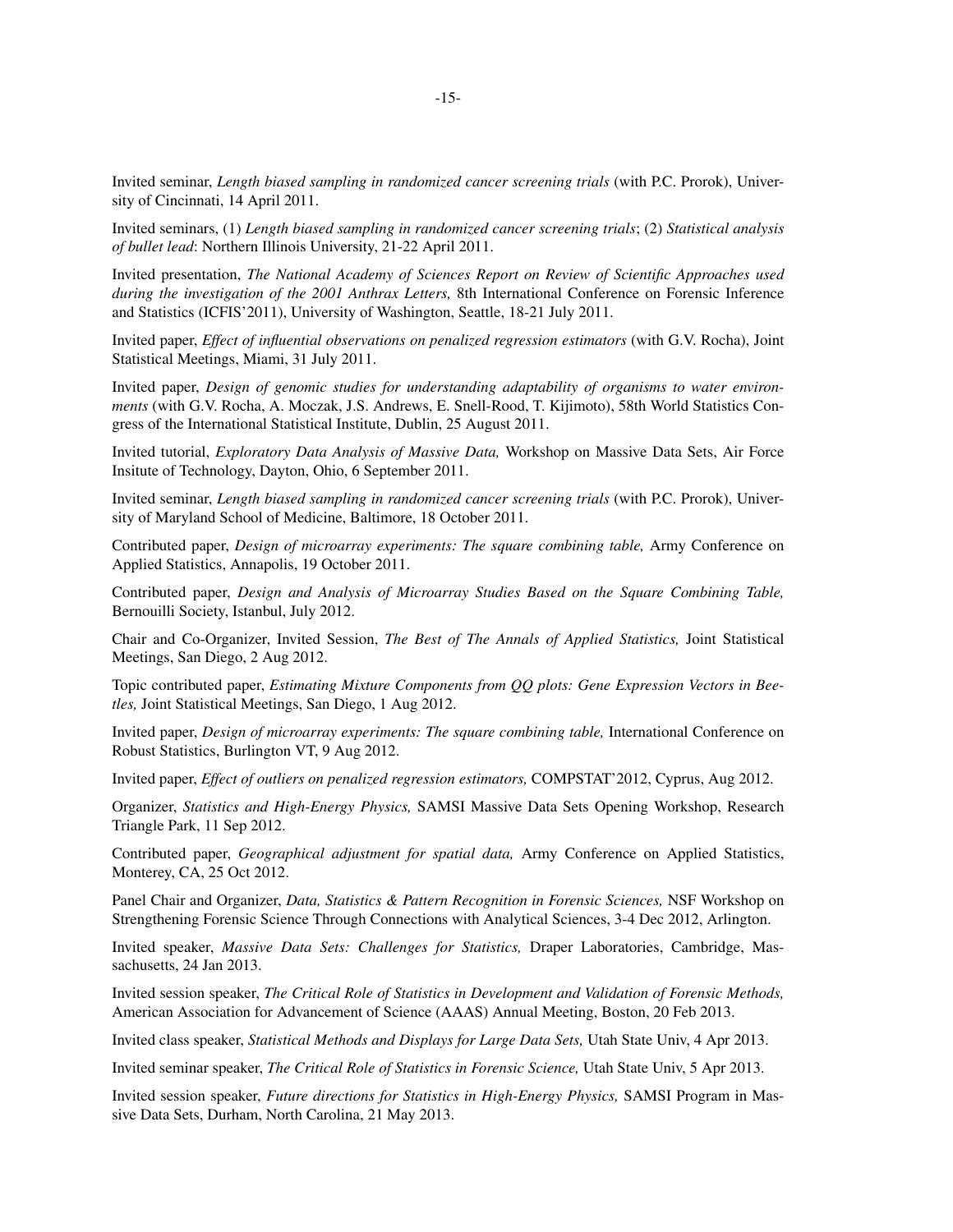Invited speaker, *Useful Statistical Methods for Forensic Science: Research and Process Improvement,* FBI Laboratory, Quantico, VA, 6 Jun 2013.

Topics contributed session speaker, *A Quality Metric for Assessing Quality of Individual Minutiae in Latent Fingerprints* (K. Kafadar, A. Peskin, E. Tabassi), Joint Statistical Meetings, Montreal, Aug 2013.

Ke ynote Speaker, *Statistical displays and robust methods for analyzing large data sets,* International Association for Statistical Computing Satellite Meeting on Big Data, Seoul, Korea, 22-24 Aug 2013.

Invited speaker, *Effect of length biased sampling and overdiagnosis on survival from screen-detected disease* (with P.C. Prorok), ERCIM on Computational & Methodological Statistics, London, 14-16 Dec 2013.

Invited speaker, *Contributions of Women in Science: Ingredients for Success,* Women in Statistics Conference, Durham, North Carolina, 15-18 May 2014.

Invited panelist, *Editors for Statistics Journals,* Women in Statistics Conference, Durham, 15-18 May 2014.

Invited session organizer, *Statistical models for spatial & high-dimensional data,* Joint conference of International Chinese Statistical Assoc & Korean International Statistical Society, Portland, 15-18 Jun 2014.

Invited speaker, *Data Summaries and Noise Reduction in High-Volume Particle Physics Data,* Joint Statistical Meetings, Boston, 3-7 Aug 2014.

Invited speaker, *Distinguishing "typical" from "exotic" in streaming data sets,* Fourth International Workshop on the Perspectives on High-dimensional Data Analysis (HDDA-IV), Banff, 8-10 Aug 2014.

Colloquium speaker, *Statistical issues in Evaluating Randomized Screening Trials,* UVA, 3 Oct 2014.

Contributed presentation, *Statistical Issues in Evaluation Reliability of Eyewitness Identification Procedures,* Forensic Science Error Management Conference, Crystal City, Virginia, July 20-24, 2015.

Invited speaker, *The Role of Statistics in Forensic Science: Past, Present, and Future,* Opening Workshop for SAMSI's Program in Forensic Science, Research Triangle Park, Aug 31 - Sep 2, 2015.

Invited speaker, *Methodology Inspired by Applications: Some Examples from John W. Tukey's Work,* John W. Tukey 100th Birthday Celebration, Princeton, 18 Sep 2015.

Invited presenter, *Statistical Issues in the Evaluation and Reliability of Eyewitness Identification Procedures,* Committee on Science, Technology & Law, National Academy of Sciences, 27 Sep 2015.

Invited speaker, *Contributions to Industrial Statistics and their Impact on Medical Screening,* Conference on *From Industrial Statistics to Big Data*, Ann Arbor, MI, 2-3 Oct 2015.

Presenter, *Quality Metrics for Pattern Evidence: Development and Evaluation,* NIST-CSAFE Workshop, National Institute of Standards and Technology, Gaithersburg, 14 Jan 2016.

Invited session speaker, *Statistical Issues in Evaluating the Reliability of Eyewitness Identification Procedures,* Annual Meeting of the American Association for the Advancement of Science, (AAAS), Washington DC, 14 Feb 2016.

Invited lecture, *Statistical Issues in Compositional Analysis of Bullet Lead as Forensic Evidence,* SAMSI Graduate Course in Statistics and Forensic Science, Research Triangle Park, 16 Feb 2016.

Invited speaker, *Statistics and Pattern Evidence in Forensic Science,* SAMSI Undergraduate Workshop in Statistics and Forensic Science, Research Triangle Park, 22-23 Feb 2016.

Invited colloquium, *Statistical Issues in Assessing Reliability of Eyewitness Identification,* Quantitative Collaborative Colloquium, UVA, 25 Feb 2016.

Presenter, *Careers in Statistics,* UVA Statistics Graduate Student Seminar, 24 Mar 2016.

Invited colloquium, *Statistical Methods and Displays for Large Data Sets,* Department of Statistics and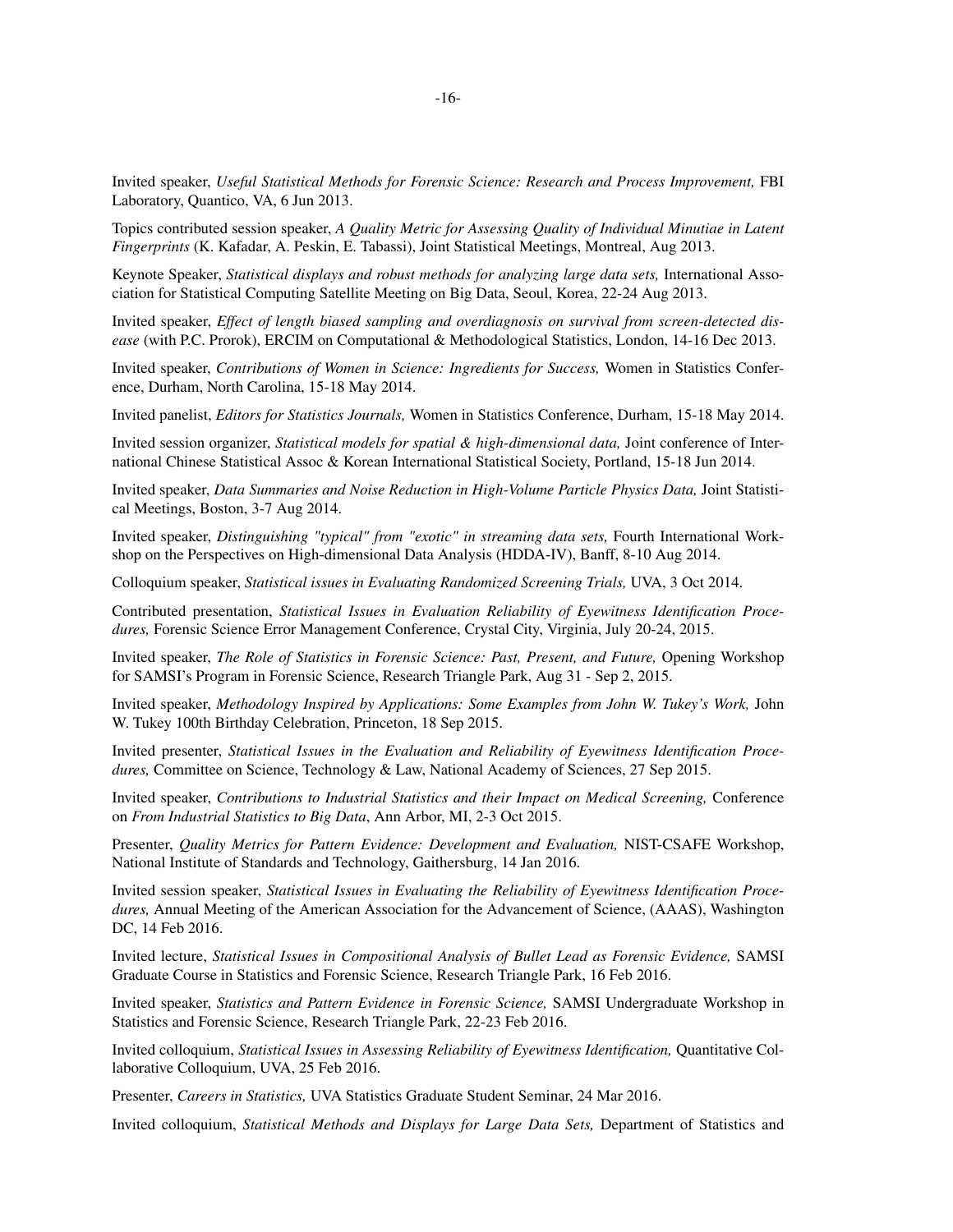Data Science, University of Texas, Austin, 25 March 2016.

Invited speaker, *Life as a Graduate Student at Princeton under John Tukey:AYoung Jim Thompson,* Rice University, Houston, 26 April 2016.

Invited session speaker and organizer, *Quality metrics for latent prints,* Transition Workshop in Statistics and Forensic Science, SAMSI, Research Triangle Park, 9 May 2016.

Ke ynote speaker, *Detecting tiny signals in massive data,* Virginia Academy of Sciences annual meeting, University of Mary Washington, Frederick, Virginia, 19 May 2016.

Contributed Poster, *Statistics and Forensic Science at UVA,* Applied Research Instituteâs Third Annual Conference on National Defense and Intelligence (CNDI): Exploring the Impact of Fundamental Research on National Security and Strategy, Applied Research Institute, University of Virginia, 13 June 2016.

Invited speaker, *Statistical Issues in Assessing Reliability of Eyewitness Identification,* Joint Statistical Meetings, Chicago, 31 July 2016.

Ke ynote Address, *Beyond the Ivory Tower: Scientific Contributions and Research in Industry, Public Policy, and Government,* Women of Mathematical Psychology Professional Development Symposium, Rutgers University,4Aug 2016.

Invited speaker, *Statistical Issues in Assessing Reliability of Eyewitness Identification,* Forensic Science Workshop 1, Isaac Newton Institute, Cambridge U.K., 2 Sep 2016.

Invited presenter, *Quantifying Weight of Pattern Evidence: General Concepts,* Statistics Panel, 11th Meeting of the National Commission on Forensic Science, Washington DC, 13 Sep 2016.

Invited presenter, *Quality Metrics for Pattern Evidence: Development and Evaluation,* Forensic Science Workshop 3, Isaac Newton Institute, Cambridge U.K., 11 Nov 2016.

Invited presenter, *Statistical Issues in Evaluating Screening for Disease,* American Association for the Advancement of Science (AAAS), Boston, 19 Feb 2017.

Contributed paper, *Statistical Modeling and Analysis of Trace Element Concentrations in Forensic Glass Evidence,* Forensic Science International Conference on Error Management, Gaithersburg, 25 July 2017.

Invited colloquium, *Statistical Issues in Assessing Reliability of Eyewitness Identification,* Dept of Statistics, Univ of Michigan, Ann Arbor, 13 Oct 2017.

Invited colloquium, *Statistical Issues in Forensic Science,* Second Annual Conference of National Center for Forensic Science, University of Central Florida, Orlando, 17 Oct 2017.

Invited colloquium, *To Screen or Not to Screen? Statistical Issues in Evaluating Screening for Disease,* UVA Cancer Center, Univ of Virginia, Charlottesville, 20 Oct 2017.

Invited presenter, *The Critical Role of Statistics in Demonstrating Reliability of Expert Evidence,* Committee on Federal Rules of Evidence, Boston, 27 Oct 2017.

Invited colloquium, *Statistical Evaluation of Forensic Glass Evidence.* Dept of Statistics, George Mason Univ, Fairfax VA, 8 Dec 2017.

Special OSAC session, *Statistics for Forensic Science: Never Having to Say You're Certain.* Annual Meeting, American Association of Forensic Science (AAFS), Seattle, 21 Feb 2018.

Co-Organizer and Presenter (with Brandon Garrett), *Forensics, Statistics, and the Law,* University of Virginia School of Law, 26 Mar 2018.

https://content.law.virginia.edu/news/201803/conference-focus-evolution-forensic-evidence

WSS President's Invited Seminar, *The Critical Role of Statistics in Evaluating Forensic Evidence,* Washington Statistical Society,3May 2018.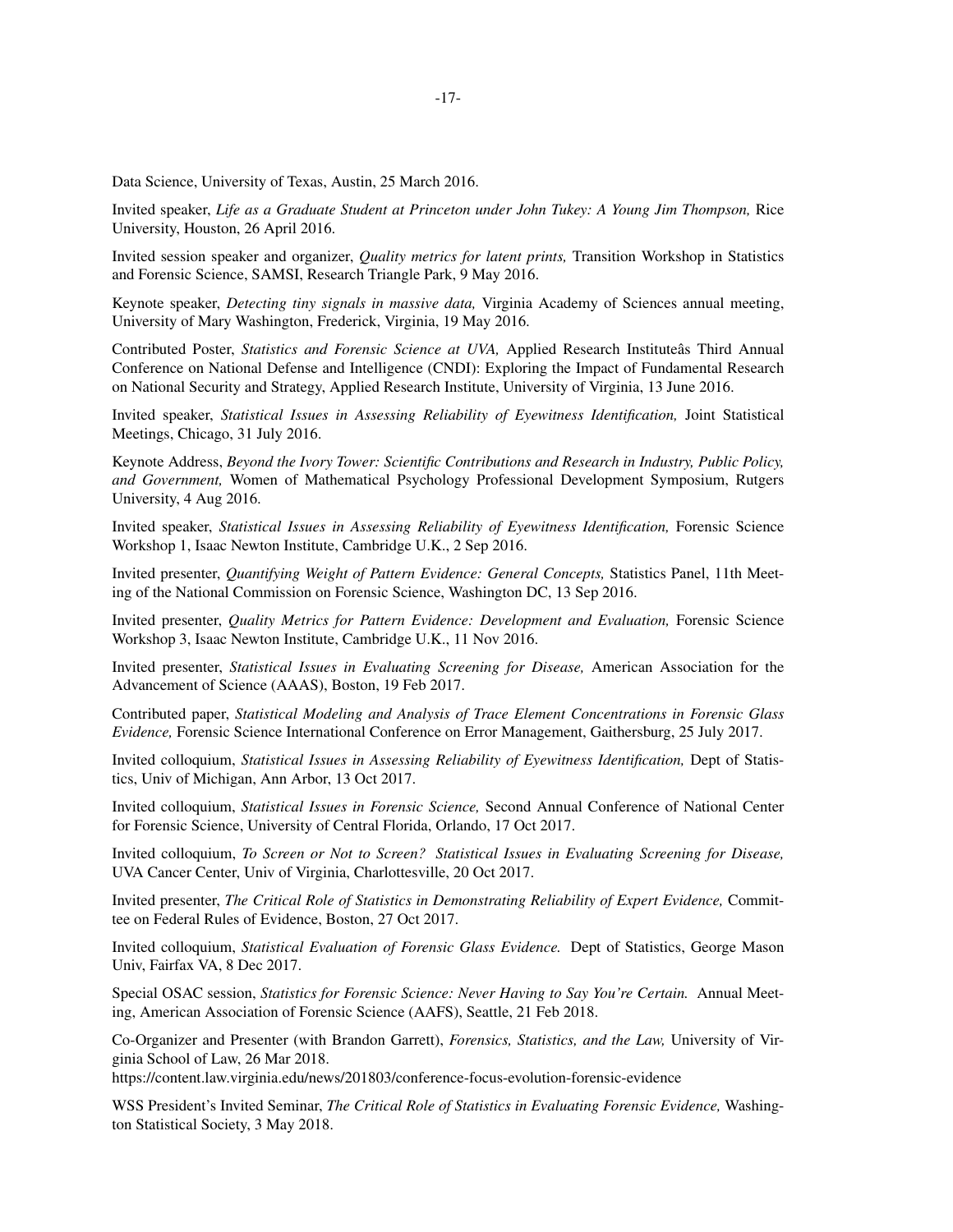Invited Presentation, *Using Trace Element Concentrations in Forensic Glass Evidence,* Ninth Annual Prescriptions for Criminal Justice Forensics Conference, Fordham University School of Law, 31 May 2018.

Invited Special Lecture, *The Role of Statistics in Forensic Science,* Isobel Loutit Lecture, Statistical Society of Canada Annual Meeting, Montreal, 6 June 2018.

Invited presentation, *2019 ASA Presidential Initiatives,* Statistics Department Chairs Workshop, American Statistical Association, Alexandria, 21 June 2018.

Invited paper, *The Importance of Statistics in Distinguishing Opinion, Relevance, and Demonstrably Sufficient Science,* Joint Statistical Meetings, Vancouver, 29 July 2018.

Invited paper, *The Roots of James Thompson: Life as a Graduate Student at Princeton,* Joint Statistical Meetings, Vancouver, 30 July 2018.

Chair, Invited Paper Session, *The Best of The Annals of Applied Statistics, Joint Statistical Meetings, Vancouver, 30 July 2018.*

Invited Seminar, *The Critical Role of Statistics in Forensic Science,* Department of Statistics, University of Waterloo, 13 September 2018.

Invited Special Lecture, *Making an Impact: Statistics in Forensic Science,* First James R. Thompson Distinguished Lecture Series, Department of Statistics, Rice University, Houston, 1 October 2018.

Presentation, *To Screen or Not to Screen? Evaluating Benefits and Biases in cancer screening trials,* Initiative for Dynamics of Healthy Development, Univ of Virginia, 10 Oct 2018.

Invited Speaker, *Statistical Issues in Evaluating Screening for Disease,* Annual Meeting, ASA Nevada Chapter, Las Vegas, 13 October 2018.

(community.amstat.org/nevadachapter/events/pastevents/2018events/2018fallsymposium)

Invited presentation, *Using Quality Metrics for Forensic Evidence,* Workshop on Blind Proficiency Testing, Allegheny County of Medical Examiners, Pittsburgh, 1 November 2018.

Invited presentation, *The National Academy of Science Report on Strengthening* Forensic Science in the U.S.: Ten Years Later, Ten Years After "A Path Forward": Strengthening the Connection Between Forensics, Statistics, and Law, Duke Law School, 6 March 2019.

Invited seminar, *The Critical Role of Statistics in Evaluating Forensic Evidence,* Purdue University, 16 April 2019.

Invited presentation, *The Critical Role of Statistics in Evaluating Forensic Evidence,* Boston Chapter of the ASA, Cambridge MA, 6 May 2019.

Presentation, *The Role of Human Factors in Forensic Science,* All-hands meeting, Center for Statistical Applications in Forensic Evidence (CSAFE), Ames Iowa, 21 May 2019.

Invited session, *The Critical Role of Statistics in Evaluating Forensic Evidence,* International Chinese Statistical Association, Raleigh, 12 June 2019.

Ke ynote address, *Statistical Considerations in the Analysis of Randomized Cancer Screening Trials,* Nonclinical Biostatistics Conference, New Brunswick NJ, 17 June 2019.

ASA President's Invited Address, *Reinforcing the Impact of Statistics on Society,* Joint Statistical Meetings, Denver, 30 July 2019. (ww2.amstat.org/meetings/jsm/2019/webcasts/index.cfm)

Invited Session, *The Critical Role of Statistics in Evaluating Forensic Evidence,* World Statistical Congress, Kuala Lumpur, 19 August 2019.

Invited Panel of Statistical Society Presidents, *ASA and the Global Community,* World Statistical Congress, Kuala Lumpur, 20 August 2019.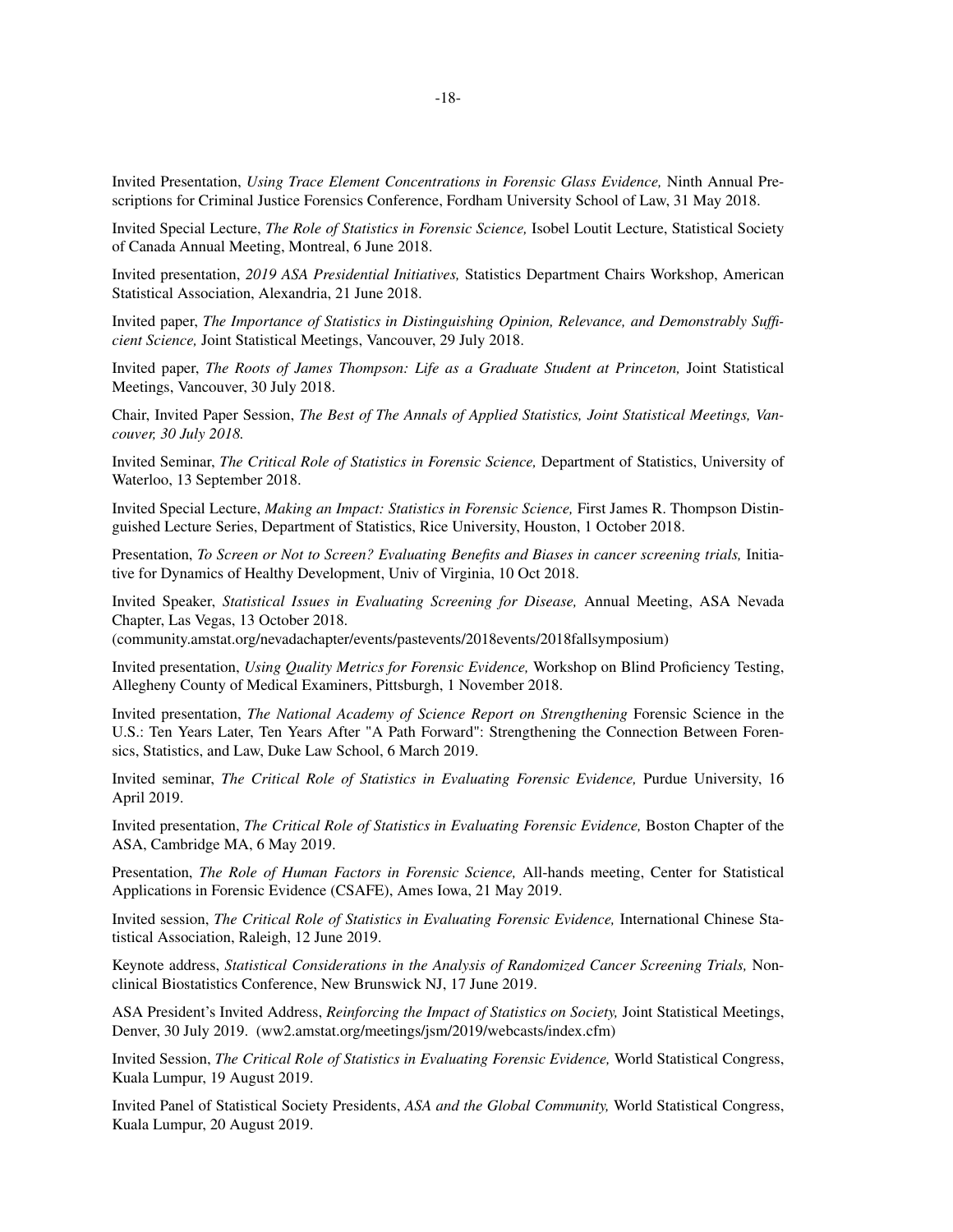Invited Congressional Testimony, *The Roles of Science and Statistics in Advancing Forensic Science and Standards,* House Committee on Science, Space, and Technology, Washington, D.C., 10 September 2019. https://republicans-science.house.gov/legislation/hearings/full-committee-hearing-raising-bar-progress-andfuture-needs-forensic-science

Invited seminar, *Statistical Issues in Assessing Reliability of Eyewitness Identification,* Dept of Statistics, Cornell Univ, Ithaca NY, 9 Oct 2019.

Plenary address, *ASA, Statistics, and "Data Science": Making an Impact,* 2nd Annual Meeting of the Virginia Chapter of the ASA, 25 October 2019.

Ke ynote address, *ASA, Statistics, and "Data Science": Making an Impact,* Annual Career Day, Southwestern Michigan Chapter of the ASA, Grand Valley State University, 15 November 2019.

Invited Session, *Cliff Spiegelman: NBS, Forensic Science, and More,* Special session in memory of Clifford H. Spiegelman, Joint Statistical Meetings (virtual), 4 August 2020.

Invited Discussant, *The Best of AOAS: Public Policy and Consumer Behavior,* Joint Statistical Meetings (virtual), 5 August 2020.

Invited Session, *P-values: Assumptions, Replicability, and Significance,* Joint Statistical Meetings (virtual), 6 August 2020.

Moderator, *The ASA and Data Science* (panel organized by Mark Glickman), Joint Statistical Meetings (virtual), 5 August 2020.

Invited speaker, *Reinforcing the Impact of Statistics on Society,* Department of Mathematics and Statistics, San Diego State University, 4 Dec 2020 (virtual).

Invited panelist, *Exploring the Impact of Statistics in Automated Driving Systems,* ASA Webinar, 27 Jan 2021 (https://youtu.be/48EvJMTsO54).

Invited panelist, *Covid19, Vulnerable Populations & Disinformation:* Research Areas from the Perspective of Migrants & Refugees, ASA Webinar,6May 2021 (https://www.youtube.com/watch?v=BDHhdVSmg-0)

Invited panelist, *The Annals of Applied Statistics: Guidelines for publishing papers,* New Researcher's Writing Workshop, National Institute of Statistical Sciences, August 6, 2021.

Organizer & moderator, *The Best of Annals of Applied Statistics,* Joint Statistical Meetings, Aug 11, 2021.

Invited discussant, *Comments on "Statistics in the Pursuit of Justice: A More Principled Strategy to Analyze Forensic Evidence" presented by Alicia Carriquiry,* Joint Statistical Meetings, August 12, 2021.

Ke ynote Address, *The Critical Role of Statistics in Evaluating Forensic Evidence,* International Conference on Advances in Interdisciplinary Statistics and Combinatorics, (UNC-Greensboro), October 8, 2021.

#### **Courses taught at CU-Denver:** Fall 1993:

Math 6381 Graduate mathematical statistics I

Math 4387 Statistical Methods I

Spring 1994:

Math 6382 Graduate mathematical statistics II Math 5330 Statistical consulting workshop

#### Fall 1994:

Math 6027 Robust methods Math 3800 Probability and Statistics for Engineers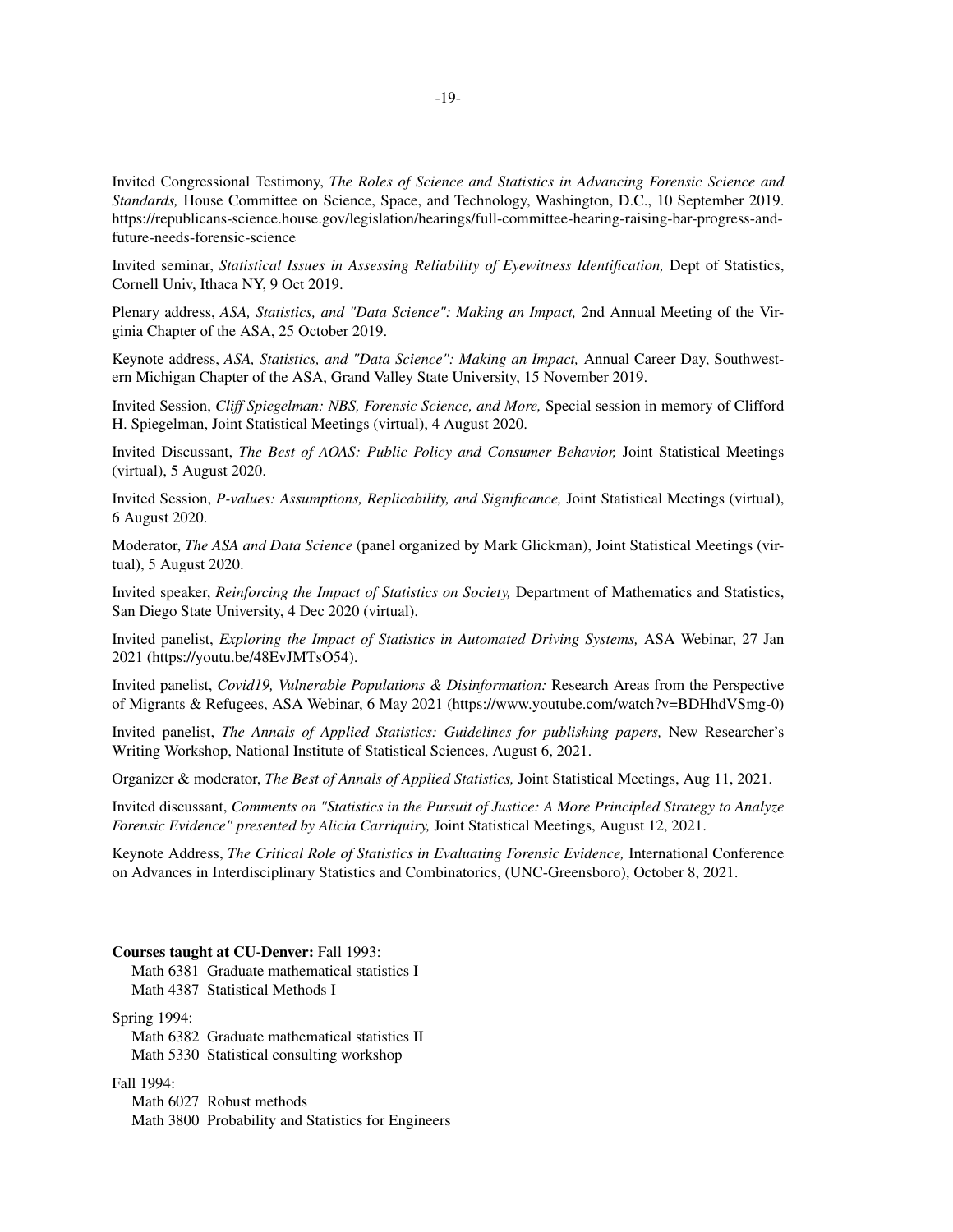Spring 1995: Math 5330 Statistical consulting workshop Math 4820 Introduction to mathematical statistics Math 4926 Independent Study (Kim Mouty) Fall 1995: Math 4027 Exploratory Data Analysis (new course) Math 6381 Graduate mathematical statistics I Math 4926 Independent Study (Kim Mouty) Spring 1996: Math 6382 Graduate mathematical statistics II Math 5330 Statistical consulting workshop Math 4926 Independent Study (Joseph Stasiak) Fall 1996: Math 7926 Independent Study (Markus Emsermann) Spring 1997: Math 5330 Statistical consulting workshop Fall 1997: Math 6381 Graduate mathematical statistics I Math 7926 Readings: Sampling Theory Spring 1998: Math 6382 Graduate mathematical statistics II Math 7926 Readings: Functional Data Analysis Fall 1998: Math 4027 Exploratory Data Analysis Math 6926 Readings: Advanced methods in EDA Math 7926 Independent Study (Arnold Levinson) Spring 1999: Math 4820 Introduction to Mathematical Statistics Math 7926 Readings: Advanced Statistical Methods Fall 1999: Math 6381 Graduate mathematical statistics I Math 7926 Readings: Jackknife and Bootstrap Spring 2000: Math 6382 Graduate mathematical statistics II Math 5387 Math Clinic: Survivability of Mars Lander Fall 2000: Math 7926 Readings: Methods for data mining Spring 2001: Math 4820 Introduction to Mathematical Statistics Math 6388 Statistical Methods II Fall 2001: Math 6926 Readings: Bioinformatics (co-instructors: Greenberg, Briggs) Spring 2002: Math 5394 Experimental Design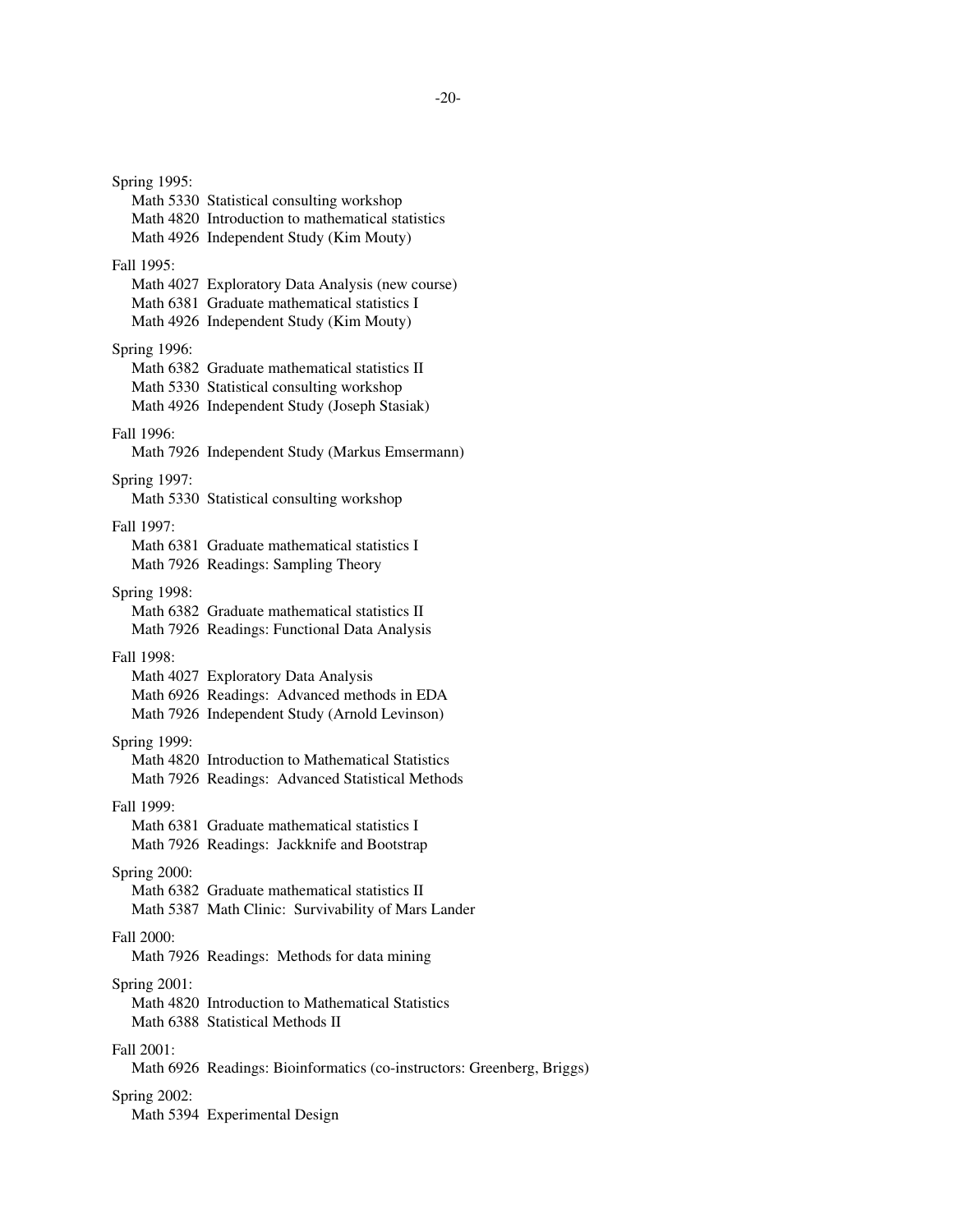# Math 5330 Statistics Consulting Workshop

## Fall 2003:

Math 6381 Graduate mathematical statistics I

## Spring 2004:

Math 6382 Graduate mathematical statistics II

### Fall 2004:

Math 5060 Exploratory Data Analysis Math 5776 Math Clinic: Detecting abnormal events in disease data

## Spring 2005:

Math 7926: Readings in Advanced methods for EDA

## Fall 2005:

Stat 590b Exploratory Data Analysis (Iowa State University)

### Spring 2006:

Math 6382 Mathematical Statistics II

# Fall 2006:

Math 5060 Exploratory Data Analysis Math 5396 Bayesian Statistics

### **Courses taught at Indiana University**

### Fall 2008:

Stat S470/670 Exploratory Data Analysis

### Spring 2009:

Stat S490/690 Statistical Consulting Stat S710 Statistical Computing

### Fall 2009:

Stat S470/670 Exploratory Data Analysis Stat S480/680 Functional Data Analysis

### Spring 2010:

Stat S490/690 Statistical Consulting

## Fall 2010:

Stat S470/670 Exploratory Data Analysis

## Spring 2011:

Stat S490/690 Statistical Consulting

## Fall 2011:

Stat S470/670 Exploratory Data Analysis Stat S681 Topics: Large-Scale Inference

## Spring 2012:

Stat S490/690 Statistical Consulting

### Fall 2012:

Stat S470/670 Exploratory Data Analysis Stat S490/690 Statistical Consulting

## Spring 2013:

Stat S699/799 Fundamentals of Exploratory Analysis of Variance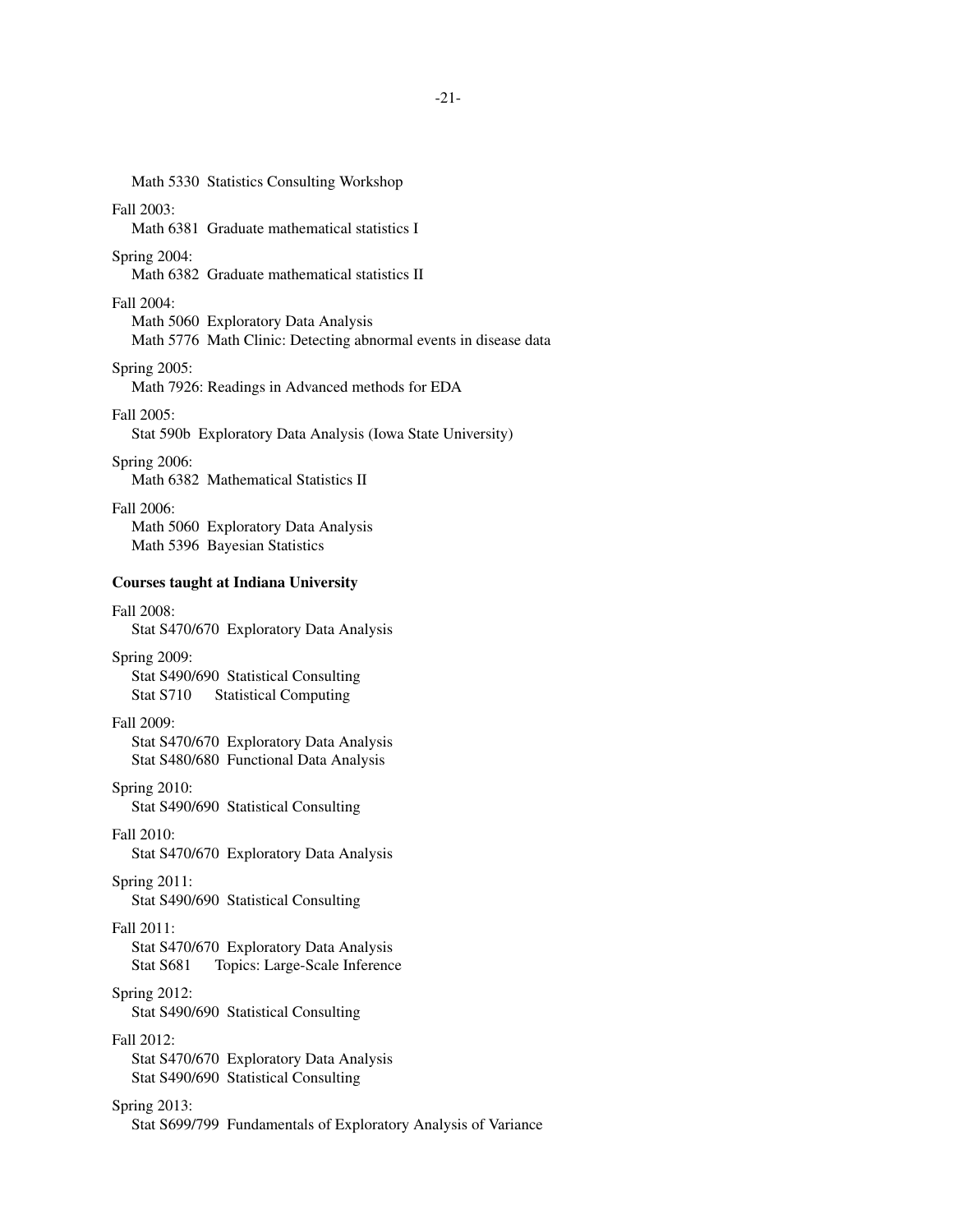Fall 2013: Stat S470/670 Exploratory Data Analysis

### **Courses taught at University of Virginia**

### Spring 2015:

Stat 5390: Exploratory Data Analysis Stat 5510: Contemporary Topics in Statistics (with D.J. Spitzner)

#### Fall 2015:

Stat 5390: Exploratory Data Analysis Stat 6510: Research in Statistics

### Spring 2016:

Stat 5510: Contemporary Topics in Statistics

### Fall 2016:

Stat 5390: Exploratory Data Analysis

### Spring 2017:

Stat 4995: Statistical Consulting for Undergraduates

Fall 2017:

Stat 5390/5559: Exploratory Data Analysis / Modeling Migration

## Spring 2018:

Stat 7995: Statistical Consulting (Graduate Course).

## Fall 2018:

Stat 7995: Statistical Consulting (Graduate Course).

### Spring 2020:

Stat 7995: Statistical Consulting (Graduate Course). (Stat 3080: From Data to Knowledge, last 4 weeks only)

#### Fall 2020:

Stat 7995: EDA/Statistical Consulting (virtual)

### Spring 2021:

Stat 7995: EDA/Statistical Consulting (virtual)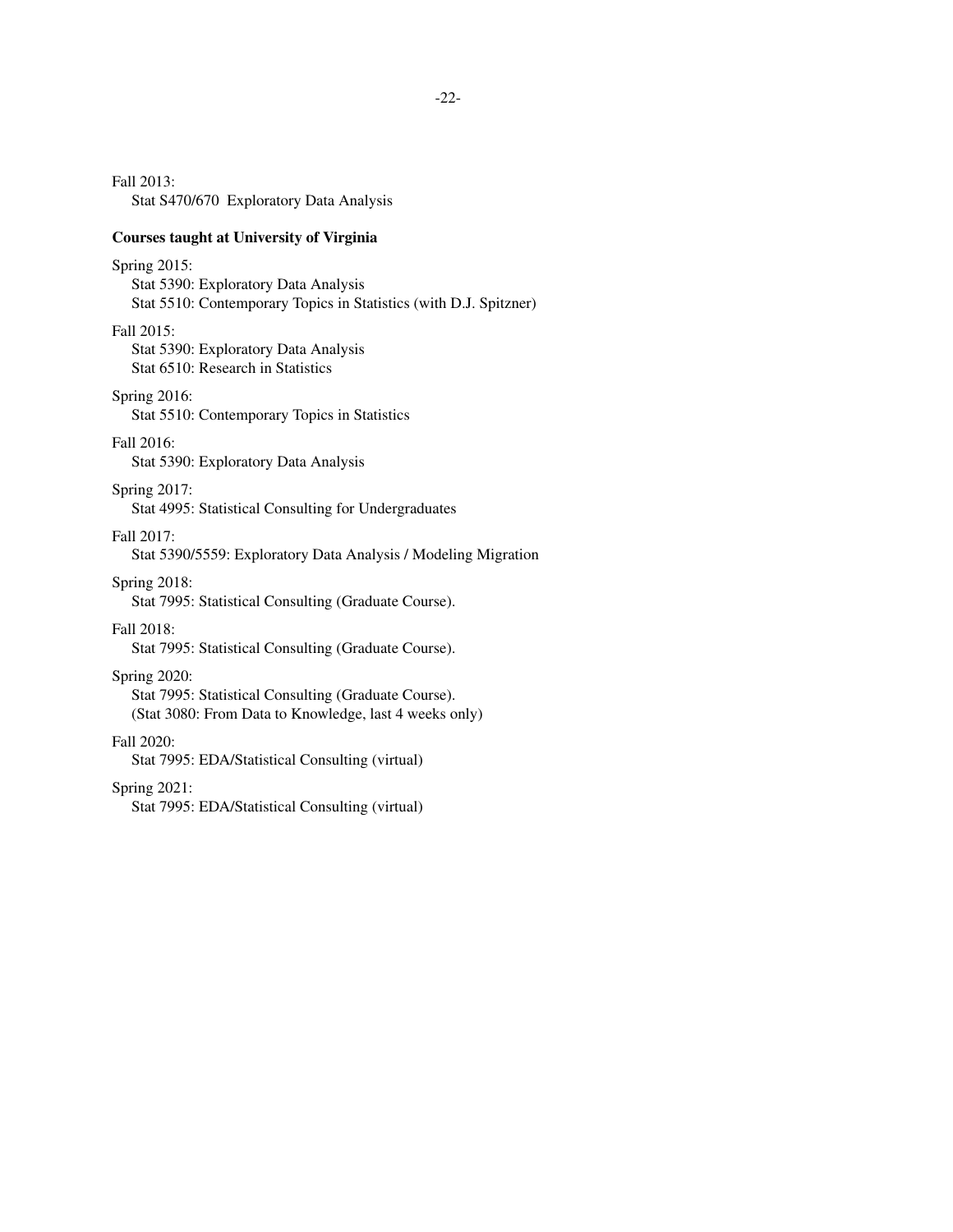## **List of Students and titles of M.S. theses/Ph.D. dissertations (Primary adviser)**

- 1. Carol Siegel, M.P.H. (UCHSC), February 1996: *Geographic analysis of Bordetella pertussis infection in an urban area: A tool for health services planning*
- 2. Deborah Leigh Hall, Ph.D. (UCHSC), August 1996: *Methodology to determine homology and clustering as applied to intronic regions of regulatory cancer genes and non-regulatory genes*
- 3. Jennifer Newman, M.S. (UCD), May 1996: *An introduction to genetic statistics and an examination of non-random mating populations*
- 4. Caroline Bublitz, M.S. (UCD), Dec 1996: *Multiple Comparison Procedures with Unequal Variances*
- 5. Jean M. Ethredge, M.S. (UCD), December 2000: *Calculating the Effect of Length Biased Sampling on Screen-Detected Cases in Randomized Controlled Screening Trials*
- 6. Constance L. Tull, M.S. (UCD), December 2001: *A spectral analysis of astrophysical data*
- 7. Tressa Fowler, M.S. (UCD), December 2002: *Bootstrap Confidence Intervals for the Binomial Parameter: How Good is their Coverage When the Sample Size is a Poisson Random Variable?*
- 8. Martin Straley, M.S. (UCD), December 2002 (project).
- 9. Andy Kim, M.S. (UCD), June 2006: Statistical process control procedures applied to disease incidence data from Colorado Department of Public Health and the Environment.
- 10. Olga Pillitteri, M.S. (UCD), June 2007
- 11. Joseph Darschewski, M.S. (UCD), December 2007.
- 12. Mark Werner, Ph.D. (UCD), May 2003: *Identification of multivariate outliers in large data sets.*
- 13. Gregory Lobser, Ph.D. (UCD), August 2006: *Classification of Continuous Shape Data.*
- 14. Kathe E. Bjork, Ph.D. (UCHSC), May 2006: *Robust identification and detection of gene expression.*
- 15. Sonya Heltshe, Ph.D. (UCHSC), July 2007: *Quantification of length biased sampling in randomized cancer screening trials.*
- 16. Armen Zakharyan, Ph.D. (UCD), May 2009: *Stochastic diffusion model of heterogeneous populations.*
- 17. A. Melissa Santos, Ph.D. (UCD), August 2011: *Robust estimation of heavy-tailed mixtures.*
- 18. Zhida Zheng, M.S. (IU), 2014.
- 19. Maria Ferrara, M.S. (UVA), 2015.
- 20. Alice Jia Liu, Ph.D. (UVA), May 2020: *Errors-In-Variables and Random Forests: Theory and Application to Eyewitness Identification Data.*
- 21. Karen Deanna Huang Pan, Ph.D. (UVA), May 2020: *Covariance Estimation for Small Sample Data with Applications to Forensic Glass*
- 22. Justin Benjamin Weinstock, Ph.D. (UVA), May 2020: *Improving Evaluations of Cancer Screening through Better Methods of Estimating Preclinical Duration Distributions.*

Examining committee member for:

- 1. Thomas Kammerling, M.S. (UCD, May 1994)
- 2. Yiming Zhang, Ph.D. (UCHSC, Nov 1995)
- 3. Anthony Gojanovic, M.S. (UCD, May 1997)
- 4. Craig Williamson, M.S. (UCD, January 1998)
- 5. Norman Lemay, M.S. (UCD, May 1998)
- 6. Anthony Fagan, M.S. (UCD, May 1999)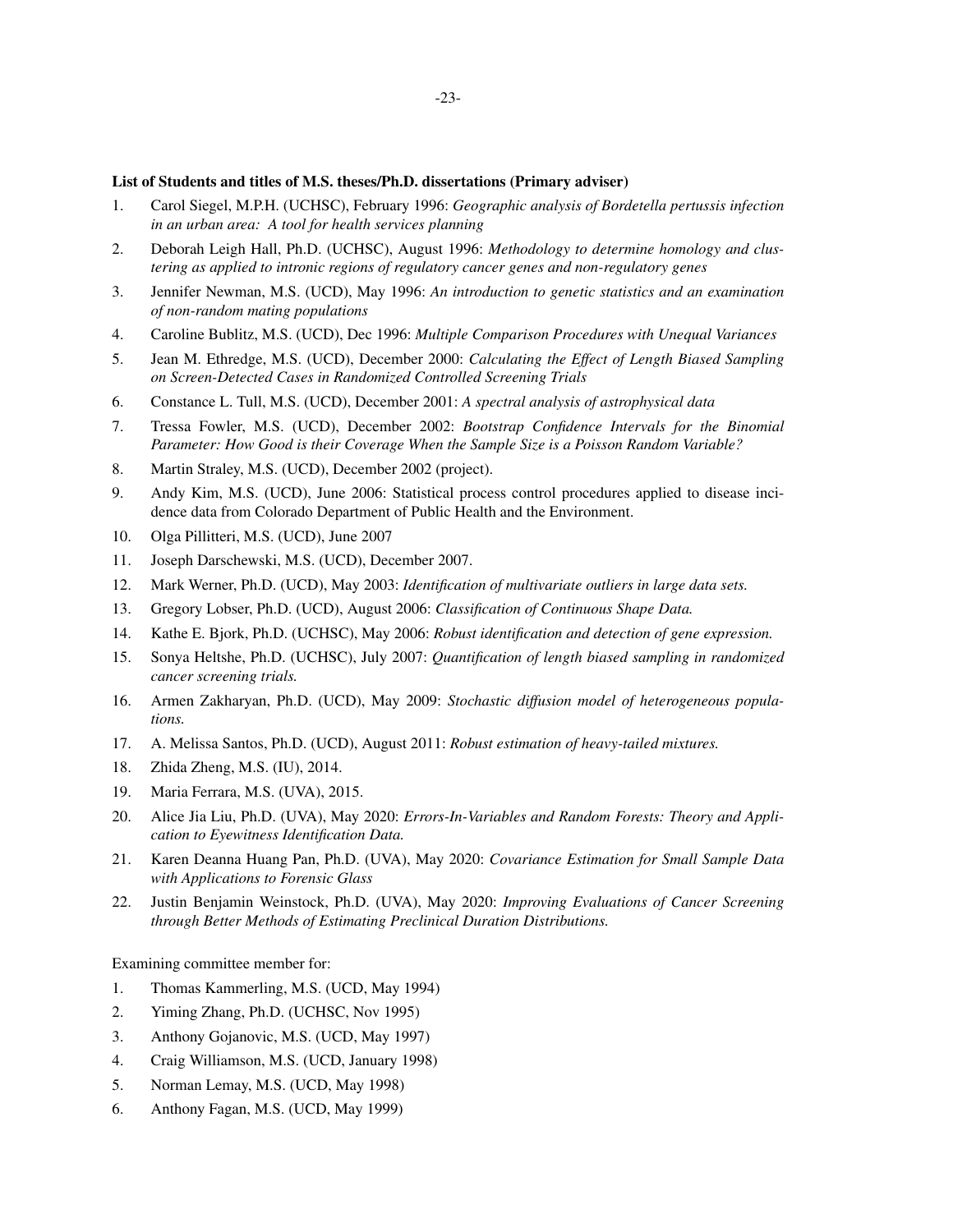- 7. Kathleen Macneal, M.S. (UCD, May 1999)
- 8. Aaron Harburg, M.S. (UCD, March 2001)
- 9. David Weizenkamp, Ph.D. (UCHSC, June 2002)
- 10. Stephen Fisher, M.S. (UCD, June 2006)
- 11. Jason Gonzales, M.S. (UCD, May 2007)
- 12. Hasemi Mazdak, Ph.D. (UC-Boulder, December 2007)
- 13. William Wyatt, Ph.D. (IUB-School of Health & Education, October 2010)
- 14. Jonathan Warren, Ph.D. (IUB, School of Library & Information Sciences, Dec 2010)
- 15. Andrew Cornett, Ph.D. (IUB-School of Health & Education, July 2011)
- 15. Yong Li, Ph.D. (IUB-School of Informatics & Computing, August 2011)
- 15. Brent Hatfield, Ph.D. (IUB, HPER, expected 2015)
- 16. J. Samantha Pan, Ph.D. (IUB, Psychology, April 2014)
- 17. Caitlin Steiner, Ph.D. (UVA, Statistics, April 2016)
- 18. Miao Lu, Ph.D. (UVA, Statistics, November 2016)
- 19. Qiannan Yin, Ph.D. (UVA, Statistics)
- 20. Paul Diver, Ph.D. (UVA, Statistics, April 2017)
- 21. Maria L. Tackett, Ph.D. (UVA, Statistics, April 2018)
- 22. Heitor Haselmann Arakawa, Ph.D. (UVA, Systems Engineering, July 2019)
- 23. Alison Towner, Ph.D. (UVA, Astrophysics, July 2020)

### **Present Address:**

Halsey Hall, P.O. Box 400135 (303) 692-0422 Charlottesville, VA 22904 (434) 924-3096 (voice) email: kkafadar@virginia.edu

University of Virginia 5440 Nassau Circle East Department of Statistics Englewood, Colorado 80113-5134

(434) 924-3076 (fax) Citizenship: United States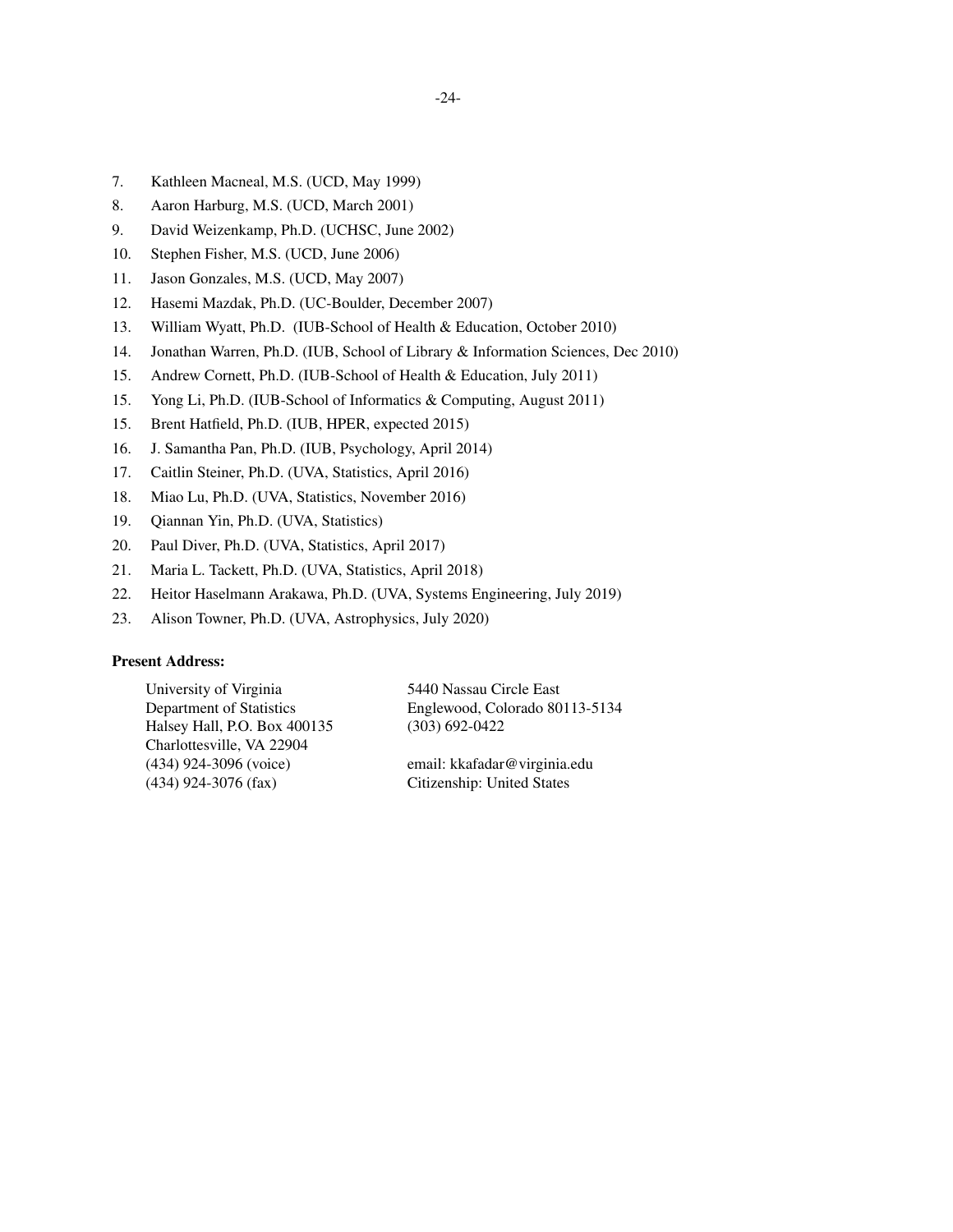## **BIBLIOGRAPHY - Karen Kafadar**

24 October 2021

#### **Publications: Refereed Journals and Book Chapters**

- 1. Kafadar, K.: A biweight approach to the one-sample problem. *Journal of the American Statistical Association 77,* 416-424, 1982.
- 2. Kafadar, K.: Using biweights in the two-sample problem. *Communications in Statistics (Theory and Methods) 11(17),* 1883-1901, 1982.
- 3. Kafadar, K.: The efficiency of the biweight as a robust estimator of location. *NBS Journal of Research 88 (2),* 105-116, 1983.
- 4. Kafadar, K., Rice, J.A., Spiegelman, C.H.: One-sided trimming in small samples with asymmetric contamination. *Communications in Statistics (Theory and Methods) 12(4),* 477-496, 1983.
- 5. Kafadar, K.: Appendix to: Measurement assurance program for transmittance standards for spectrophotometer linearity testing: Preparation and calibration (K. Eckerle, J. Hsia, V. Widener). *NBS Journal of Research 88(1),* 25-36, 1983.
- 6. Kafadar, K., Eberhardt, K.R.: Statistical analysis of some gas chromatographic measurements. *NBS Journal of Research 88(1),* 37-46, 1983.
- 7. Filliben, J.J., Kafadar, K., Shier, D.R.: Testing for homogeneity of two-dimensional surfaces. *Mathematical Modelling 4,* 167-189, 1983.
- 8. Kafadar, K.; Eberhardt, K.R.: Some basic statistical methods for chromatographic data. Chapter 1 in *Advances in Chromatography, Volume 24* (Eds. J.C. Giddings, E. Grushka, J. Cazes, P.R. Brown). Marcel Dekker: New York, 1984, pp. 1-34.
- 9. Suehle, J.S., Linholm, L.W., Kafadar, K.: Minimum test chip sample size selection for characterizing process parameters. *IEEE Transactions on Electron Devices 31(2),* 257-263, 1984.
- 10. Gaver, D.P., Kafadar, K.: A retrievable recipe for inverse *t*. *American Statistician 38(4),* 308-311, 1984.
- 11. Kafadar, K.: Monte carlo swindle. In: *Encyclopedia of Statistical Sciences, Volume 5* (Johnson, N.L., Kotz, S., Read, C., Eds.). Wiley: New York, 1985, pp. 617-618.
- 12. Kafadar, K.: Notched box-and-whisker plot. *Encyclopedia of Statistical Sciences, Volume 6* (Johnson, N.L., Kotz, S., Read, C., Eds.). Wiley: New York, 1985, pp. 367-370.
- 13. Kafadar, K.: One-wild distribution. *Encyclopedia of Statistical Sciences, Volume 6* (Johnson, N.L., Kotz, S., Read, C., Eds.). Wiley: New York, 1985, pp. 426-427.
- 14. Kafadar, K., Spiegelman, C.H.: An alternative to ordinary q-q plots: Conditional q-q plots. *Computational Statistics and Data Analysis 4,* 167-184, 1986.
- 15. Kafadar, K.: Gaussian white-noise generation for digital signal synthesis. *IEEE Transactions on Instrumentation and Measurement IM-35(4),* 492-495, 1986.
- 16. Kafadar, K.: Robust-resistant line. *Encyclopedia of Statistical Sciences, Volume 8* (Johnson, N.L., Kotz, S., Read, C., Eds.). Wiley: New York, 1988, pp. 169-170.
- 17. Kafadar, K.: Slash Distribution. *Encyclopedia of Statistical Sciences, Volume 8* (Johnson, N.L., Kotz, S., Read, C., Eds.). Wiley: New York, 1988, pp. 510-511.
- 18. Kafadar, K.: Stem-and-leaf display. *Encyclopedia of Statistical Sciences, Volume 8* (Johnson, N.L., Kotz, S., Read, C., Eds.), Wiley: New York, 1988:761-763.
- 19. Kafadar, K., Plouse, L.M.: Circuit design using statistical data analysis. *Hewlett Packard Journal,* Jun 1988, 12-17.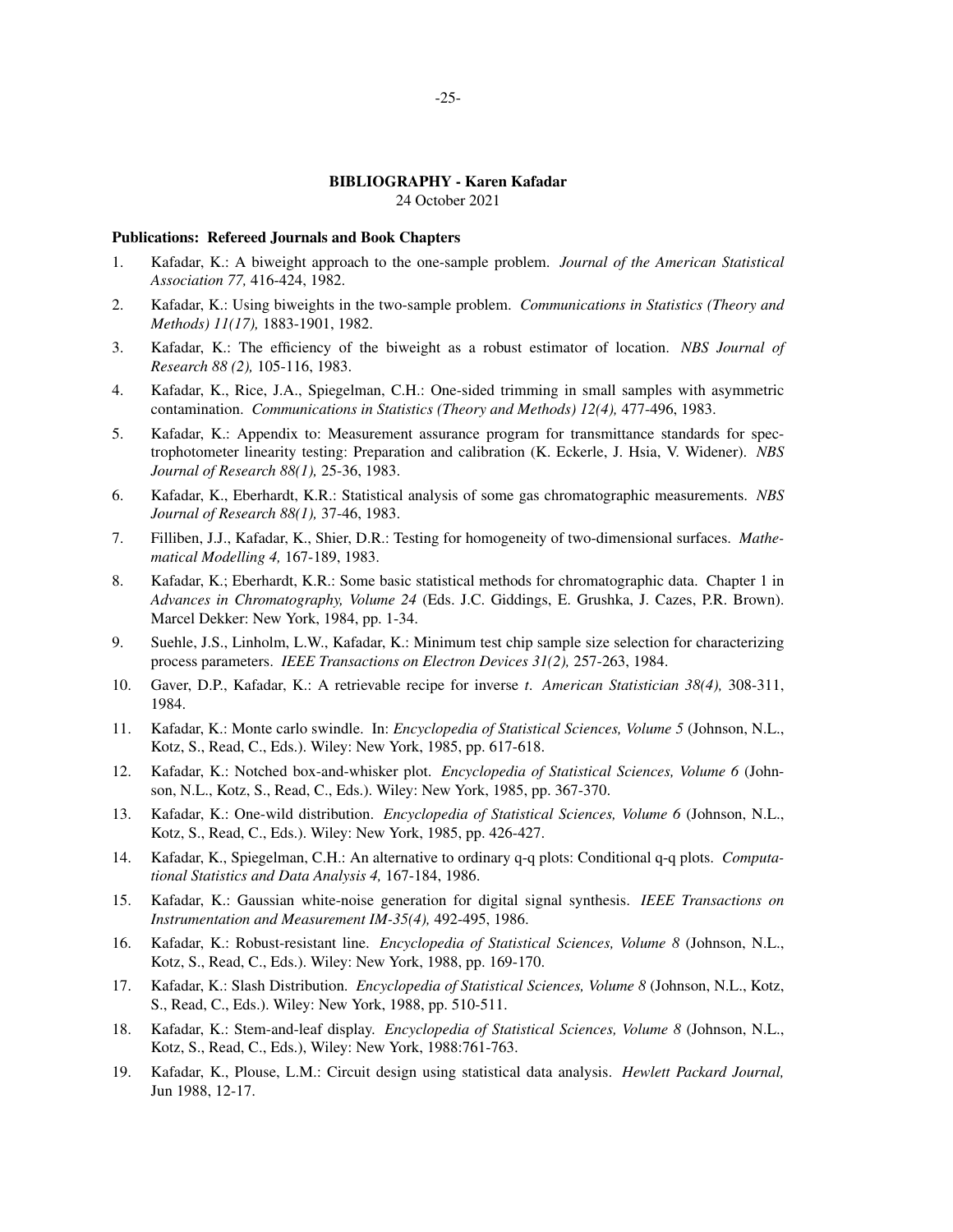- 20. Kafadar, K.: Statistical calibration of a vector demodulator. *Hewlett Packard Journal,* Jun 1988, 18-25.
- 21. Kafadar, K.: Twicing. *Encyclopedia of Statistical Sciences, Volume 9* (Johnson, N.L., Kotz, S., Read, C., Eds.). Wiley: New York, 1988:366.
- 22. Kafadar, K., J.W. Tukey. A Bidec *t* table. *Journal of the American Statistical Association 83,* 532-539, 1988.
- 23. Foung, S., Perkins, S., Kafadar, K., Gessner, P., Zimmermann, U.: Development of microfusion techniques to generate human hybridomas. *Journal of Immunological Methods 134:* 35-42, 1990.
- 24. Kafadar, K.: Designing experiments in research and development: Four case studies. Chapter 2 in *Design of Experiments with Applications in Physical Sciences and Industry* (Ed. S. Ghosh). Marcel Dekker: New York, 1990, pp. 35-72.
- 25. Kafadar, K., Stroup, D.F.: Analysis of aberrations in public health surveillance data: Estimating variances on correlated samples. *Statistics in Medicine 11:* 1551-1568, 1992.
- 26. Kafadar, K., Karon, J.M.: An analysis of AIDS incidence data by clustering trends, *Statistics in Medicine 12:* 311-326, 1993.
- 27. Stroup, D.F., Wharton, M., Kafadar, K., Dean, A.G.: An evaluation of a method for detecting aberrations in public health surveillance data, *American Journal of Epidemiology 137:* 373-380, 1993.
- 28. Kafadar, K., Tukey, J.W.: U.S. cancer death rates: A simple adjustment for urbanization. *International Statistics Review 61(2):* 257-281, 1993.
- 29. Kafadar, K., Prorok, P.C.: A data-analytic approach for estimating lead time and screening benefit based on survival curves in randomized clinical trials, *Statistics in Medicine* 13(5/6/7), 569-586, 1994.
- 30. Kafadar, K.: Invited comment: Imrey, Peter B., Statistical Values, Quality, and Certification, *The American Statistician* 48(2), 79-82, 1994.
- 31. Kafadar, K.: An application of nonlinear regression in R&D: A case study from the electronics industry, *Technometrics* 36(3), 237-248, 1994.
- 32. Kafadar, K.: Choosing among two-dimensional smoothers in practice. *Computational Statistics and Data Analysis 18,* 419-439, 1994.
- 33. Kafadar, K., Prorok, P.C.: Computer simulation experiments for randomized screening trials. *Computational Statistics and Data Analysis 23,* 263-291, 1996.
- 34. Kafadar, K., Freedman, L.S., Goodall, C.R., Tukey, J.W.: Urbanicity-related trends in lung cancer mortality in U.S. counties, White Females and White Males, 1970-1987. *International Journal of Epidemiology,* 25(5), 918-932, 1996.
- 35. Kafadar, K.: Smoothing geographical data, particularly rates of disease. *Statistics in Medicine 15:23,* 2539-2560, 1996.
- 36. Kafadar, K.: Geographic trends in prostate cancer mortality: An application of spatial smoothers and the need for adjustment, *Annals of Epidemiology* 7(1), 25-35, 1997.
- 37. Kafadar, K., Prorok, P.C.: Estimating the difference in location parameters of two survival curves with applications to screening. *Journal of Statistical Planning and Inference,* 57(2), 165-179, 1997.
- 38. Siegel, Carol; Davidson, Arthur; Kafadar, Karen; Norris, Jill M.; Todd, James; Steiner, John: Geographic analysis of *Bordetella pertussis* infection in an urban area: A tool for health services planning. *American Journal of Public Health 87(12), 2202-2203, Dec 1997.*
- 39. Kafadar, K.: Geographical Trends in Cancer Mortality: Nonlinear Smoothers and Indirect Adjustment, *The Practice of Data Analysis: Essays in Honor of John W. Tukey* (ed. D.R. Brillinger, L.T. Fernholz, S. Morgenthaler), Princeton University Press, 1997, 217-234.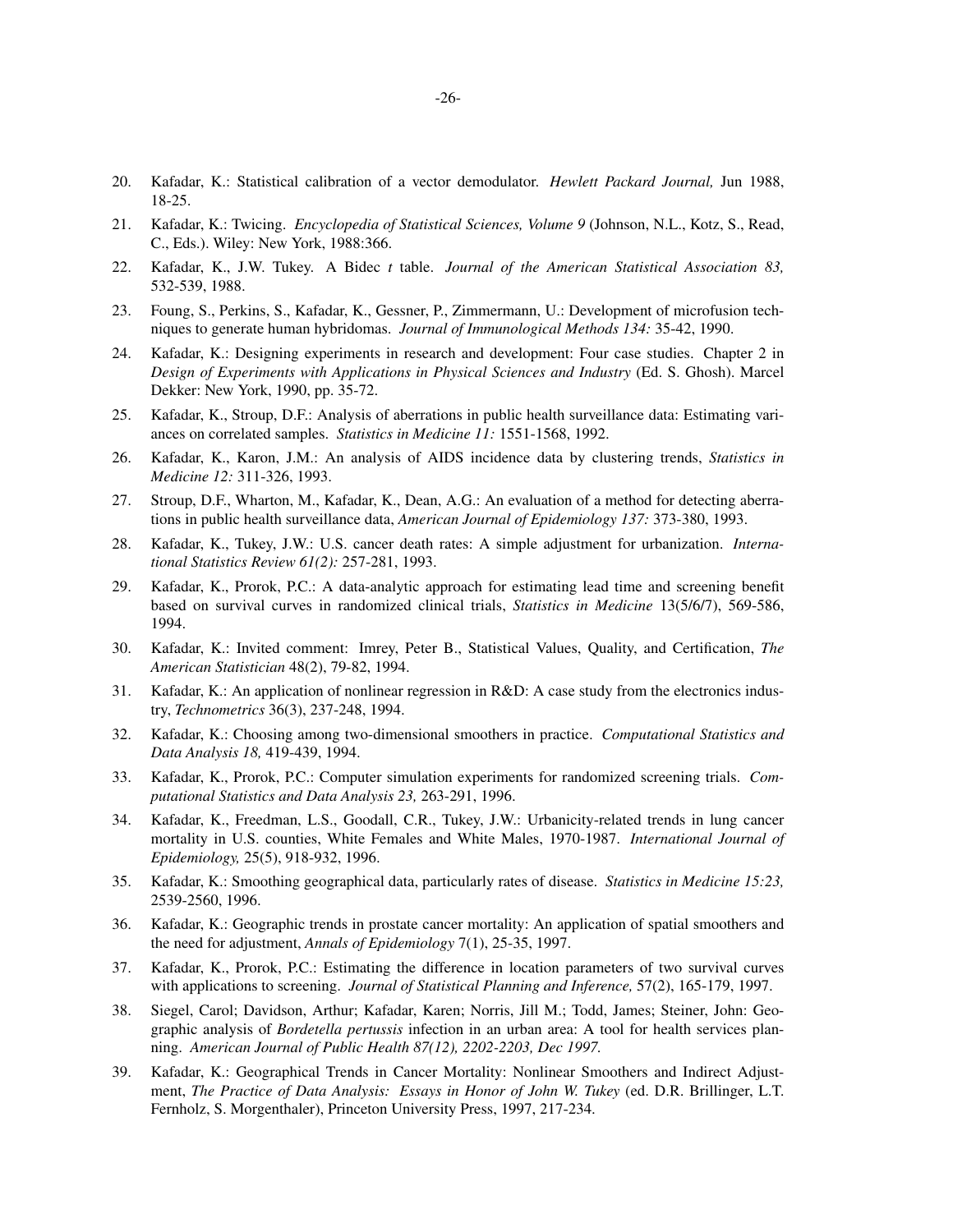- 40. Kafadar, K., Prorok, P.C., Smith, P.J.: An estimate of the variance of estimators for lead time and screening benefit in randomized cancer screening trials. *Biometrical Journal* 40(7):801-821, 1998.
- 41. Goodall, C.R., Kafadar, K., Tukey, J.W.: Computing and using rural versus urban measures in statistical applications, *The American Statistician 52(2),* 101-111, 1998.
- 42. Kafadar, K., Morris, M.D.: Discussion of "Consulting: Real problems, real interactions, real outcomes," by Tweedie et al. *Statistical Science 13(1),* February 1998, 25-29.
- 43. Curran-Everett, D., Taylor, S., Kafadar, K.: Fundamental concepts in statistics: Elucidation and illustration, *Journal of Applied Physiology* 85(3): 775-786, 1998 (invited review).
- 44. Kafadar, K., Andrews, J.S.: Investigating the occurrence of health effects and hazards in the community. Chapter 5 of *Statistics in Public Health:* Quantitative Solutions to Public Health Problems (Eds. D.F. Stroup, S.L. Teutsch), Oxford University Press, New York, 1998, 93-122.
- 45. Hall, D.L., Kafadar, K., Malkinson, A.W.: Statistical Methodology for Assessing Homology of Regulatory Cancer Genes and Non-regulatory Genes Based on Intronic Regions, *Canadian Journal of Statistics* 26(3), 455-465, 1998.
- 46. Denby, L., Kafadar, K., Land, T.: Modeling circuit board yields. Chapter 17 in *Statistical Case Studies: A Collaboration Between Academe and Industry,* (Eds. R. Peck, L.D. Haugh, A. Goodman), Society for Industrial and Applied Mathematics, Philadelphia, 1998, 217-234.
- 47. Kafadar, K.: Simultaneous smoothing and adjusting mortality rates in U.S. counties: Melanoma in White Females and White Males. *Statistics in Medicine* 18:3167-3188, 1999.
- 48. Kafadar, K.: Forty years of *Technometrics*: Past, Present, Future. *Technometrics* 42(1), 2-4, 2000.
- 49. Kafadar, K.: In Memoriam: John W. Tukey, 1915-2000. *Technometrics* 43(3), 251-255, 2001.
- 50. Lund, Robert B., Seymour, Lynne, Kafadar, K.: Temperature Trends in the United States, *Environmetrics* 12, 673-690, 2001.
- 51. Brown, E.R., MaWhinney, S., Young, B., Johnson, S. Kuritzkes, D., Kafadar, K. and Jones, R.H.: Improving the fit of bivariate smoothing splines when estimating longitudinal immunological and virological markers in HIV patients with individual antiretroviral treatment strategies. *Statistics in Medicine* 20:2489-2504, 2001.
- 52. Kafadar, K.; Horn, P.S.: Smoothing. In: *Encyclopedia of Environmetrics, Volume 4* (Abdel H. El-Shaarawi and Walter W. Piegorsch, editor), Wiley, pp. 2014-2020 (2002).
- 53. Horn, P.S.; Kafadar, K.: Trimming and Winsorization. In: *Encyclopedia of Environmetrics, Volume 4* (Abdel H. El-Shaarawi and Walter W. Piegorsch, editor), Wiley, pp. 2264-2267 (2002).
- 54. Kafadar, K.; Morris, M.D.: Nonlinear smoothers in two dimensions for environmental data. *Chemometrics and Intelligent Laboratory Systems* 60,113-125, 2002.
- 55. Kafadar, K.: The influence of John Tukey's work in Robust Methods for Chemometrics and Environmetrics, *Chemometrics and Intelligent Laboratory Systems* 60:127-134 (2002).
- 56. Piasecki, Melissa P.; Antonuccio, David O.; Steinagel, Gerri M.; Kohlenberg, Barbara S.; Kafadar, Karen: Penetrating the blind in a study of an SSRI, *Journal of Behavior Therapy and Experimental Psychiatry* 33:234-238 (2002).
- 57. Kafadar, K., Prorok, P.C.: Alternative definitions of comparable case groups and estimates of lead time and benefit time in randomized cancer screening trials, *Statistics in Medicine* 22: 83--111, 2003.
- 58. Kafadar, K.; Phang, Tzulip: Transformations, Background Estimation, and Process Effects in the Statistical Analysis of Microarrays, *Computational Statistics & Data Analysis* **44**(1-2), 313-338, 2003.
- 59. Kafadar, K.: John Tukey and Robustness. *Statistical Science* 18(3), 319-331, 2003.
- 60. (with many others) *Weighing the Evidence: Forensic Analysis of Bullet Lead,* (Kenneth O. MacFadden, Chair), National Research Council, National Academies Press (ISBN 0-309-09079-2), 2004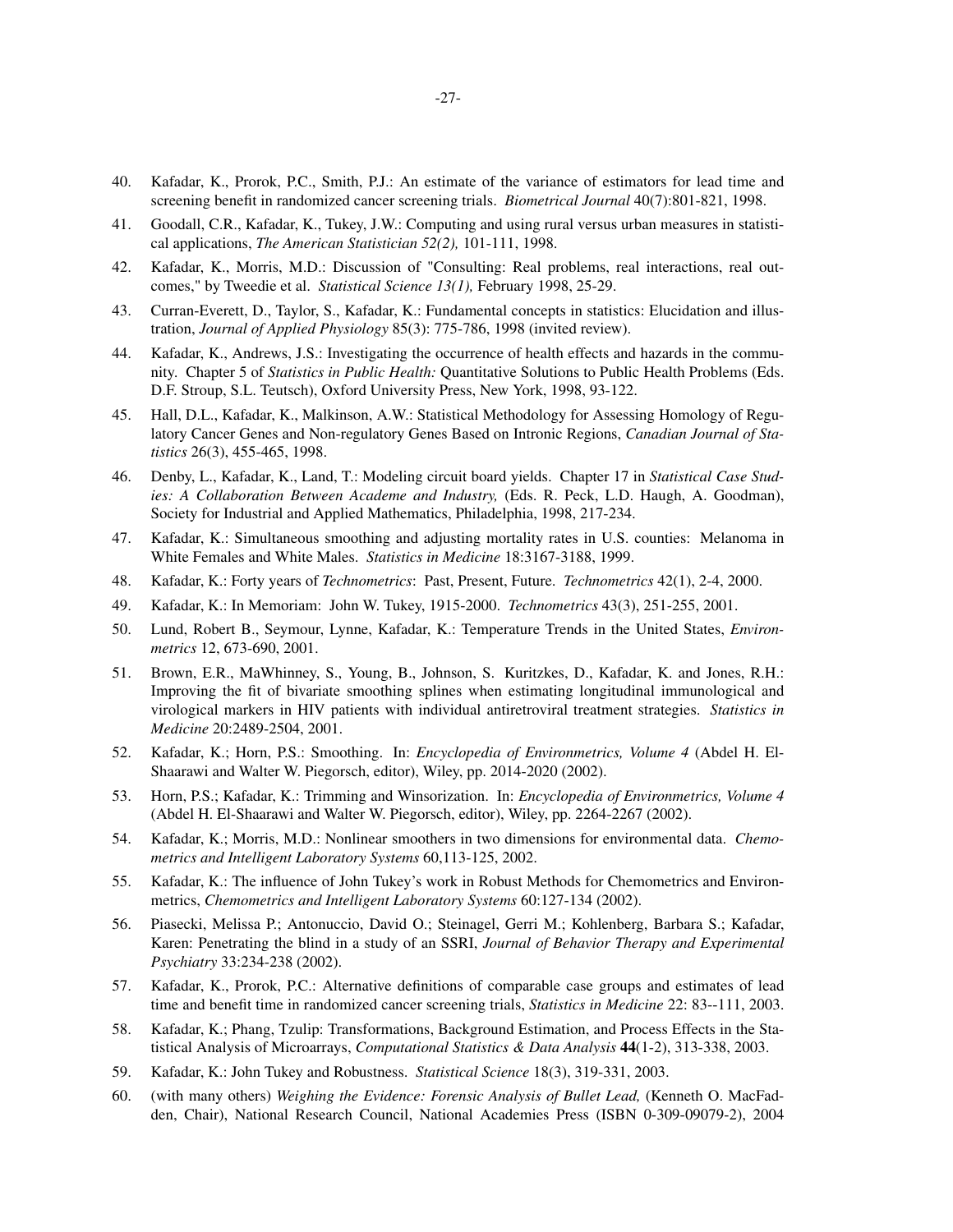(www.nap.edu/catalog/10924/forensic-analysis-weighing-bullet-lead-evidence) Appendices E,F,G,H,I: Statistical analyses.

- 61. Beall, Jeffrey; Kafadar, K.: The effectiveness of copy cataloging at eliminating typographical errors in shared bibliographic records, *Library Resources & Technical Services* 48(2):92-101 (April 2004).
- 62. Kafadar, K.; Wegman, E.J.: Graphical displays for internet traffic data. *Proceedings of CompStat 2004, 158-170* (refereed), 2004.
- 63. Kafadar, K.; Prorok, Philip C.: Computational Methods in Medical Decision Making: To Screen or Not to Screen? *Statistics in Medicine* 24: 569-581, 2005.
- 64. Corbett, Kitty K.; Gonzales, Ralph; Leeman-Castillo, Bonnie A.; Flores, Estavan; Maselli, Judy; Kafadar, Karen: Appropriate antibiotic use: Variation in knowledge and awareness by hispanic ethnicity and language, *Preventive Medicine* 40(1): 162-169, 2005.
- 65. Gonzales, Ralph; Corbett, Kitty K.; Leeman-Castillo, Bonnie A.; Glazner, Judith; Erbacher, Kathleen; Darr, Carol A.; Wong, Shale; Maselli, Judith H.; Sauaia, Angela; Kafadar, Karen: The 'Minimizing Antibiotic Resistance in Colorado' Project: Impact of Patient Education in Improving Antibiotic Use in Private Office Practices, *Health Services Research* 40(1), 101-116, 2005.
- 66. Kafadar, Karen: "Microarray Experiments," in *The Encyclopaedic Companion to Medical Statistics,* Hodder Arnold, 222-224, 2005.
- 67. Kafadar, Karen: "Screening Studies," in *The Encyclopaedic Companion to Medical Statistics,* Hodder Arnold, 315-317, 2005.
- 68. Beall, Jeffrey; Kafadar, Karen: The Proportion of NUC Pre-56 Titles Represented in OCLC World-Cat, *College & Research Libraries* 66(5), 431-435, 2005.
- 69. Kafadar, Karen: John Tukey. *Encyclopedia of Biostatistics, Wiley:* DOI: 10.1002/0470011815.b2a17150, 2005.
- 70. Kafadar, Karen; Wegman, Edward J.: Visualizing ''typical'' and ''exotic'' Internet traffic data. *Computational Statistics and Data Analysis* **50**, 3721-3743, 2006.
- 71. Spiegelman, Clifford H.; Kafadar, Karen: Data Integrity and the Scientific Method: The Case of Bullet Lead Data as Forensic Evidence (with discussion), *Chance* 19(2), 17-25, 2006.
- 72. Saha, Nilanjan; Watson, Layne T.; Kafadar, Karen; Onufriev, Alexey; Ramakrishnan, Naren; Vasquez-Robinet, Cecilia; Watkinson, Jonathan: A General Probabilistic Model of the PCR Process, *Applied Mathematics and Computation* 182(1), 232-243, 2006.
- 73. Du, Yunzhi; Davisson, Muriel T.; Kafadar, Karen; Gardiner, Katheleen: A-to-I pre-mRNA editing of the serotonin 2C receptor: Comparisons among inbred mouse strains, *Gene 382: 39-46 (1 Nov 2006).* Available online at http://www.sciencedirect.com.
- 74. Beall, Jeffrey; Kafadar, Karen: Measuring Typographical Errors' Impact on Retrieval in Bibliographic Databases (invited), *Cataloging & Classification Quarterly 44(3/4), 197-211, 2007.*
- 75. Saha, Nilanjan; Watson, Layne T.; Kafadar, Karen; Ramakrishnan, Naren; Onufriev, Alexey; Rao Mane, Shrinivas; Vasquez-Robinet, Cecilia: Validation and Estimation of Parameters for a General Probabilistic Model of the PCR Process, *Journal of Computational Biology* **14**(1), 97-112, 2007.
- 76. Bjork, Kathe E.; Kafadar, Karen: Systematic order dependent effect in expression values, variance, detection calls and differential expression in Affymetrix GeneChips(R), *Bioinformatics* 2007; doi: 10.1093/bioinformatics/btm450
- 77. Beall, Jeffrey; Kafadar, Karen: Measuring the Extent of the Synonym Problem in Full-text Searching, *Evidence Based Library and Information Practice* 2008 3(4), 18-33.
- 78. Gehrke, Allison; Sun, Shaojun; Kurgan, Lukasz A.; Kafadar, K.; Resing, Katheryn A.; Cios, Krzysztof J.: Improved machine learning methods for analysis of gas phase chemistry of peptides, *Bioinformatics* 2008 9:515; doi:10.1186/1471-2105-9-515.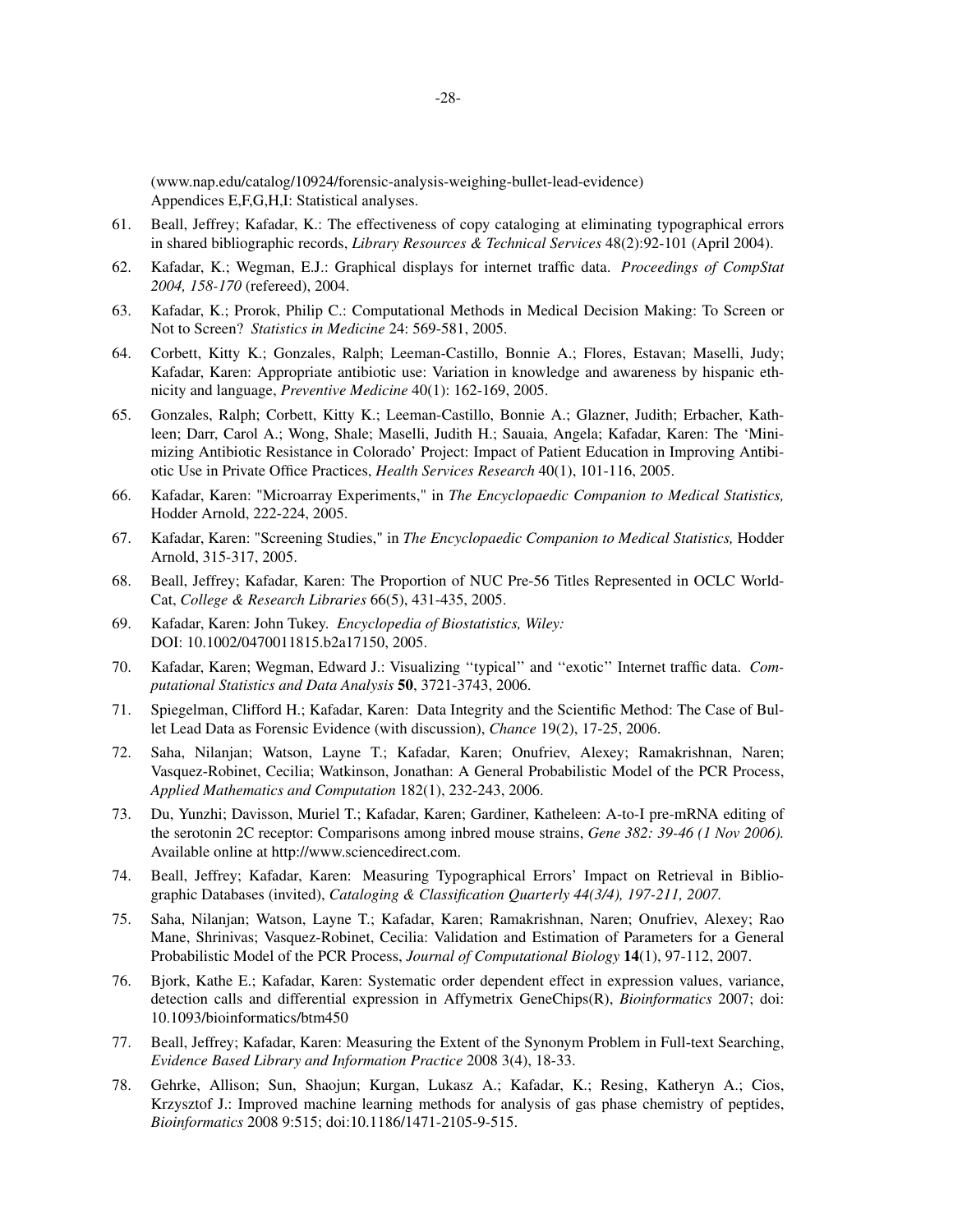- 79. Kafadar, K.; Bjork, K.E.: Microarray analysis. *Encyclopedia of Quantitative Risk Assessment, Volume 1* (Edward L. Melnick and Brian S. Everitt, eds.), Wiley, 2008.
- 80. Gonzales, Ralph; Corbett, Kitty K.; Wong, Shale; Glazner, Judith; Gershman, Kenneth; Deas, Ann; Leeman-Castillo, Bonnie A.; Maselli, Judith H.; Severt-Kuhlmann, Ann; Wigton, Robert S.; Flores, Estevan; Kafadar, Karen: ''Get Smart Colorado'': Impact of a Mass Media Campaign to Improve Antibiotic Use,'' *Medical Care* 2008 46(6), 597-605.
- 81. (with many others) *Strengthening Forensic Science in the United States: A Path Forward,* (The Honorable H.T. Edwards and C. Gatsonis, Co-Chairs), National Research Council, The National Academies Press (ISBN-10: 0-309-13127-8; ISBN-13: 978-0-309-13127-8), 2009. (http://books.nap.edu/catalog.php?record\_id=12589)
- 82. Kafadar, K.; Prorok, P.C.: Effect of length-biased sampled sojourn times on the survival distribution in randomized cancer screening trials. *Statistics in Medicine, 28:2116-2146, 2009.*
- 83. Peskin, Adele P.; Kafadar, K.; Santos, A.M.; Haemer, Gillian G.: Robust Volume Calculations of Tumors of Various Sizes. *Proceedings of the 2009 International Conference on Image Processing, Computer Vision, and Pattern Recognition.* (Refereed; CD).
- 84. Peskin, Adele P.; Kafadar, K.; Dima, Alden; Bernal, Javier; Gilsinn, David: Synthetic Lung Tumor Data Sets for Comparison of Volumetric Algorithms. *Proceedings of the 2009 International Conference on Image Processing, Computer Vision, and Pattern Recognition.* (Refereed; CD).
- 85. (with many others) *An Assessment of NASA's National Aviation Operations Monitoring Service,* (Vijay Nair and Clint Oster, co-chairs), National Research Council, The National Academies Press (ISBN-10: 0-309-14646-1; ISBN-13: 978-0-309-14646-3), 2009. (http://books.nap.edu/catalog.php?record\_id=12795)
- 86. Peskin, Adele P.; Kafadar, K.; Dima, Alden: A Quality Pre-Processor for Biological Cell Images, *Proceedings of the Fifth International Symposium on Visual Computing* (Computational Bio-imaging track; refereed). (G. Bebis et al. (Eds.): ISVC 2009, Part II, LNCS 5876, pp. 1051-1062. Springer, Heidelberg, 2009)
- 87. Kafadar, K; Bjork, K.E.: ''Microarray Experiments,'' in *The Encyclopaedic Companion to Medical Statistics, 2nd ed.,* Hodder Arnold, 2010.
- 88. Kafadar, K: ''Screening Studies,'' in *The Encyclopaedic Companion to Medical Statistics, 2nd ed.,* Hodder Arnold, 2010.
- 89. *Evaluating Testing, Costs, and Benefits of Advanced Spectroscopic Portals: Final Report (Abbreviated Version)* (Robert Dynes, chair; Richard Blahut; Robert Borchers; Philip E. Coyle III, Rober Hagengruber, Carl Henry, John M. Holmes, Karen Kafadar, C. Michael Lederer, Keith Marlow, John Poston, Henry Willis), National Research Council, The National Academies Press (ISBN-10: 0-309-18617-X; ISBN-13: 978-0-309-18617-9), 2011. (http://books.nap.edu/catalog.php?record\_id=13082)
- 90. (with many others) *Review of the Scientific Approaches Used During the FBI's Investigation of the Anthrax Letters* (Alice P. Gast and David Relman, chairs), National Research Council, The National Academies Press (ISBN-10: 0-309-18719-2; ISBN-13: 978-0-309-18719-0), 2011. (http://books.nap.edu/catalog.php?record\_id=13098)
- 91. Kafadar, K.: Statistics in Neuroscience, *The Annals of Applied Statistics* 5(2B), 1127--1131 (doi: 10.1214/11-AOAS485), 2011.
- 92. Kafadar, K: Modern Multivariate Analysis, *The Annals of Applied Statistics* 5(4), 2265, 2011.
- 93. Hoaglin, D.C.; Kafadar, K.: Department of Statistics at Princeton University (1965-1985). In: *Strength in Numbers: The Rise of Statistics Departments in the United States* (Alan Agresti and Xiao-Li Meng, Editors), 2012.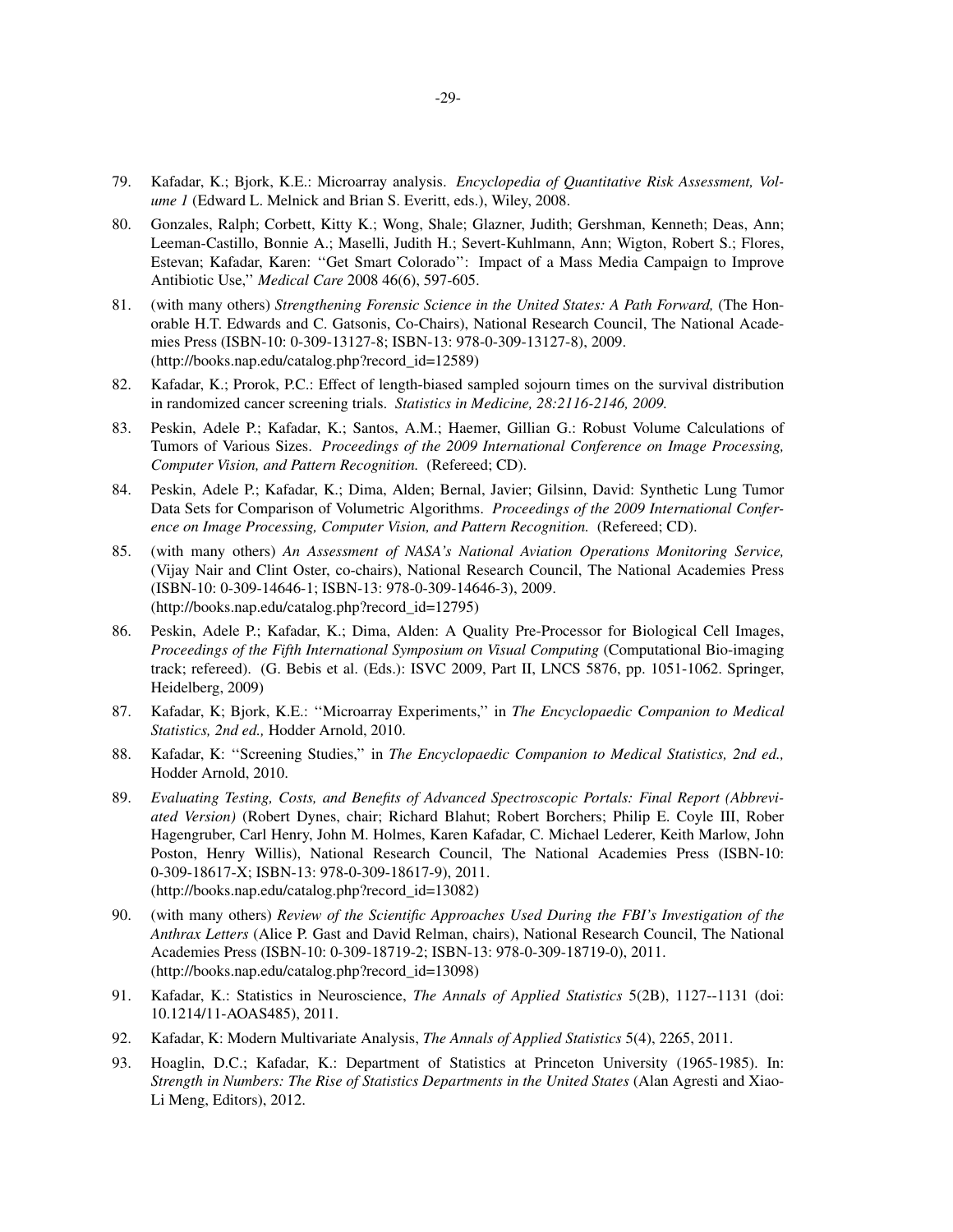- 94. Wu, Dongfeng; Kafadar, K; Rosner, Gary L.; Broemeling, Lyle D.: The lead time distribution when lifetime is subject to competing risks in cancer screening, *The International Journal of Biostatistics* 8(1), ISSN:1557-4679, doi: 10.1515/1557-4679,1363, 2012.
- 95. Moczek, Armin P.; Kijimoto, Teiya; Pespeni, Melissa; Snell-Rood, Emilie; Rocha, Guilherme V.; Kafadar, Karen: Evolutionary and ecological genomics of plasticity: novel approaches and first insights from the study of horned beetles. In: *Ecological Genomics: Advances in Experimental Medicine and Biology* (C. Landry and N. Aubin-Horth, eds.), 781 (Springer-Verlag): 127-148, 2014.
- 96. (with many others) *Identifying the Culprit: Assessing Eyewitness Identification* (The Honorable J.S. Rakoff and Thomas D. Albright, Co-Chairs), National Research Council, The National Academies Press (ISBN-13: 978-0-309-31059-8), 2014.

(www.nap.edu/catalog/18891/identifying-the-culprit-assessing-eyewitness-identification)

- 97. Wu, Dongfeng; Kafadar, Karen; Rosner, Gary L.: Inference of long-term effects and over-diagnosis in periodic cancer screening. *Statistics Sinica* 24: 815-831, 2014.
- 98. Kafadar, K.: Contributions of Women in Science: Ingredients for Success (invited), *Chance* (online), November 2014 (http://chance.amstat.org/2014/11/contributions-of-women).
- 99. Kijimoto, Teija; Snell-Rood, Emilie C.; Pespeni, Melissa H.; Rocha, Guilherme V.; Kafadar, Karen; Moczek, Armin P.: The nutritionally responsive transcriptome of the polyphenic beetle *Onthophagus taurus* and the importance of sexual dimorphism and body region. *Proceedings of the Royal Society B* 2014 Dec 22; 281(1797). pii: 20142084. doi: 10.1098/rspb.2014.2084.
- 100. Kafadar, K.: Statistical Issues in Assessing Forensic Evidence, *International Statistical Review* 83:1, 111-134, 2015.
- 101. Billard, Lynne; Kafadar, K.: Women in Statistics: Scientific Contributions versus Rewards. Chapter 7 in *Advancing Women in Science: An International Perspective* (Ed. Willie Pearson Jr., Lisa M. Frehill, Connie L. McNeely), Springer, 201-234, 2015.
- 102. Heltshe, Sonya L.; Kafadar, Karen; Prorok, Philip C.: Quantification of length-bias in screening trials with covariate-dependent test sensitivity, *Biometrical Journal* 57:5, 777-796 doi: 10.1002/bimj.201400152, 2015.
- 103. Pescosolido, Bernice A.; Martin, Jack K.; Olafsdottir, Sigrun; Long, J. Scott; Kafadar, Karen; Medina, Tait: The Theory of Industrial Society and Cultural Schemas: Does the "Cultural Myth of Stigma" Underlie the WHO Schizophrenia Paradox? *American Journal of Sociology* 121(3): 783-825, 2015.
- 104. Pierson, Steve; Kafadar, Karen: Statisticians and Forensic Science: A Perfect Match, *Chance* 29(1):4-8, 2016 (doi:10.1080/09332480.2016.1156352; (chance.amstat.org/2016/02/statisticians-andforensic-science).
- 105. Saks, Michael J.; Albright, Thomas; Bohan, Thomas L.; Bierer, Barbara E.; Bowers, Michael; Bush, Mary A.; Bush, Peter J.; Casadevall, Arturo; Cole, Simon A.; Denton, M. Bonner; Diamond, Shari Seidman; Dioso-Villa, Rachel; Epstein, Jules; Faigman, David; Faigman, Lisa; Fienberg, Stephen E.; Garrett, Brandon L.; Giannelli, Paul C.; Greely, Henry T.; Imwinkelried Edward; Jamieson, Allan; Kafadar, Karen; Kassirer, Jerome P.; Koehler, Jonathan; Korn, David; Mnookin, Jennifer; Morrison, Alan B.; Murphy, Erin; Peerwant, Nizam; Peterson, Joseph L.; Risinger, D. Michael; Sensabaugh, George F. Jr.; Spiegelman, Clifford; Thompson, William C.; Wayman, James L.; Zabell, Sandy; Zumwalt, Ross E.: Forensic Bitemark Identification: Weak Foundations, Exaggerated Claims, *Journal of Law and the Biosciences,* doi: 10.1093/jlb/lsw045.
- 106. Munoz-Rubke, Felipe; Kafadar, Karen; James, Karin H.: A new statistical model for analyzing rating scale data pertaining to word meaning, *Psychological Research* (doi 10.1007/s00426-017-0864-8), April 2016.
- 107. Hofmann, Heike; Kafadar, Karen; Wickham, Hadley: Letter-value plots: Boxplots for large data. *Journal of Computational and Graphical Statistics* 26(3):469-477, 2017.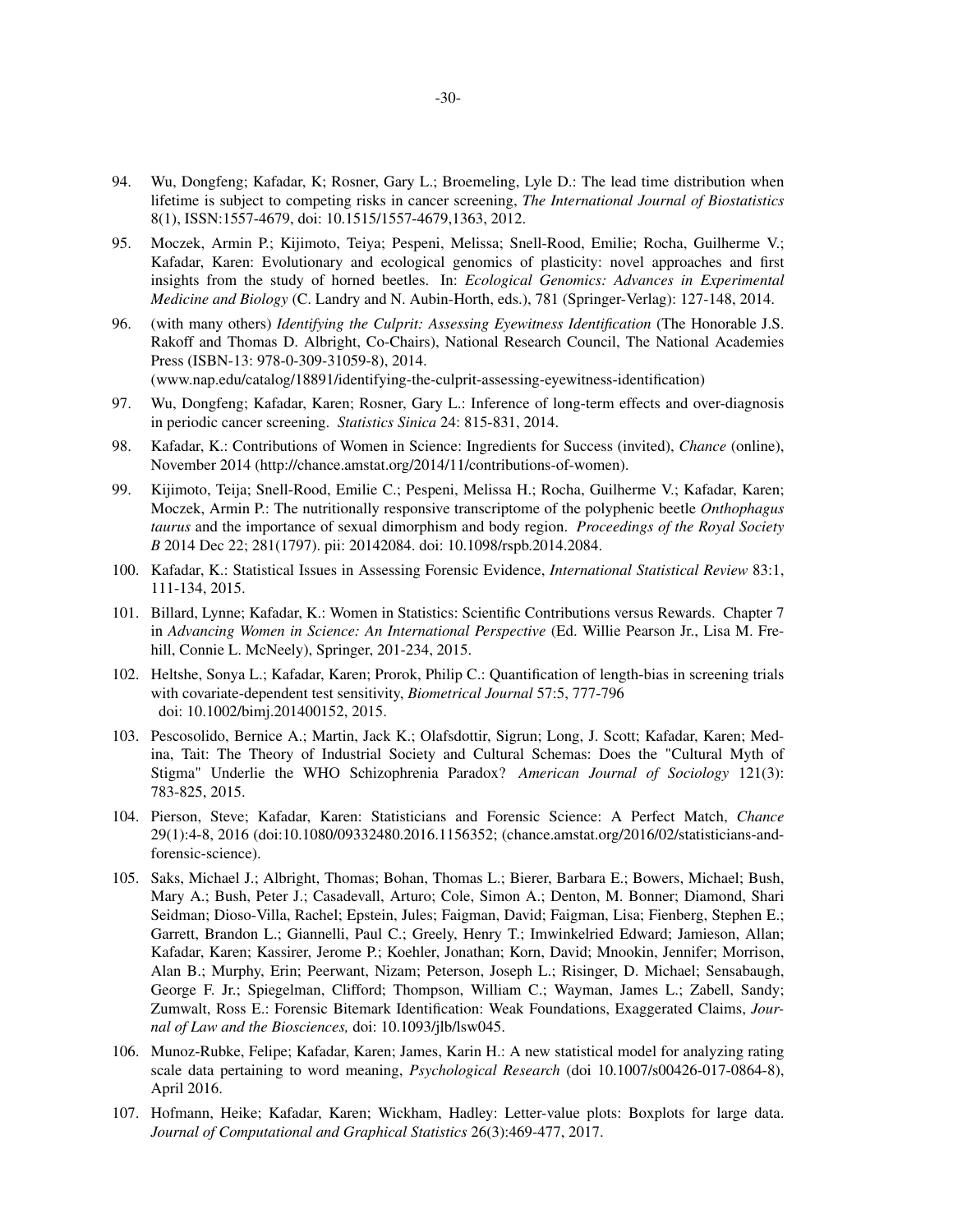(doi:10.1080/10618600.2017.1305277).

- 108. Kafadar, K.: Life as a Graduate Student at Princeton under John Tukey: A Young Jim Thompson, *Models and Reality: Festschrift for James Robert Thompson* (James Dobelman, ed.), T&NO, 60-72.
- 109. Kafadar, Karen: *The Critical Role of Statistics in Demostrating the Reliability of Expert Evidence, Fordham Law Review* 86(4), https://ir.lawnet.fordham.edu/flr/vol86/iss4/6.
- 110. Pan, Karen D.; Kafadar, Karen: Statistical Modeling and Analysis of Trace Element Concentrations in Forensic Glass Evidence. *The Annals of Applied Statistics* 12(2):788-814, 2018. (correction: *AOAS* 13(2):1319-1328, 2019.
- 111. Salyards, Michael Jeffrey; MacCrehan, William; Denton, M.B.; Kafadar, K; Lednev, Igor; Stern, Hal; Thompson, William: Letter to the Editors Regarding Rodriguez-Cruz, S.E., and R.S. Montreuil. "Assessing the quality and reliability of the DEA drug identification process," *(Forensic Chemistry* 6 (2017): 36-43), 2019.
- 112. Kafadar, Karen (2019), The need for objective measures in forensic evidence, *Significance* (Special Issue on Forensic Science and Statistics), April 2019, pp.17-20, doi.org/10.1111/j.1740-9713.2019.01249.x
- 113. Wu, Dongfeng; Kafadar, Karen; Rai, Shesh N.: Inference of Long-Term Screening Outcomes for Individuals with Screening Histories, *Statistics and Public Policy,* 5:1, 1-10, 2019. doi.org/10.1080/2330443X.2018.1438939.
- 114. Kafadar, Karen; Pan, Karen (2019), ''Latent Fingerprints,'' Chapter 5 in {it Open Forensic Science in R}, ed. Sam Tyner, sctyner.github.io/OpenForSciR/
- 115. Kelley, Sharon; Gardner, Brett O.; Murrie, Daniel; Pan, Karen D.H.; Kafadar, Karen: How Do Latent Print Examiners Perceive Proficiency Testing? An Analysis of Examiner Perceptions, Performance, and Print Quality, *Science and Justice* 60(2), 120-127, 2020.
- 116. Kafadar, Karen: Reinforcing the Impact of Statistics on Society, *Journal of the American Statistical Association* 115(530):491-500, 2020 (doi: 10.1080/01621459.2020.1761217) (ww2.amstat.org/meetings/jsm/2019/webcasts/index.cfm)
- 117 Bernice A. Pescosolido, Bernice A.; Lee, Byungkyu; Kafadar, Karen: Cross-level sociodemographic homogeneity alters individual risk for completed suicide, *Proceedings of the National Academy of Sciences* 117(42) 26170-26175, 2020. (Cozarelli Prize Finalist, Social Science category) (www.pnas.org/content/117/42/26170; doi.org/10.1073/pnas.2006333117)
- 118. Banks, David L.; Kafadar, Karen; Kaye, David L.; Tackett, Maria L. (Editors): *Handbook of Statistics in Forensic Science*, CRC Press, 2020.
- 119. Pan, Karen D.H.; Kafadar, Karen: Forensic glass evidence. Chapter 18 in *Handbook of Statistics in Forensic Science* (eds. Banks, David L.; Kafadar, Karen; Kaye, David L.; Tackett, Maria L.), 411-442, 2020.
- 120. Liu, Alice J.; Kafadar, Karen; Garrett, Brandon L.; Yaffe, Joanne: Bringing new statistical approaches to eyewitness evidence. Chapter 21 in *Handbook of Statistics in Forensic Science* (eds. Banks, David L.; Kafadar, Karen; Kaye, David L.; Tackett, Maria L.), 499-540, 2020.
- 121. Garrett, Brandon L.; Liu, Alice J.; Kafadar, Karen; Yaffe, Joanne; Dodson, Chad S.: Factoring the Role of Eyewitness Evidence in the Courtroom. *Journal of Empirical Legal Studies* 17(3): 556-579, 2020. (onlinelibrary.wiley.com/doi/epdf/10.1111/jels.12259; doi.org/10.1111/jels.12259)
- 122. Dodson, Chad S.; Garrett, Brandon L.; Kafadar, Karen; Yaffe, Joanne: Eyewitness Identification Speed: Slow identifications from highly confident eyewitnesses hurt perceptions of their testimony, *Journal of Applied Research in Memory and Cognition, 2021.* (doi.org/10.1016/j.jarmac/2020.08.015)
- 123. Kafadar, Karen: Editorial: Statistical significance, P-values, and replicability, *The Annals of Applied Statistics* 15(3), 1081-1083, 2021 (doi: 10.1214/21-AOAS1500).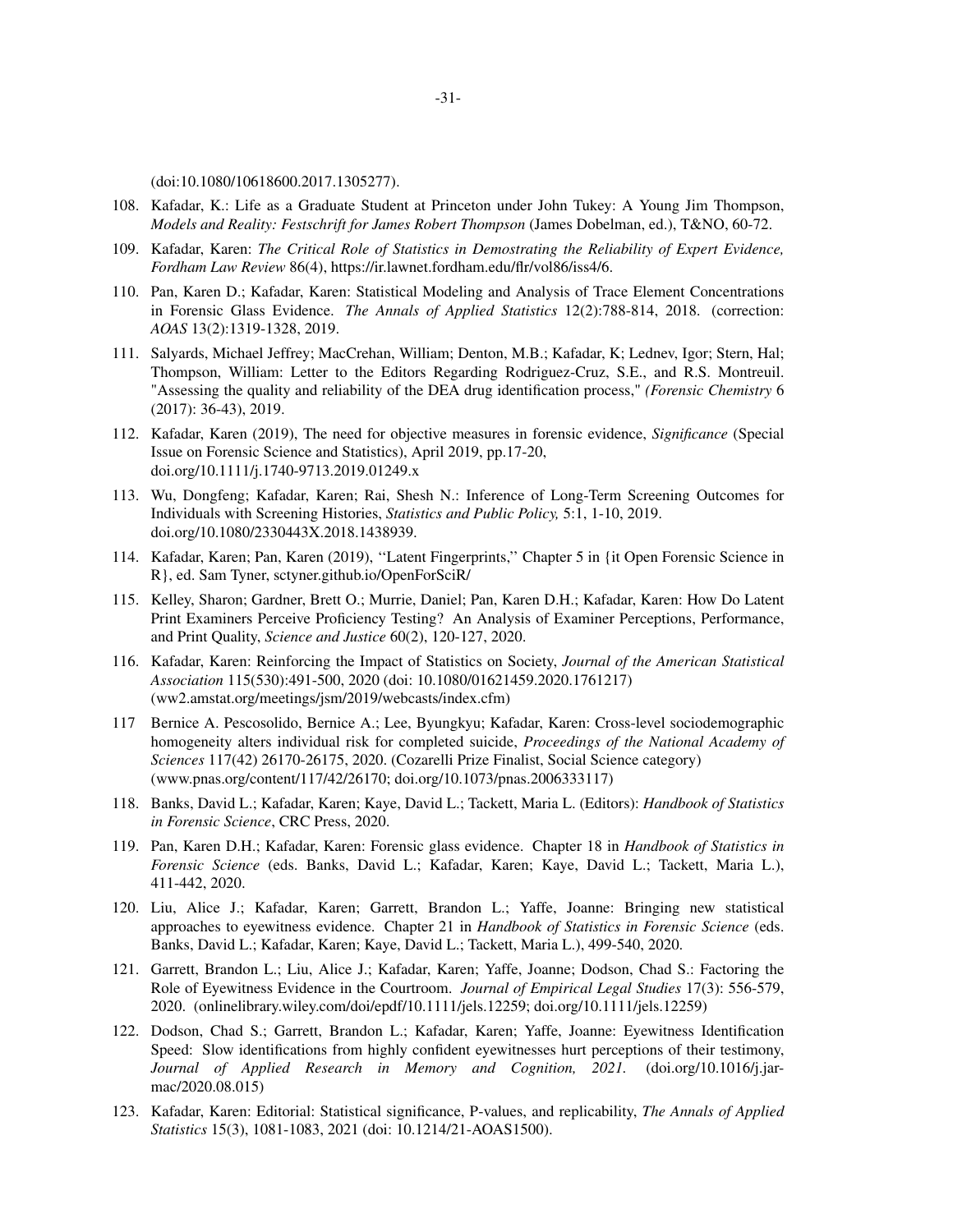124. Yoav Benjamini, Richard D. De Veaux, Bradley Efron, Scott Evans, Mark Glickman, Barry I. Graubard, Xuming He, Xiao-Li Meng, Nancy Reid, Stephen M. Stigler, Stephen B. Vardeman, Christopher K. Wikle, Tommy Wright, Linda J. Young, Karen Kafadar: The 2019 ASA president's task force statement on statistical significance and replicability, *The Annals of Applied Statistics* 15(3), 1084-1085, 2021 (doi: 10.1214/21-AOAS1501).

#### **Accepted for Publication (to appear)**

- 125. Kafadar, Karen (2021), Statistical Issues in Assessing the Reliability of Eyewitness Identification. In: *Statistics in the Public Interest: In Memory of Stephen E. Fienberg* (Section 3: Statistics and the Law), (eds. Alicia Carriquiry, William F. Eddy, Judith M. Tanur, Margaret Smykla).
- 126 Rodu, Jordan; Kafadar, Karen: The qq boxplot. *Journal of Computational and Graphical Statistics.*

#### **Submitted for Publication**

- 127. Lobo, Benjamin; Bonds, Denise; Kafadar, Karen: Non-homogeneous grouping of ZCTAs in the Thomas Jefferson Health District in order to estimate the prevalence of obesity via survey, Revised for *Statistics and Public Policy*.
- 128. Garrett, Brandon L.; Crozier, William; Modjadidi, Karima; Liu, Alice J.; Kafadar, Karen; Yaffe, Joanne; Dodson, Chad S.: Sensitizing Jurors to Eyewitness Confidence Using Judicial Instructions. Submitted to *Journal of Experimental Psychology: Applied.*

### **In preparation**

- 129. Kafadar, Karen; Prorok, Philip C.: *Estimating Average Durations of Survival Time Components in Screen-Detected Cases Accounting for Overdiagnosis.*
- 130. Peskin, Adele P.; Kafadar, Karen: A New Measurement for the Quality of Individual Minutiae in Latent Fingerprints.
- 131. Dongfeng Wu, Karen Kafadar: Dynamic Scheduling for the Upcoming Exam in Periodic Cancer Screening, Submitted to *Statistics in Medicine.*
- 132. Dodson, Chad S.; Garrett, Brandon L.; Kafadar, Karen; Yaffe, Joanne: Examining the relative influence of five factors on eyewitness accuracy: Face recognition ability, the weapon focus effect, same versus cross-race identifications, simultaneous versus sequential lineup presentation and fair versus biased lineups.
- 133. Moczek, Armin P.; Kafadar, K.; Kijimoto, Teiya; Pespeni, Melissa; Rocha, Guilherme V.; Snell-Rood, Emile C.: The nutritionally responsive transcriptome of the polyphenic beetle *Onthophagus taurus* and the importance of gender and body region.
- 134. Kafadar, K.; Rocha, G.V.: Design and Analysis of microarray experimental data using the square combining table.
- 135. G.V. Rocha, K. Kafadar: Effect of influential observations on penalized regression estimators.

#### **Technical reports, Papers in Proceedings and Non-refereed Journals**

- 1. Cox, L.H., Johnson, M.M., Kafadar, K.: Exposition of statistical graphics technology. *Proceedings of the ASA Statistical Computing Section 1982,* Cincinnati, 55-56.
- 2. Kafadar, K.: Graphical displays in the RF/Microwave measurement industry. *Proceedings of the National Computer Graphics Association 1986,* Anaheim, 677-684.
- 3. Kafadar, K.: Digital signal synthesis tools model real-world environments. *Electronic Design News,* 239-248, November 12, 1987.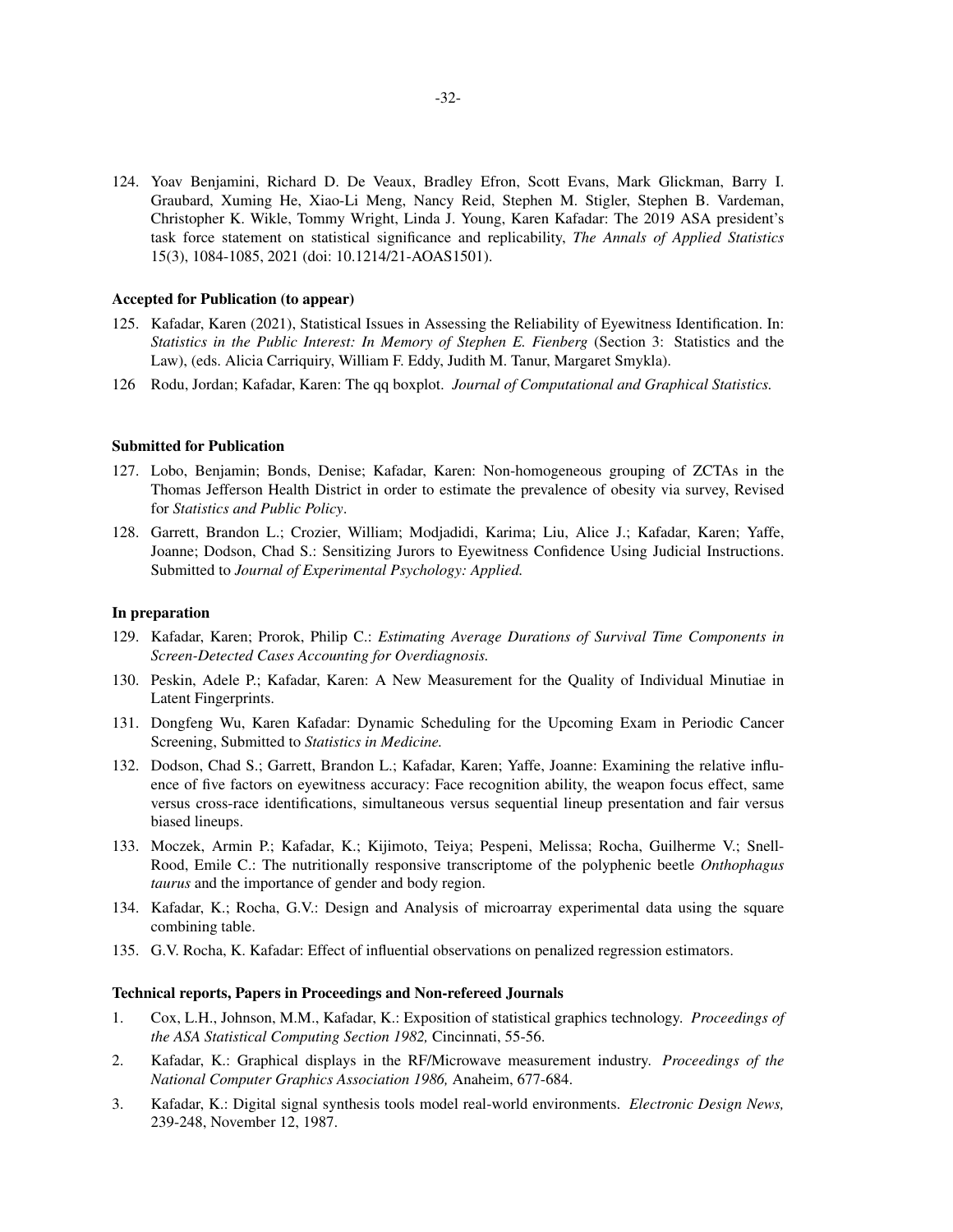- 4. Kafadar, K.: A clearer view of the data: Smoothing scatterplots with applications to measurement processes. *Proceedings of the Measurement Science Conference 1988,* Riverside, 283-291.
- 5. McHenry, E. and Kafadar, K.: Statistical calibration assures accurate vector measurements, *Measurement Science News,* March 1988, 70-76.
- 6. Geographical Trends in Cancer Mortality: Using Spatial Smoothers and Methods for Adjustment, *Proceedings of the International Symposium on Computer Mapping in Epidemiology and Environmental Health,* eds. Robert T. Aangeenbrug, Paul A. Leaverton, Thomas J. Mason, Graham A. Tobin, World Computer Graphics Foundation, Alexandria, Virginia, April 1997, 82-95.
- 7. Horn, P.S., and Kafadar, K.: An R-squared for Robust Regression. *Proceedings of the 1995 Joint Statistical Meetings Section on Statistical Computing,* American Statistical Association, 1996.
- 8. Kafadar, K.: Two dimensional smoothing: Procedures and applications to engineering data. Technical Report No.87, Center for Computational Mathematics, University of Colorado at Denver, 1996.
- 9. Denby, L.; Kafadar, K.: Modeling printed circuit board yields. *Proceedings of 1996 Joint Statistical Meetings Section on Physical Engineering and Sciences,* American Statistical Association, 1997.
- 10. Emsermann, M. and Kafadar, K.: Smoothing non-Gaussian data in two dimensions, *Proceedings of the 29th Symposium on the Interface,* Houston, May 1997.
- 11. Brown, E.R., MaWhinney, S., Young, B., Johnson, S. Kuritzkes, D., Kafadar, K. and Jones, R.H.: Modeling the dynamics in plasma viral load and CD4+ lymphocyte count as a response to treatment changes. XII International Conference on AIDS, Geneva, 1998: 43473.
- 12. Kafadar, K.: On the job as a statistician, *Stats Magazine* 21 (Winter 1998), 22-23.
- 13. Chair's corner, *Statistical Computing and Graphics Newsletter,* February 1999 and August 1999.
- 14. Kafadar, K.; Chang, Insung; Duran, David; Ethredge, Jean; Gojanovic, Anthony; Tilford, William; Tremayne, Ashley; Uiyyasathian, Chariya; Werner, Mark: *Survivability of the Mars Lander.* Technical Report No.113, Center for Computational Mathematics, University of Colorado at Denver, 2000.
- 15. Kafadar, K.: John Tukey and Robustness. Proceedings of the Annual Meeting of the American Statistical Association, August 5-9, 2001 (Atlanta).
- 16. Kafadar, K. (adviser); Kim, A.K.; Al-Ramuaizan, S.; Ayalya, C.; Been, A.; Chen, J.; Cook, J.; Duarte, G.; Durso, C.; Gonzales, J.; Huynh, C.; Huynh, T.; Lashuk, I.; Wagner, D.; Sanabria, S.: *Evaluation of statistical methods for detecting disease clusters in space* and time, Technical Report No.219, Center for Computational Mathematics, University of Colorado at Denver, 2004.
- 17. Saha, Nilanjan; Watson, Layne T.; Kafadar, Karen; Onufriev, Alexey; Ramakrishnan, Naren; Vasquez-Robinet, Cecilia; Watkinson, Jonathan: A General Probabilistic Model of the PCR Process. Technical Report TR-04-06, Computer Science, Virginia Tech, 2004.
- 18. Kafadar, K.; Prorok, P.C.: Effect of Length Biased Sampling of Unobserved Sojourn Times on the Survival Distribution When Disease is Screen-Detected. Technical Report No.244, Center for Computational Mathematics, University of Colorado at Denver, June 2007.
- 19. Peskin, A.; Kafadar, K.; Dima, A.; Bernal, J.; Gilsinn, D.: Synthetic Lung Tumor Data Sets for Comparison of Volumetric Algorithms. The 2009 World Congress in Computer Science, Computer Engineering, and Applied Computing, Las Vegas, NV, July 2009.
- 20. Peskin, A.; Kafadar, K.; Dima, A.; Bernal, J.; Gilsinn, D.: Robust Volume Calculations of Tumors of Various Sizes, The 2009 World Congress in Computer Science, Computer Engineering, and Applied Computing, Las Vegas, NV, July 2009.
- 21. Santos, A.M.; Kafadar, K.: Robust Estimation of Mixtures, *Proceedings of the 15th Army Conference on Applied Statistics.*
- 22. Kafadar, K.: Statistical Issues in Assessing Forensic Evidence. Technical Report 11-01, Indiana University, Dept of Statistics.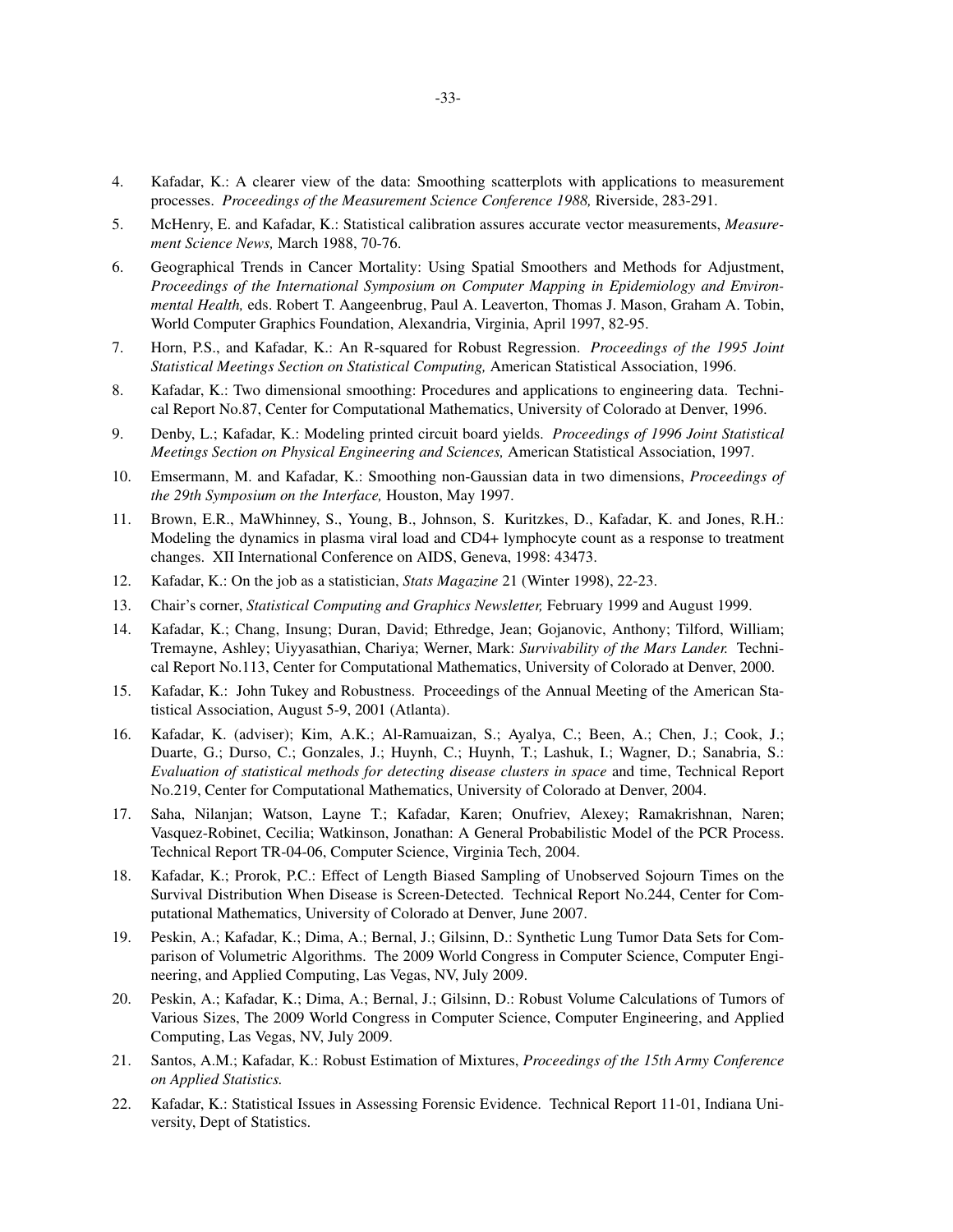- 23. Kafadar, K.; Jacobsen, R.G.: Statistical issues in the analysis of massive data in high-energy physics experiments. Technical Report 11-02, Indiana University, Dept of Statistics.
- 24 Kafadar, Karen: *The Roles of Science and Statistics in Advancing Forensic Science and Standards,* Congressional Testimony, 10 September 2019, republicans-science.house.gov/legislation/hearings/full-committee-hearing-raising-bar-progress-and-future-needs-forensic-science

### **Columns and Articles in** *Amstat News*

- 1. *New Year's Resolution: Working Together to Make an Impact with Statistics,* 2 January 2019 (657 views), https://magazine.amstat.org/blog/2019/01/02/new-years-resolution-working-together-tomake-an-impact-with-statistics/
- 2. *Statistics: Proactive or Reactive?* 1 February 2019 (693 views), https://magazine.amstat.org/blog/2019/02/01/statistics-proactive-reactive/
- 3. *Statistics, Fake News, and AI: Who's on First?* 1 March 2019 (4,053 views), https://magazine.amstat.org/blog/2019/03/01/fakenews/
- 4. *P-values: To Own or Not to Own?* 1 April 2019 (2,361 views), https://magazine.amstat.org/blog/2019/04/01/pvalues19/
- 5. *Statistics* **for** Data Science, 1 May 2019 (2,242 views), https://magazine.amstat.org/blog/2019/05/01/statistics-for-data-science/
- 6. *Statistics and Unintended Consequences,* 1 June 2019 (1,799 views), https://magazine.amstat.org/blog/2019/06/01/unintended-consequences/
- 7. *2019 Joint Statistical Meetings: Worth Attending in Person?* 1 July 2019 (399 views), https://magazine.amstat.org/blog/2019/07/01/jsm\_inperson/
- 8. *'Making an Impact' in 25 years,* 1 August 2019 (485 views), https://magazine.amstat.org/blog/2019/08/01/making-an-impact-in-25-years/
- 9. *Statistics and Science Policy,* 1 September 2019 (364 views), https://magazine.amstat.org/blog/2019/09/01/prescolumn\_sept19/
- 10. *On Becoming Indispensable,* 1 October 2019 (467 views), https://magazine.amstat.org/blog/2019/10/01/kk\_oct2019/
- 11. *Making a Statistical Impact with Text Data,* 1 November 2019 (215 views), https://magazine.amstat.org/blog/2019/11/01/making-a-statistical-impact-with-text-data/
- 12. *The Year in Review ... And More to Come,* 1 December 2019 (684 views), https://magazine.amstat.org/blog/2019/12/01/kk\_dec2019/
- 13. *A statistician's life* (Celebrating Women in Statistics), 1 March 2019 (1,333 views), https://magazine.amstat.org/blog/2019/03/01/karen-kafadar/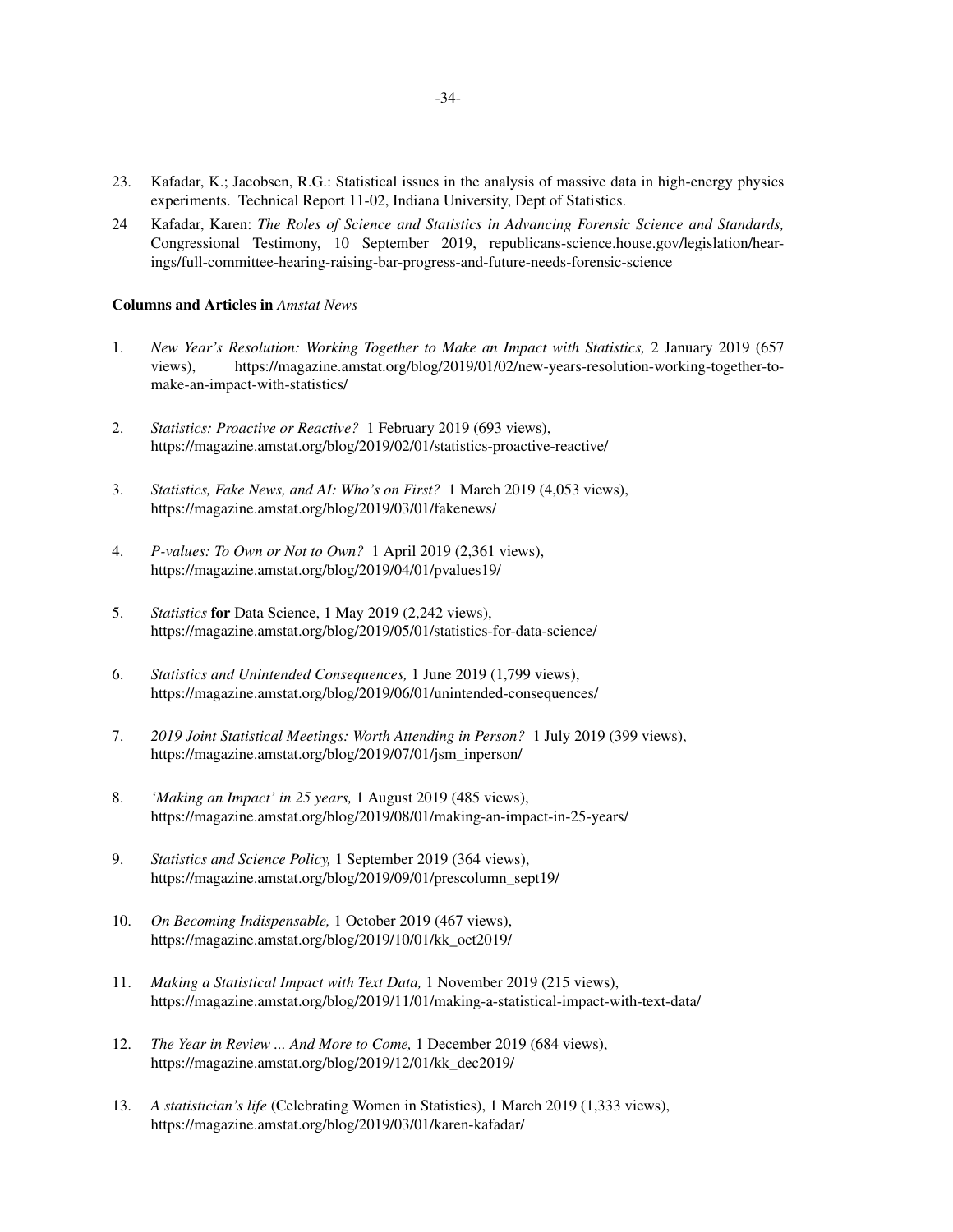### **Book Reviews**

- 1. *Robust Inference* (M.L. Tiku, W.Y. Tan, N. Balakrishnan: Marcel Dekker, New York, 1987). *Journal of the American Statistical Association 83,* 270-271, 1988.
- 2. *Robust Regression and Outlier Detection* (Rousseeuw, P.J., and Leroy, A.M.: Wiley: New York, 1987, 329 pp.). *Journal of the American Statistical Association 84(406),* 617-618, 1989.
- 3. *Configural Polysampling: A Route to Practical Robustness* (Stephan Morganthaler and John W. Tukey, Eds.: Wiley: New York, 1991), *Journal of the American Statistical Association* 89(425), 355-356, (March 1994).
- 4. *Time Series Prediction: Forecasting the Future and Understanding the Past.* Andreas S. Weigend and Neil A. Gershenfeld, eds., Addison-Wesley, 1994. *Journal of the American Statistical Association* 89(427), p.1149-50 (September 1994).
- 5. *Nonlinear Modeling and Forecasting,* Martin Casdagli and Stephen Eubank, Santa Fe Institute, 1992. *Journal of the American Statistical Association* 89(428), p.1569 (December 1994).
- 6. *The Collected Works of John W. Tukey, Volume VIII: Multiple Comparisons,* 1948-1953. Henry I. Braun, Editor, Chapman & Hall, 1994. *Journal of the American Statistical Association* 89(428), p.1569 (Dec 1994).
- 7. *Outliers in Statistical Data, 3rd Edition,* Vic Barnett and Toby Lewis, Wiley, 1994. *Journal of the American Statistical Association* 90(429), p.395 (March 1995).
- 8. *Developments in Time Series Analysis in Honor of Maurice B. Priestly,* T.S. Rao, Ed., Chapman and Hall, 1993. *Journal of the American Statistical Association* 90(430), 810 (June 1995).
- 9. *Aspects of Uncertainty: A Tribute to D.V. Lindley,* Eds. P.R. Freedman, A.F.M. Smith, Wiley 1994. *Journal of the American Statistical Association* 90(431), 1136 (September 1995).
- 10. *Statistical Methods for Physical Science,* Eds. J.L. Stanford, S.B. Vardeman, Academic Press, 1994. *Journal of the American Statistical Association* 90(431), 1136 (September 1995).
- 11. *Time Series, 3rd Edition.* Sir Maurice Kendall and J. Keith Ord, Edward Arnold Publishing, 1990. *Journal of the American Statistical Association* 90(432), 1492-1493 (December 1995).
- 12. *Time Series, Volumes I and II,* Andrew Harvey, Editor; Edward Elgar Publishing Ltd., 1994. *Journal of the American Statistical Association* 90(432), 1493 (December 1995).
- 13. *Analysis of Economic Time Series: A Synthesis,* Marc Nerlove, David M. Grether, Jose L. Carvalho, Academic Press, 1995. *Journal of the American Statistical Association* 91(434), 916 (June 1996).
- 14. *Clinical Trials Dictionary,* Curtis L. Meinert, Johns Hopkins University Press, 1996. *Journal of the American Statistical Association* 91(435), 1380 (September 1996).
- 15. *CRC Standard Mathematical Tables and Formulae, 30th Ed.* Daniel Zwillinger, Editor; CRC Press, 1996. *Journal of the American Statistical Association* 91(436), 1755 (December 1996).
- 16. *Cambridge Dictionary of Statistics in the Medical Sciences,* Brian S. Everitt, Cambridge University Press, 1995. *Journal of the American Statistical Association* 92(437), (March 1997).
- 17. *Green, Brown, and Probability,* Kai Lai Chung, World Scientific Publishing, 1995. *Journal of the American Statistical Association* 92(437), (March 1997).
- 18. *CRC Handbook of Tables for the Use of Order Statistics in Estimation,* H.L. Harter and N. Balakrishnan, CRC Press, 1996. *Journal of the American Statistical Association* 92(437), (March 1997).
- 19. *Understanding Medical Research:APractitioner's Guide,* J.L. Garb, Little, Brown, and Co. 1996. *Journal of the American Statistical Association* 92(438), 798 (June 1997).
- 20. *Time Series Models in Econometrics, Finance, and Other Fields,* D. R. Cox, D. V. Hinkley & O. E. Barndorff-Nielsen, eds., Chapman and Hall 1996. *Journal of the American Statistical Association* 92(438), 799 (June 1997).